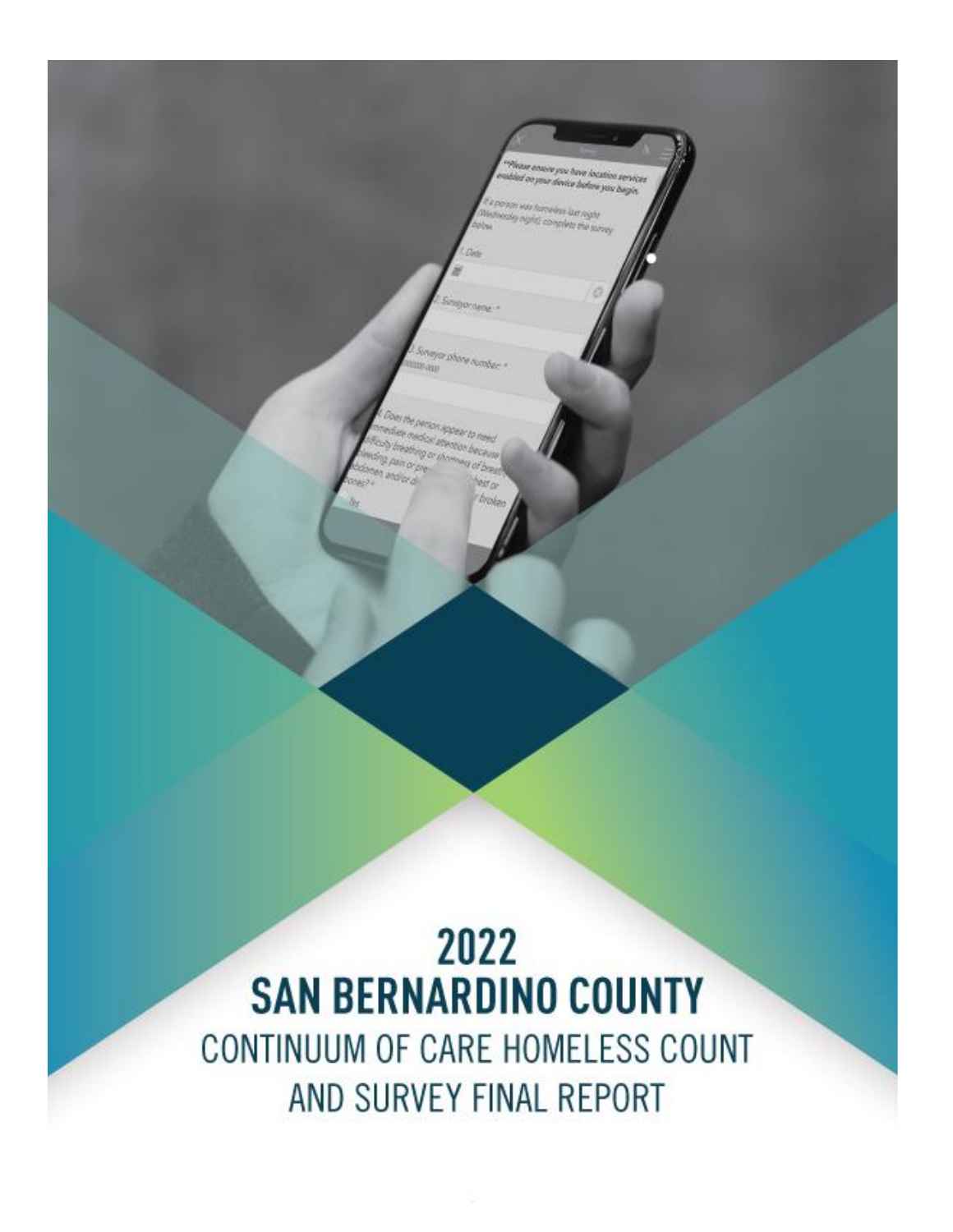#### **Acknowledgements**

The San Bernardino County Homeless Partnership wishes to thank all the individuals and organizations that contributed to the preparation, implementation, and success of the 2022 Point-In-Time Count and Subpopulation Survey. Such an endeavor would not be possible without the collaboration and efforts of volunteers, community groups, faith- and community-based organizations, county departments, city representatives and staff, homeless service providers, law enforcement and elected officials. Your hard work, time, and dedication to ending homelessness are greatly appreciated.

- Special thanks to the 400 community volunteers from across San Bernardino County who canvassed areas identified as "green count zones" the morning of February 24, to complete the 2022 Point-In-Time-Count and Subpopulation Survey.
- Special thanks to the following agencies and community organizations that contributed staff time, support and resources, and office space for planning, training, and development activities to help make the 2022 Point-In-Time Count and Subpopulation Survey a success:

California Department of Transportation California State University – San Bernardino Church for Whosoever – Apple Valley Church of Latter-Day Saints – Redlands City of Big Bear Lake City of Barstow City of Chino City of Chino Hills City of Colton City of Fontana City of Grand Terrace City of Highland City of Loma Linda City of Needles City of Montclair City of Ontario City of Rancho Cucamonga City of Redlands City of Rialto City of San Bernardino City of Twentynine Palms City of Upland City of Victorville City of Yucaipa

ESRI Family Assistance Program Good Shepherd Lutheran Church – Yucaipa Mercy House – Ontario Morongo Basin Haven Mountain Homeless Coalition New Hope Village Redlands Charitable Resources Coalition San Bernardino County Administrative Office San Bernardino County Board of Supervisors San Bernardino County Community Revitalization San Bernardino County Council of Governments San Bernardino County Child Support Services San Bernardino County Department of Behavioral Health San Bernardino County Human Services San Bernardino County Human Resources San Bernardino County Innovation and Technology Department San Bernardino County Library San Bernardino County Office of Homeless **Services**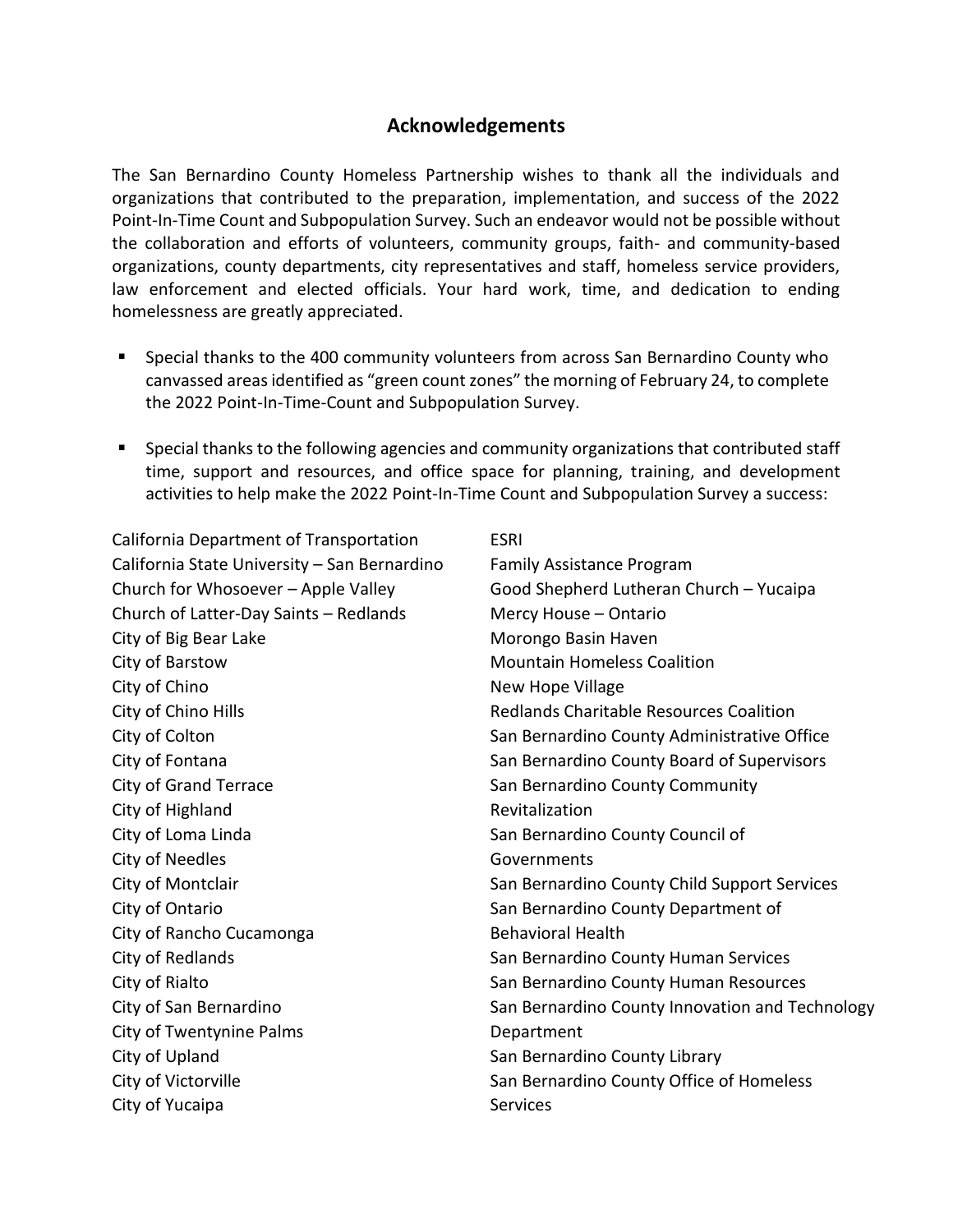San Bernardino County Sheriff's Department San Bernardino County Sheriff's Department – Homeless Outreach Proactive Enforcement (HOPE) Team San Bernardino County Transportation Authority (SBCTA) St. Richards Episcopal Church – Skyforest Step Up on Second Social Work Action Group (SWAG) Town of Apple Valley Town of Yucca Valley United States Veterans Administration – Loma Linda Healthcare System Water of Life Community Church/CityLink

Adam Acosta Alejandro Rodriguez Alma Hernandez Amy Edwards Angela Pasco Anne Lawliss Ashley Esquivel Barrie Owens Brent Rolf Bryant Vargas Cassandra Searcy Christina Rudsell Christopher Boatman Christopher Giunta Claudia Doyle Cory S. Hodges Cynthia Alvarado Darryl Evey Dave Martinez Debra Breidenbach-Sterling Deputy Branden Davault Deputy Laurel Mitchell Deputy Mike Jones Deputy Pat Rassmussen Deputy Zakkary Planz Diana Perez

Erika Lewis-Huntley Ernesto Montes Geovanni Quiroz Gina Gonzales Jobi Wood Jordan Gibson Kellie Whitt Katelyn Rodriguez Konrad Bolowich Laura McDonald Lois Levitt Mayra Pratt Melinda Sayre Michelle Meza Natalie Campos Natalie Komuro Officer Gabe Fondario Officer Robert Hargett Philip F. Mangano Probation Officer Victoria Whitworth Regina Cruise Ryan Aschenbrenner Sgt. Pat Murch Shelia Jackson Sue Walker Ted Bistarkey Tim Sullivan Tom Hernandez Tom Ingles Tricia Gonzales Wayne Hamilton Wendell Wilson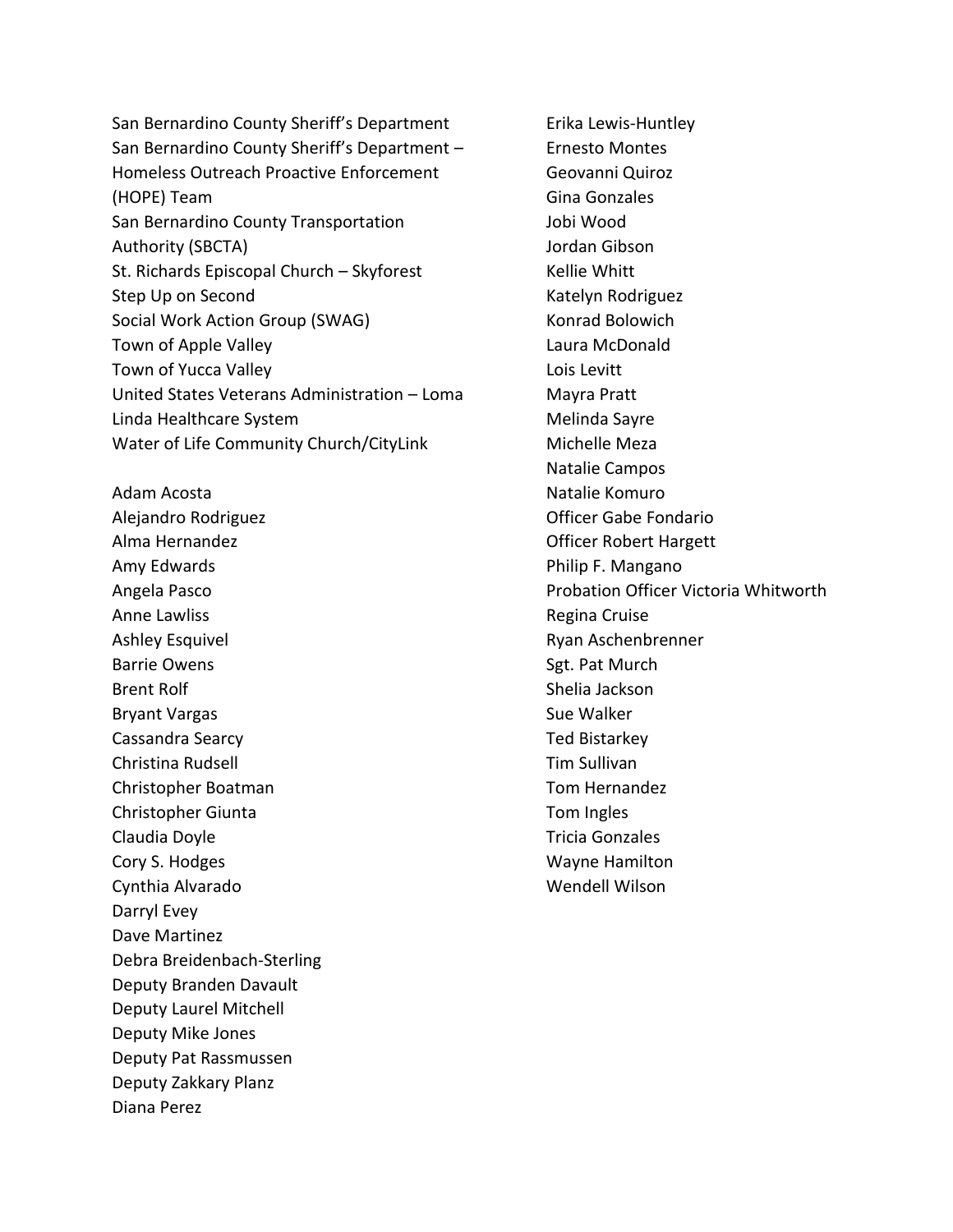Special thanks for the San Bernardino County Innovation and Technology Department for their expertise and guidance concerning the design and implementation of the homeless count mobile app, providing targeted mapping, and for data cleaning.

> Brent Rolfe, Systems Development Team Leader Lindsay King, GIS Business System Analyst Natalie M. Campos, Business System Analyst III

Special thanks to our research consultants, the Institute for Urban Initiatives, for their expertise and guidance through the entire Point-In-Time Count and Subpopulation Survey process, including methodology development and implementation, planning coordination and guidance, and production of the final report.

> Joe Colletti, PhD, Executive Director Sofia Herrera, PhD, Research Director Christy Hamilton, Research Project Manager Thelma Herrera, Graphic Designer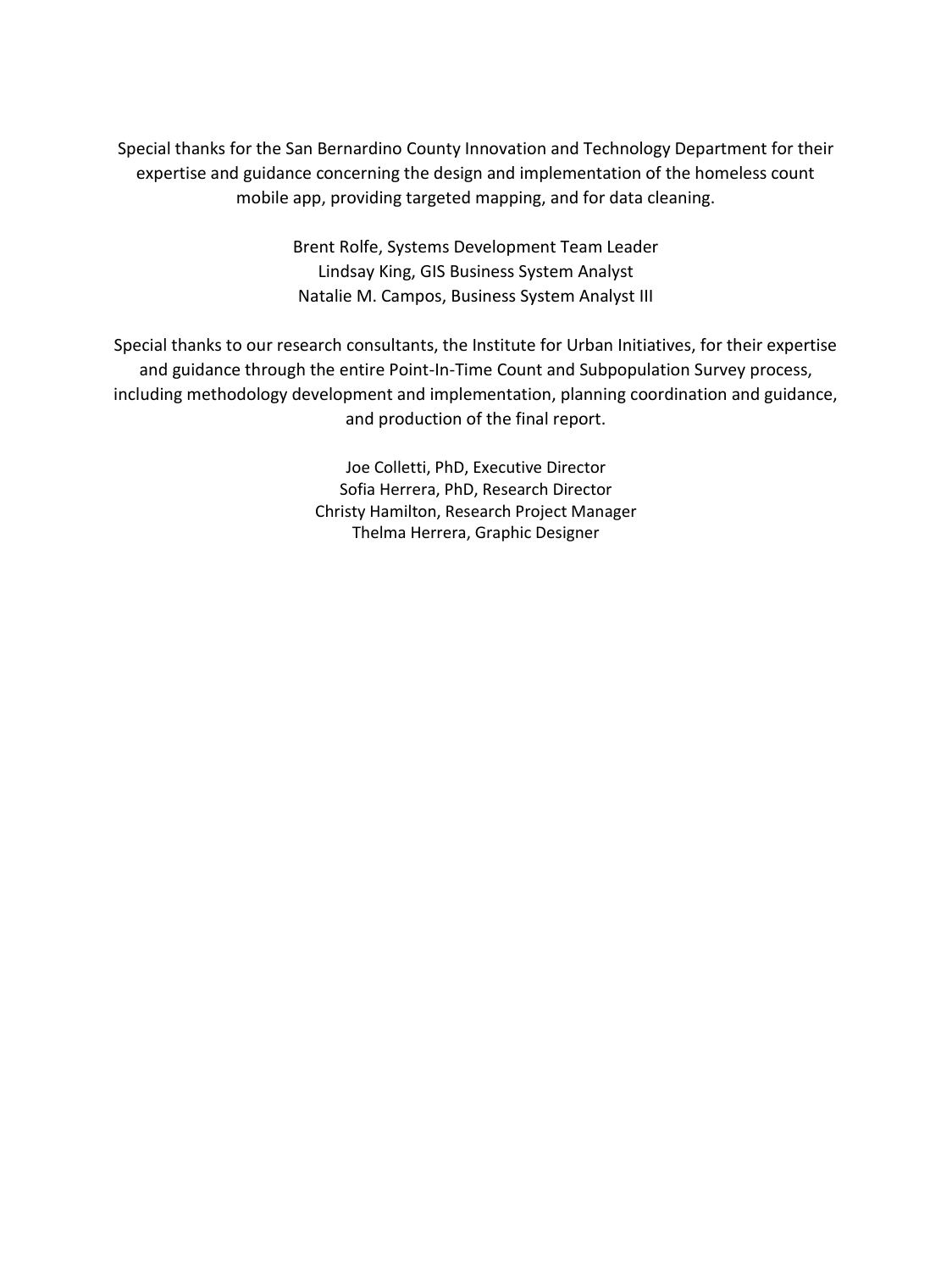# **Table of Contents**

|                                                                                                          | Page             |
|----------------------------------------------------------------------------------------------------------|------------------|
| <b>Background Information</b>                                                                            | 6                |
| When was the Count conducted?<br>Who was counted?<br>Who was not counted?<br>Who carried out the Count?  | 6<br>6<br>7<br>8 |
| Methodology                                                                                              | 10               |
| <b>Unsheltered Count</b><br><b>Sheltered Count</b>                                                       |                  |
| <b>Key Findings</b>                                                                                      | 12               |
| <b>Executive Summary</b>                                                                                 | 13               |
| <b>Unsheltered Homelessness</b><br><b>Sheltered Homelessness</b>                                         | 18<br>24         |
| Appendix A:<br>Findings for Each Jurisdiction in Which at Least 50 Adults<br>were Counted as Unsheltered | 26               |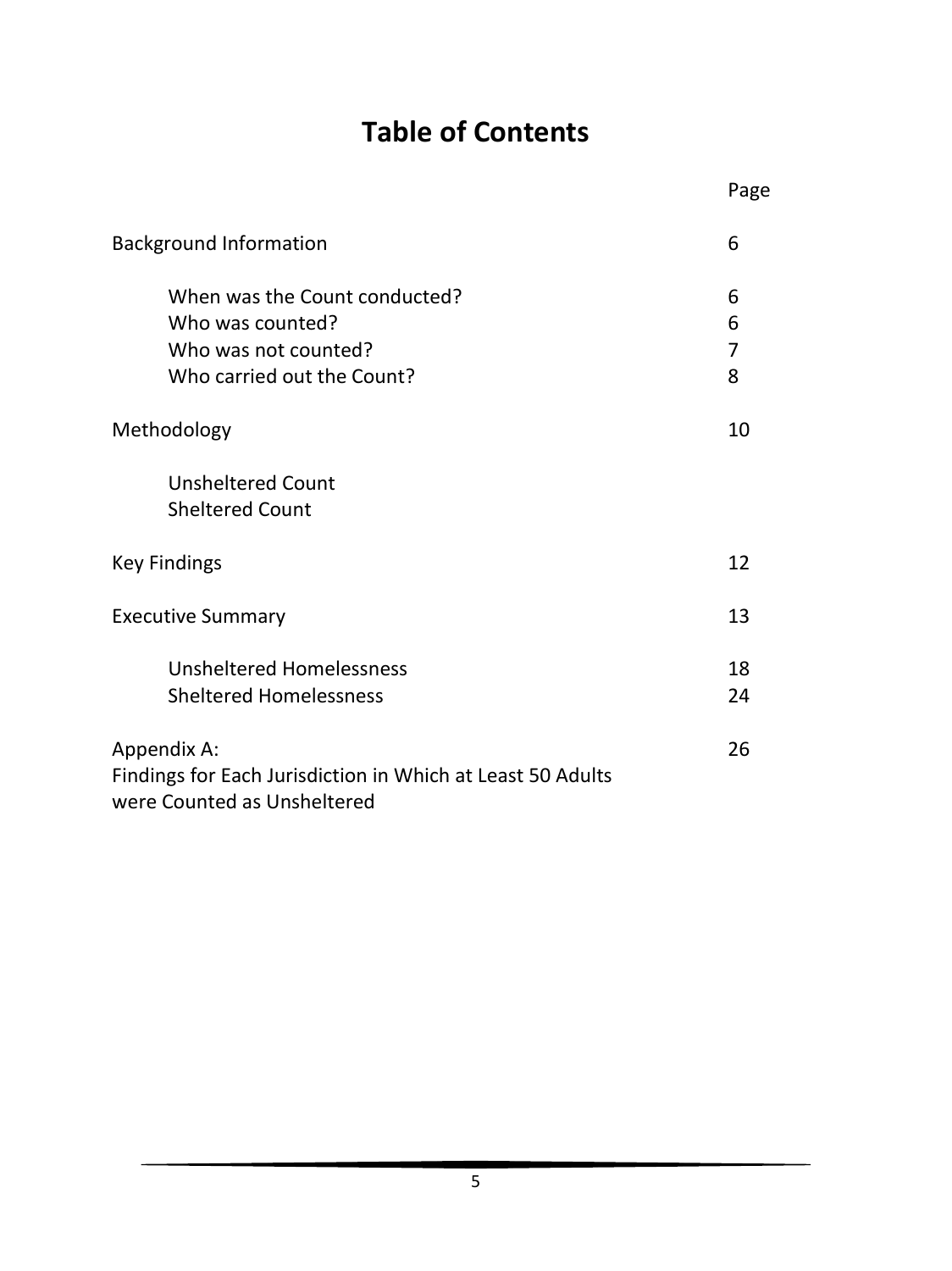# **Background Information**

The U.S. Department of Housing and Urban Development (HUD), as part of its requirements for local Continuums of Care (CoCs) to continue to receive continuum of care funding for homeless persons, requires CoCs to conduct "one-day point-in-time" sheltered and unsheltered homeless counts during the last 10 days of January. The CA-609 San Bernardino City and County CoC is one of approximately 400 jurisdictions nationwide that submit an annual application to HUD for continuum of care funding.

HUD requires CoCs to conduct a sheltered count every year and an unsheltered count every other year. The San Bernardino City and County CoC conducts an annual unsheltered count as do more than half of California's 44 CoCs.

In 2022, HUD permitted CoCs to request an exception to conduct a homeless count during the last 10 days of February because of pandemic related reasons. The CA-609 San Bernardino City and County CoC requested and received an exception and conducted the homeless count on February 24, 2022.

#### **When was the Count conducted?**

The unsheltered homeless count was conducted on Thursday, February 24, 2022, and began at 6 a.m. The sheltered count included residents of shelters and transitional housing programs throughout the county who slept in these facilities during the night of February 23 through the early morning of February 24.

HUD allows counting in hard-to-reach and remote places to continue up to seven days after the count as long as persons are asked if they were homeless on the day of the count and a unique identifier is used to prevent duplication. A limited amount of counting occurred during the seven days following the count in a few hard-to-reach and remote places and places were counting did not take place on February 24 because of pandemic related reasons.

#### **Who was counted?**

Per HUD's instructions, a person was considered homeless, and thus counted, only when they fell within the HUD-based definition by residing in one of the places described below:

- In places not meant for human habitation, such as cars, parks, sidewalks, and abandoned buildings;
- In an emergency shelter; and
- In transitional housing for homeless persons.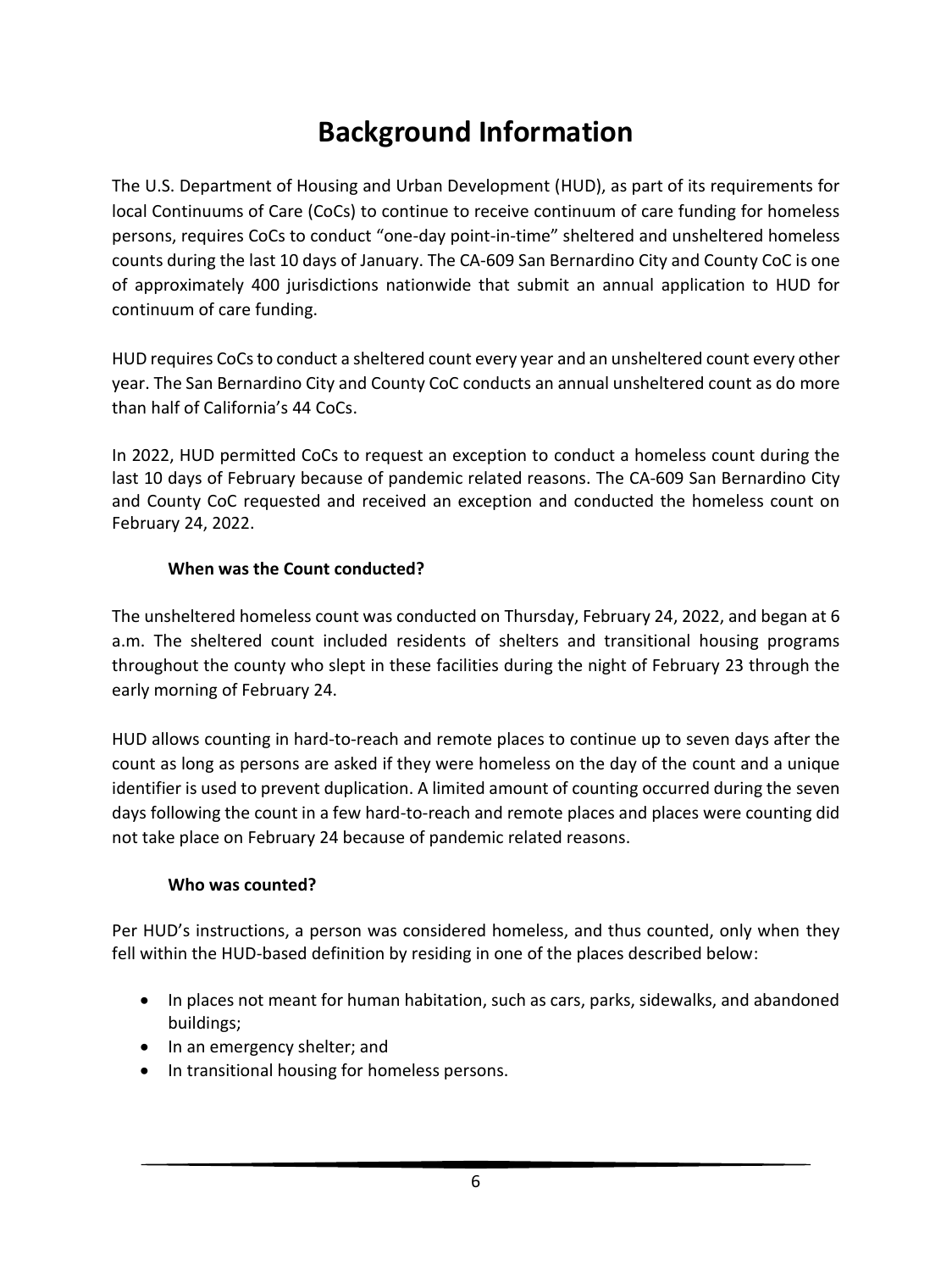Each person who was counted was also asked a series of survey questions that ensured that all HUD required subpopulation data was collected that included persons with

- HIV/AIDS;
- Serious mental illness; and
- Substance use disorders.

#### Subpopulations also included

- Families
- Veterans; and
- Youth age  $18 24$ .

Several questions to gather local desired information were also asked and included

- In what city did you first become homeless?
- In what city are you living now?
- Did you become homeless for the first time during the past 12 months?
- Have you been released from prison or jail during the last 12 months?
- How much is your monthly income?

#### **Who was not counted?**

Per HUD's instructions, a person was not considered homeless if the person resided in one of the following places noted below:

- Medical facilities, such as hospitals, psychiatric facilities, and nursing homes;
- Jails, prisons, or juvenile detention facilities;
- Chemical dependency facilities, such as substance abuse treatment facilities and detox centers;
- Foster care homes or foster care group homes.

Also, per HUD's instructions, children identified by McKinney-Vento Homeless Coordinators at schools as homeless should not be counted. Children may be included in the count if they live in an emergency shelter or transitional housing program, or if they are unsheltered.

Lastly, HUD does not consider persons who are "doubled up," or persons who are "near homelessness" to be homeless but considers them to be at risk of becoming homeless. Thus, such persons were not included in the homeless count.

The County of San Bernardino, like many other counties, has a substantial number of households that are at risk of becoming homeless. The Census Bureau noted that 14 percent or approximately 100,000 households (consisting of approximately 300,000 residents) in San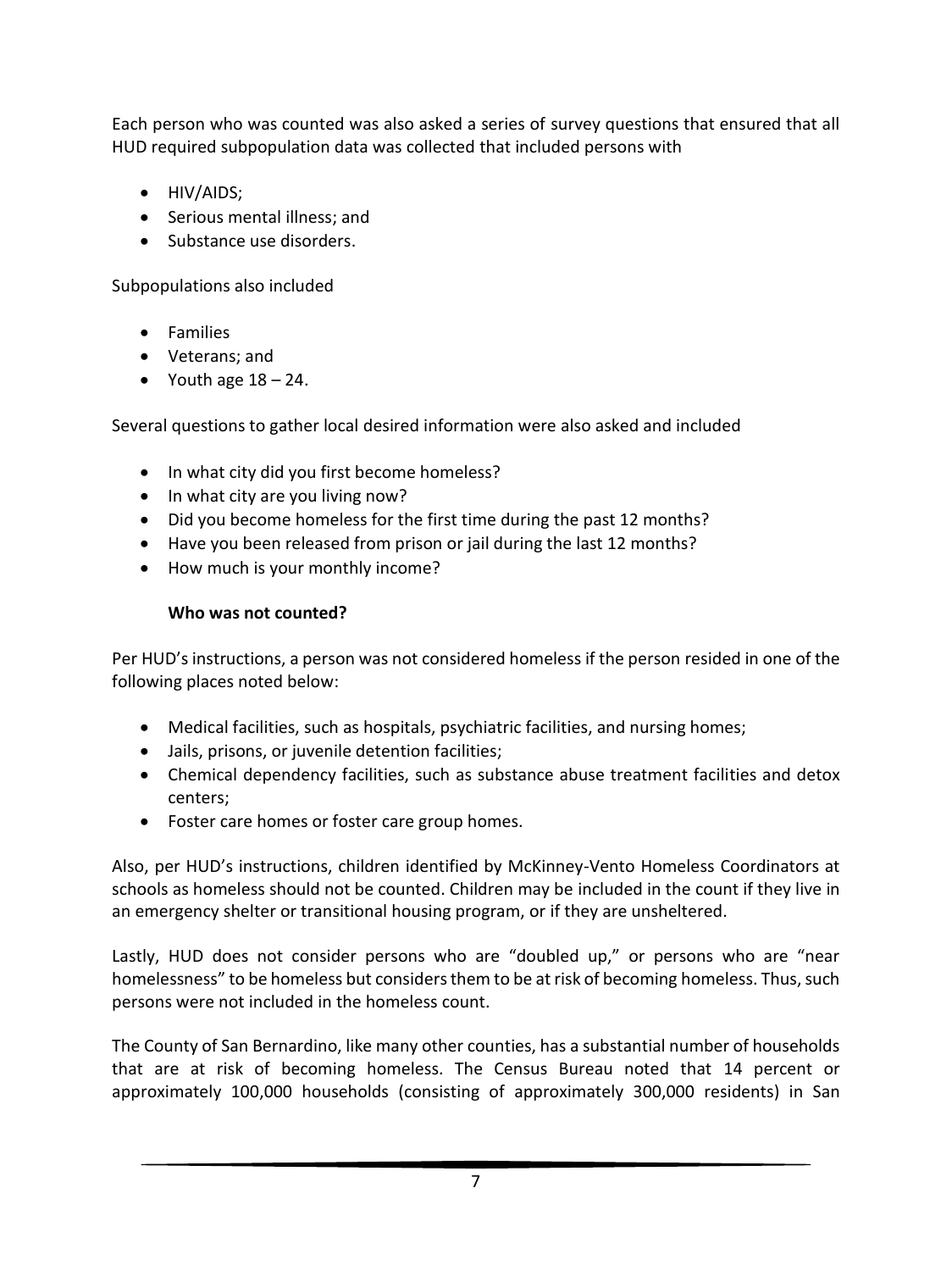Bernardino County were living at or below the poverty level as reported in the 2020 American Community Survey.

Many of these persons can become homeless because of social structural issues such as increases in rent, loss of jobs, and rising health care costs. In addition, personal experiences such as domestic violence, physical disabilities, mental illness, and substance abuse can cause members of a low-income household or an entire household to become homeless. Often, one or more of these experiences factor into a household's homelessness experience.

#### **Who carried out the Count?**

The homeless count and subpopulation survey was a joint effort of the San Bernardino County Homeless Partnership, the San Bernardino County Office of Homeless Services, and the Institute for Urban Initiatives. Approximately 800 community volunteers were recruited to implement the count and subpopulation survey. As noted in the Acknowledgements section of this report, there were nearly 30 agencies that contributed staff time and office space for training and deployment of counters and there were 24 law enforcement agencies that provided their time, knowledge, and expertise concerning locations of homeless persons. Also, there were nearly 30 additional agencies that helped with the planning process, including the San Bernardino County Innovation and Technology Department, which created maps to guide counters.

**The San Bernardino County Homeless Partnership (SBCHP)** was formed to provide a more focused approach to issues of homelessness within San Bernardino County. Its primary purpose is to develop a countywide public and private partnership and to coordinate services and resources to end homelessness in San Bernardino County. The partnership consists of community and faith-based organizations, educational institutions, non-profit organizations, private industry, and federal, state, and local governments. SBCHP was developed to promote a strong collaboration between agencies to direct the planning, development, and implementation of the County's 10-year Strategy to end chronic homelessness. The partnership provides leadership in creating a comprehensive countywide network of service delivery to homeless and nearhomeless families and individuals through facilitating better communication, planning, coordination, and cooperation among all entities that provide services and/or resources to relieve homelessness.

**The San Bernardino County Office of Homeless Services (OHS)** serves as a "clearinghouse" of homeless issues for all County departments. Any homeless issues encountered by County staff can be referred to this office for resolution. OHS staff plays a vital role in the San Bernardino County Homeless Partnership as the administrative support unit to the organization. OHS ensures that the vision, mission and goals of the SBCHP are carried into effect.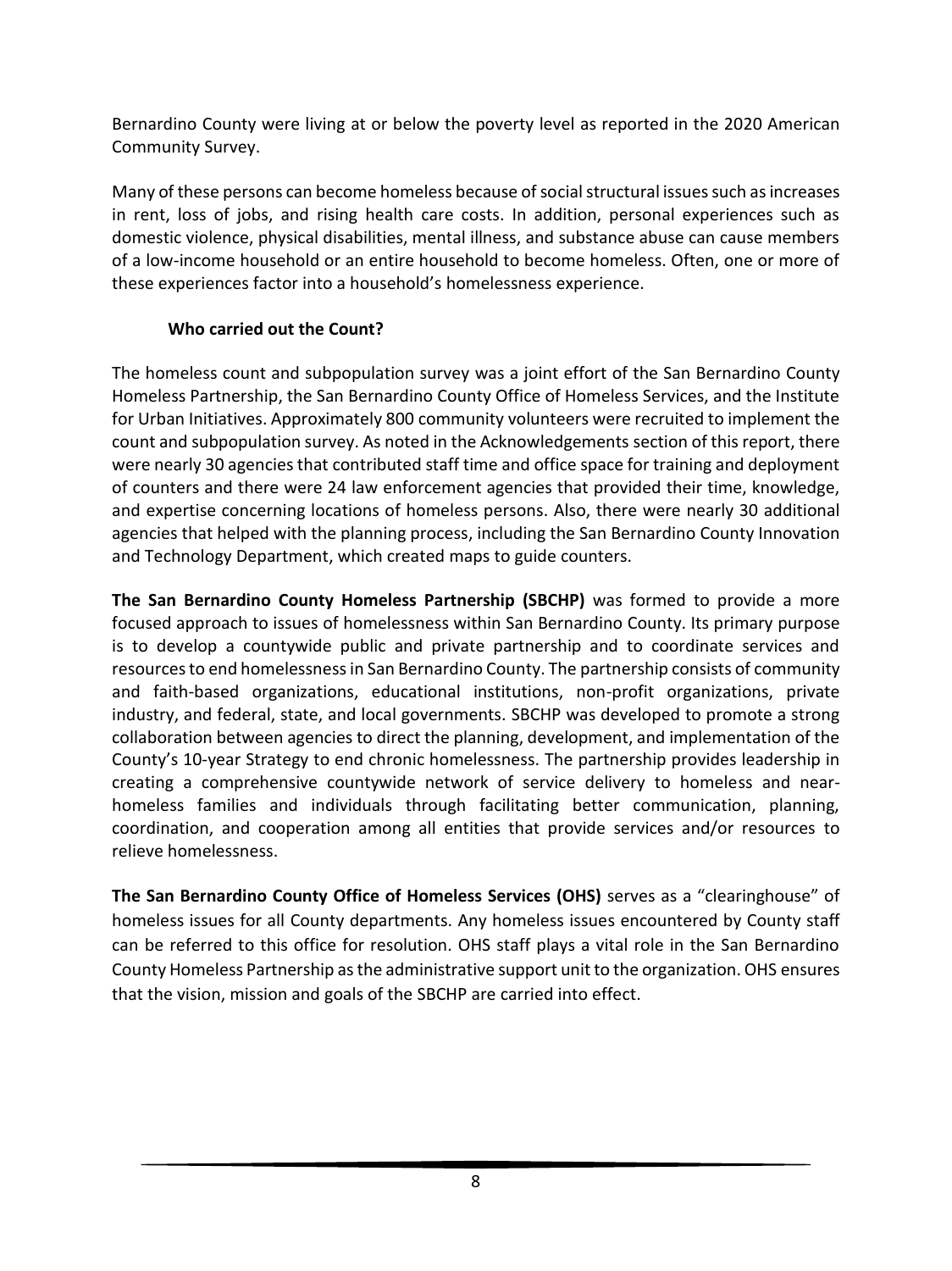**The Institute for Urban Initiatives** consists of several community-based and faith-based institutes that respond to the economic, housing, and social needs of neighborhoods, cities, and counties from local community, regional, national, international, and faith-based perspectives. Urban Initiatives has completed over 50 assessments for local government and private organizations throughout Southern California that have focused on affordable housing, business development and education for micro-businesses, fair housing, homelessness, migrant farming, and street vending. For more information visit [www.urban-initiatives.org.](http://www.urban-initiatives.org/)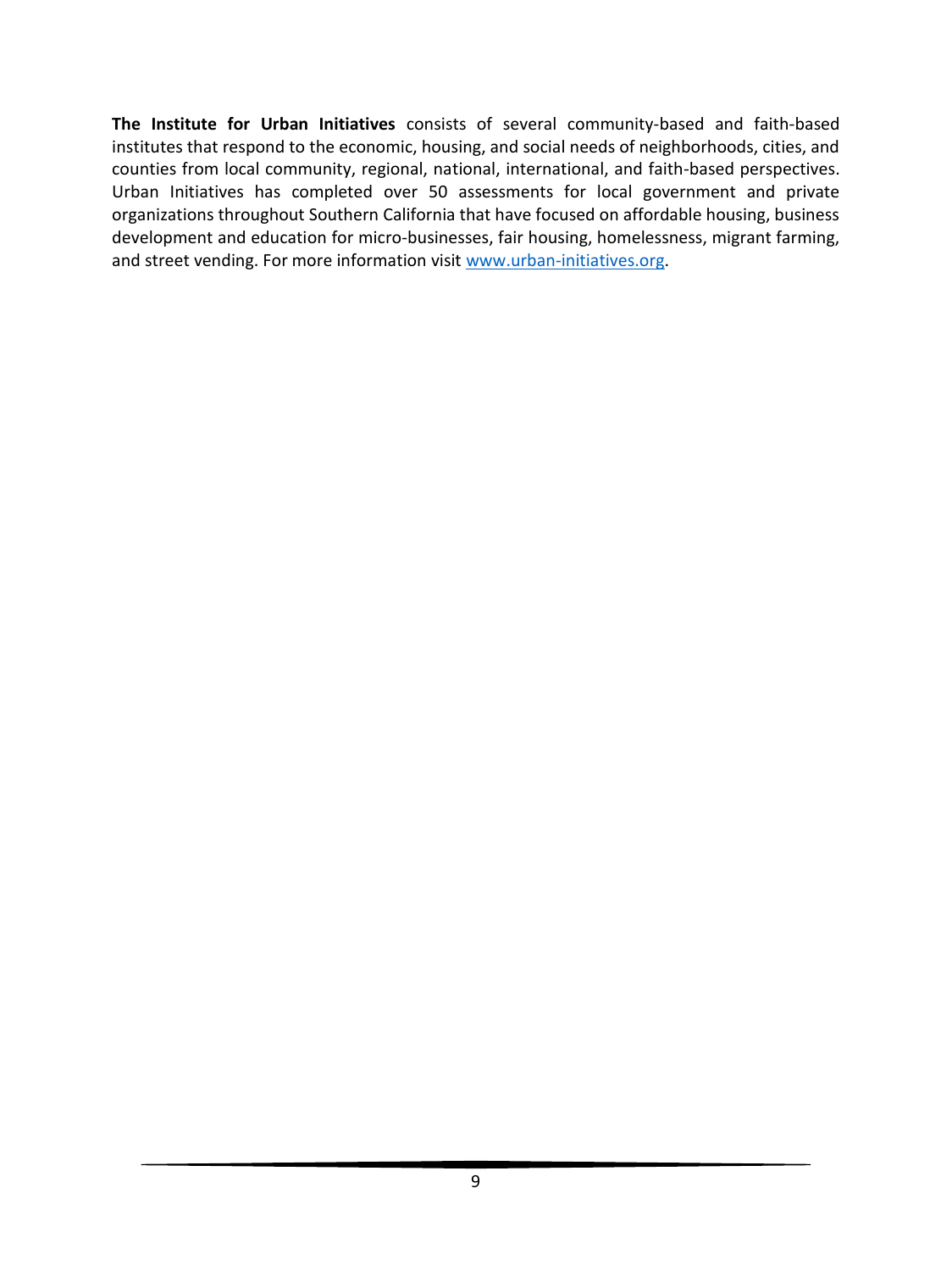# **Methodology**

# **Unsheltered Count and Survey**

To conduct the Count, Esri's ArcGIS software platform was used. The 2022 Homeless Point-in-Time Count was a configuration of Survey 123 for ArcGIS and Operations Dashboard for ArcGIS that was used by the County's Office of Homeless Services in partnership with the Innovation and Technology Department to conduct the 2022 homeless count and survey.

The Homeless Point-in-Time Count efforts included the following applications:

- Homeless count survey, which included nearly 30 questions to meet HUD requirements concerning the collection of data for designated subpopulations and to meet local requests for additional information about the homeless population;
- Homeless count dashboard, which was used to monitor results of the point-in-time count in real time; and
- Homeless count results application that provided for instant viewing of data and tables that detailed point-in-time results.

A digital survey form was designed to simplify the surveyor's experience; only relevant questions were displayed based on the answers already entered, eliminating the need for surveyors to devote time and effort to determine which questions to ask, and resulting in a simpler linear surveying experience.

Additional logic was built into the form to perform calculations behind-the-scenes. For example, the form combined the answers from a subset of questions to determine whether the respondent met HUD's definition of chronically homeless and calculated the result instantly as the survey was completed. Extensive testing was conducted to ensure the various combinations of factors all successfully calculated to a correct result. These calculations allowed for real-time monitoring of such metrics as the count was taking place using an Operations Dashboard, and ultimately eliminated the need for them to be calculated after the count was completed.

An added benefit of using digital surveys was the capture of location information. When a survey was conducted, the global positing system (GPS) location of the surveyor's mobile device was captured, providing the geographic location of where the survey took place, and opening up opportunities for mapping and analyses not possible in previous years. (For safety and privacy reasons, location information was not captured for surveys of sheltered homeless persons.) Upon completion of the count, the data were examined and scrubbed to remove any invalid records, such as practice surveys submitted before the official start of the count. Steps were also taken to ensure that duplicate records – instances where the same individual was surveyed more than once in the same location – were identified and removed.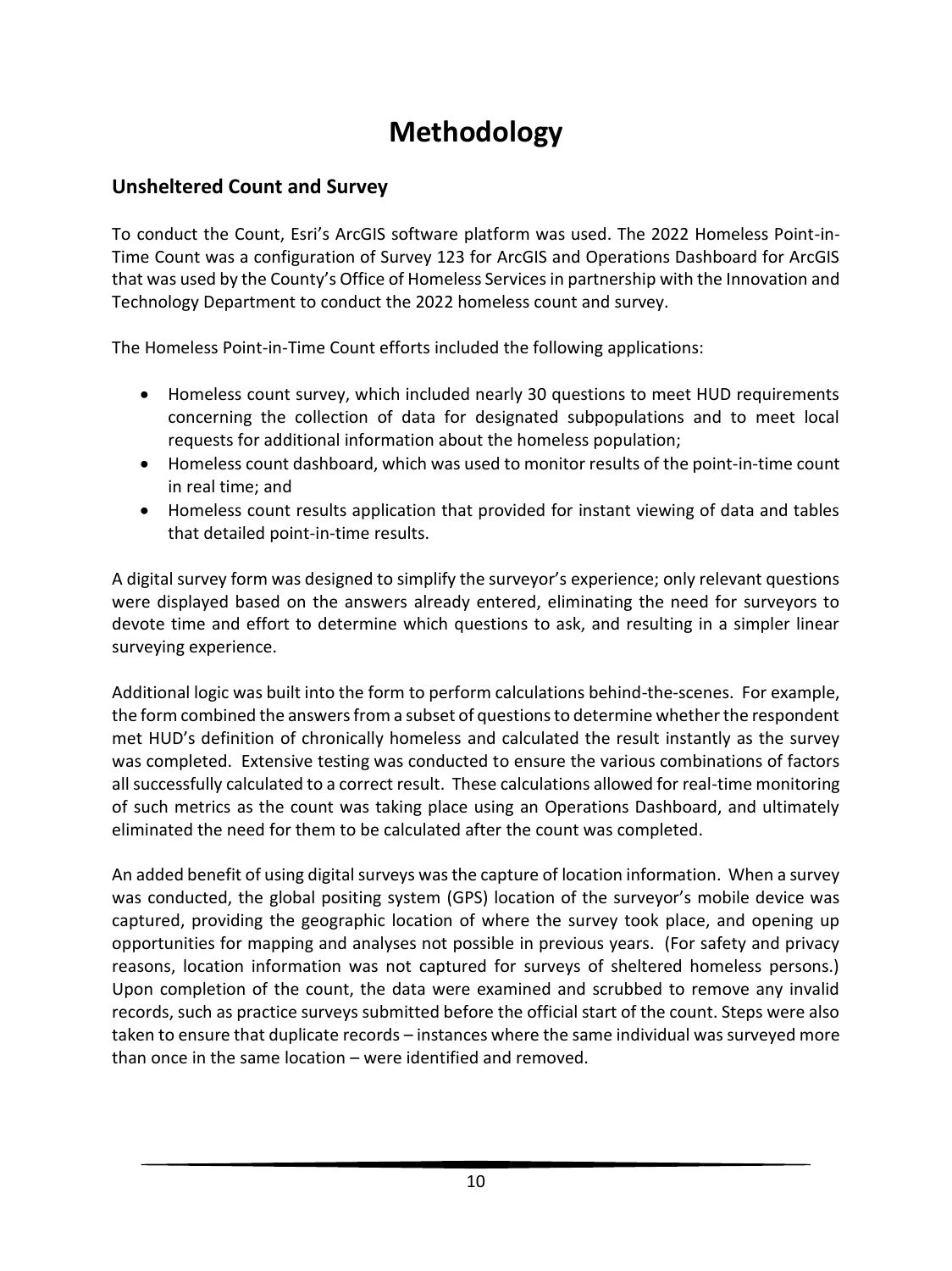#### **Closer monitoring of undercounted areas**

As previously noted, the ESRI Survey 123 app provided the ability for a homeless count dashboard, which was used to monitor results of the Point-in-Time Count in real-time. This provided instant viewing of data points on the dashboard in the command center during the time of the count. Each data point represented a household counted.

If data points did not appear in areas where homeless persons were known to live during the day of the count, volunteers were sent to the area to count, and persons counted were included in the total count if they were not previously counted.

If data points did not appear in areas where homeless persons were known to live, professional outreach workers were sent to those areas the next day and persons were included in the total count if they were not counted the day before. HUD allows for next day counting based upon two conditions: 1) any homeless persons encountered be asked if they were homeless on the day of the count and 2) a unique identifier has to be created for that person.

A unique identifier was created for all persons counted on the day of the count and the day after the count. If the same unique identifier appeared twice, it was assumed that it was the same person; also, a person was only included once in the total count if the person stated "yes" when asked "if they were homeless on the day of the count," which was Thursday, February 24<sup>th</sup>.

#### **Analyzing the subpopulation data**

Only adults and unaccompanied teenage children who are counted are surveyed, accompanied children in families were not. Of the 2,373 adults counted, 1,377 or 58% were surveyed and 966 or 42% were observed. Counters were instructed that if they believed there was a safety issue, or if a person was sleeping, or if a person refused to be interviewed, they were to record "no" in the digital survey form for question 4, which was "Are you able to interview this person" and then to give the best guess-estimate for questions  $5 - 8$ , which asked for gender, age, ethnicity, and race.

### **Sheltered**

HUD encourages the use of Homeless Management Information Services (HMIS) data to generate sheltered counts and subpopulation data for programs with 100% of beds participating in HMIS. Therefore, HMIS was used to gather the total number of occupied beds and the number of persons for each subpopulation.

A data collection instrument was used to collect the total number of occupied beds and the number of persons for each subpopulation for non-participating HMIS programs and for HMIS participating agencies whose HMIS data is incomplete and/or incorrect. The same questions used to collect subpopulation data through HMIS were used for the data collection instrument. Thus, sheltered count data for all sheltered programs was gathered either through a data collection sheet or HMIS.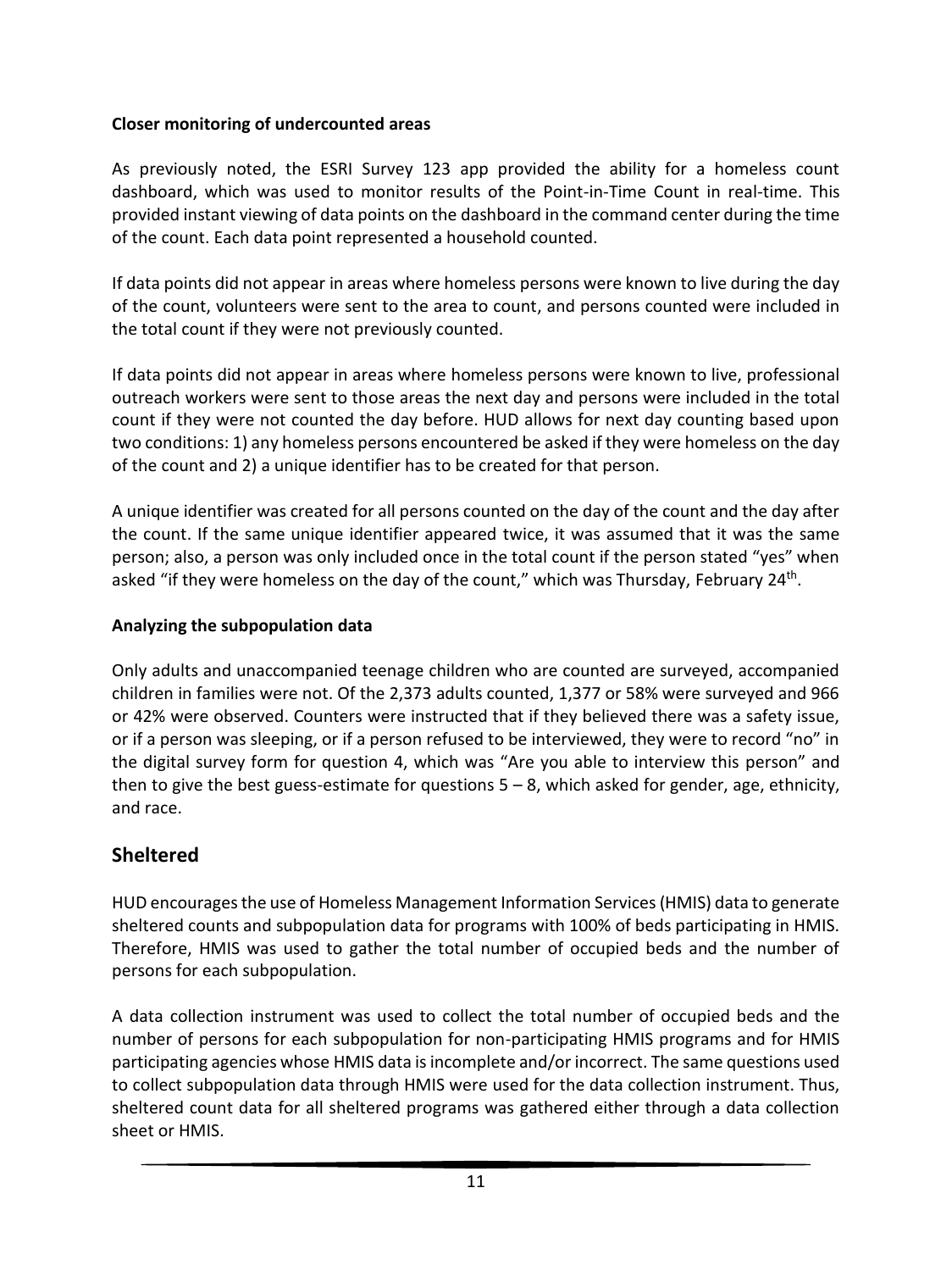# **Key Findings**

- 1. The number of adults and children counted as homeless increase by approximately 7% when the 2022 point-in-time homeless count of 3,333 is compared to the 2020 point-intime homeless count of 3,125.
- 2. The number of adults and children counted as unsheltered in 2022 was nearly identical-- 2,389 in 2022 and 2,390 in 2020.
- 3. The number of adults and children counted as sheltered increased by 28% when the 2022 sheltered count of 944 is compared to the 2020 sheltered count of 735.
- 4. More than three-fourths (79.2%) or 2,640 of the 3,333 homeless adults and children were counted within seven cities that include Barstow, Colton, Fontana, Ontario, Redlands, San Bernardino, and Victorville. These seven cities accounted for 1,822 or more than three-fourths (76.2%) of the total unsheltered population of 2,389 and 818 or 86.6% of the 944 persons counted in shelters and transitional housing.

Nearly three-fourths (72.6%) or 2,270 of the 3,125 homeless adults and children counted in 2020 were counted within eight cities that include Barstow, Colton, Fontana, Ontario, Redlands, Rialto, San Bernardino, and Victorville. These eight cities accounted for threefourths (74.5%) of the total unsheltered population as well as nearly three-fourths (70.2%) of persons counted in shelters and transitional housing including a safe haven program.

- 5. Nearly half (47%) of unsheltered adults who agreed to be surveyed stated that the city in which they first became homeless was San Bernardino (47%) and Victorville (6%).
- 6. More than one-fourth (27%) of adults and children counted as homeless in 2022 became homeless for the first time during the 12 months prior to the homeless count
- 7. Nearly one-fourth (22%) of adults stated "yes" when asked if they were released from prison or jail during the past 12 months, which was the case during the 2020 unsheltered homeless count (23%) and the 2019 homeless count (22%).
- 8. Nearly half (43.5%) of unsheltered adults were chronically homeless, which is defined as being homeless for one year or more and having a disabling condition such as mental illness, chronic health condition, and a physical disability.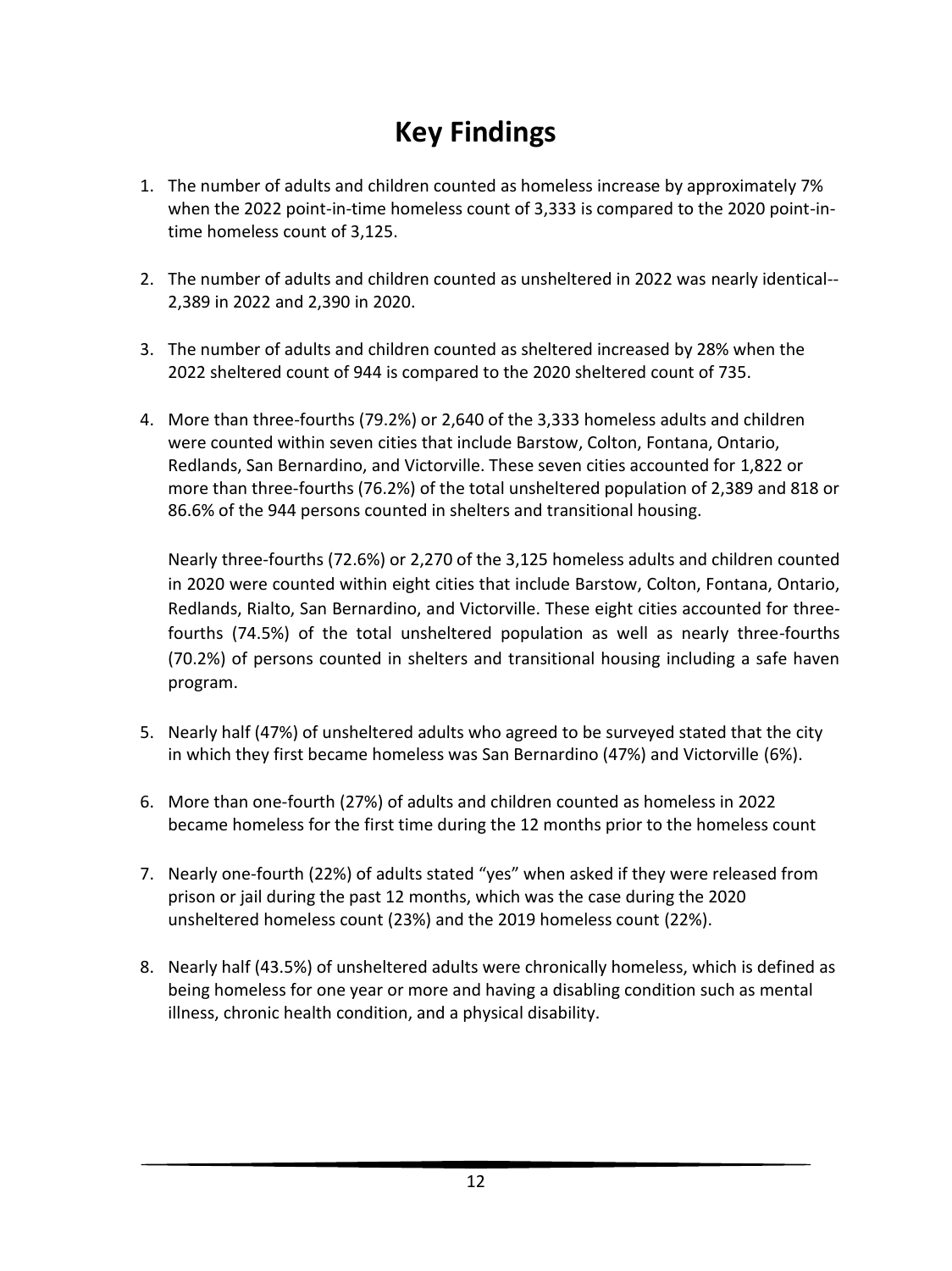# **Executive Summary**

There were 3,333 persons who were counted as homeless. The previous point-in-time homeless count and subpopulation survey was completed in 2020 when 3,125 persons were counted. A comparison of the last two counts reveals that

- 208 more persons were counted in 2022, which represents an increase of 6.6%;
- 1 less person was counted as unsheltered in 2022 when compared to the unsheltered count in 2020; and
- 209 more persons were counted as sheltered in 2022 when compared to the sheltered count in 2020, which represents an increase of 28.4%.

|                     | <b>Sheltered</b> | <b>Unsheltered</b> | <b>Total</b> |  |  |  |  |  |  |  |
|---------------------|------------------|--------------------|--------------|--|--|--|--|--|--|--|
|                     |                  |                    |              |  |  |  |  |  |  |  |
| 2020 Homeless Count | 735              | 2,390              | 3,125        |  |  |  |  |  |  |  |
| 2022 Homeless Count | 944              | 2,389              | 3,333        |  |  |  |  |  |  |  |
|                     |                  |                    |              |  |  |  |  |  |  |  |
| Difference:         | +209 (28.4%)     | $-1(0.0\%)$        | $+208(6.6%)$ |  |  |  |  |  |  |  |

#### Table 1. Comparison of 2020 and 2022 Homeless Counts

Regarding sheltered homelessness, HUD states that

• CoCs must count all individuals or families who meet the criteria in paragraph (1)(ii) of the homeless definition in 24 CFR 578.3. This includes individuals and families *"living in a supervised publicly or privately operated shelter designated to provide temporary living arrangements (including congregate shelters, transitional housing, and hotels and motels paid for by charitable organizations or by federal, state, or local government programs for low-income individuals)"* on the night designated for the count. This includes individuals residing in Safe Haven projects.

Regarding unsheltered homelessness, HUD states that

• CoCs must count all individuals or families who meet the criteria in paragraph (1)(i) of the homeless definition in 24 CFR 578.3. This includes individuals and families *"with a primary nighttime residence that is a public or private place not designed for or ordinarily used as a regular sleeping accommodation for human beings, including a car, park, abandoned building, bus or train station, airport, or camping ground"* on the night designated for the count. Rapid Re-Housing (RRH) assisted households who are still unsheltered on the night of the count (e.g., staying in an encampment and being assisted by an RRH project to obtain housing) must be included as part of the unsheltered count.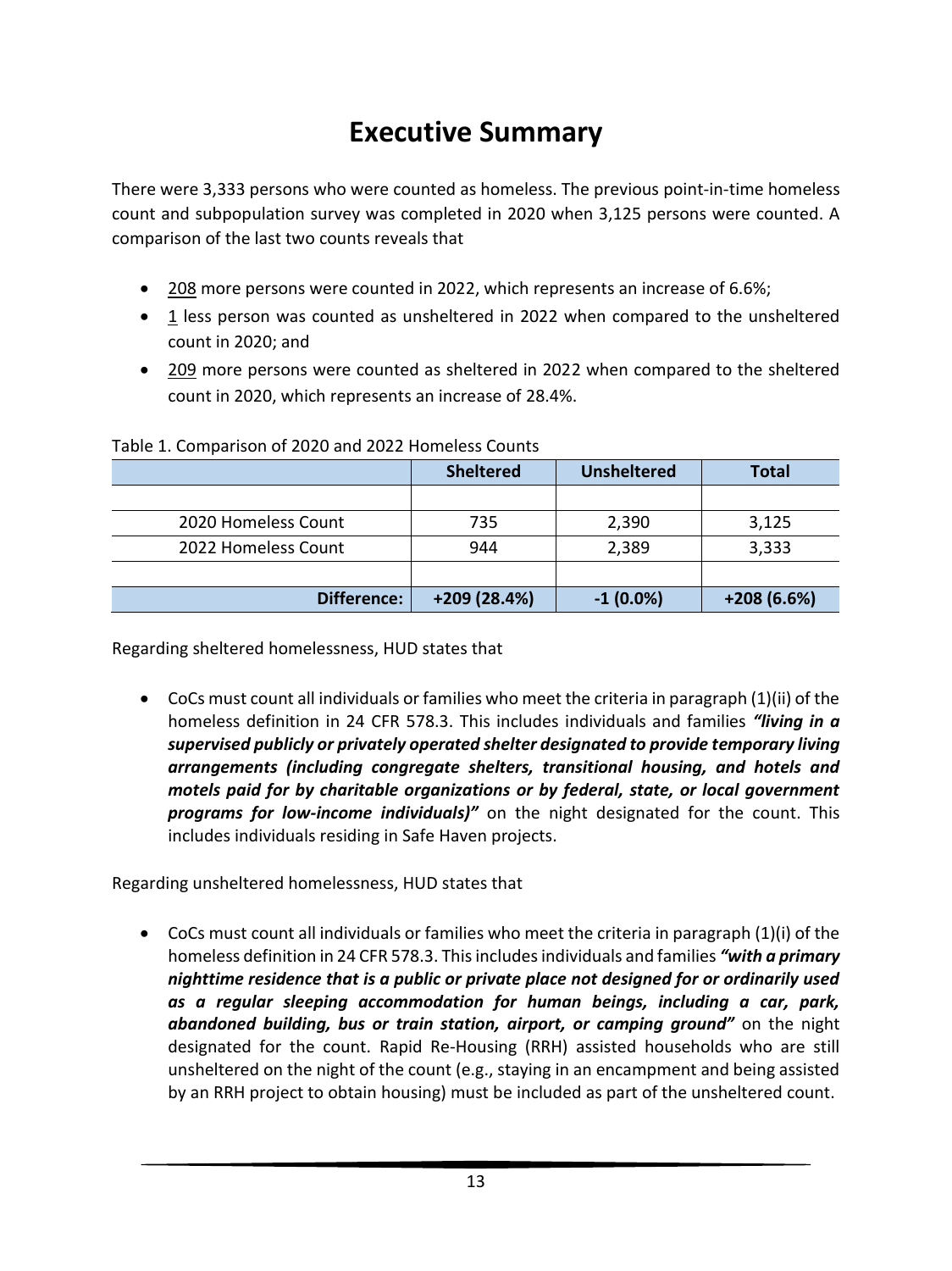

The following chart shows that the number of persons counted as unsheltered and sheltered in 2016 was 1,887 and 3,333 in 2022, which represents an increase of 1,446 persons or 77%.

The following table provides a breakdown of the total number of sheltered and unsheltered persons counted in 2022 by jurisdiction.

| <b>Jurisdiction</b>            |                                                         | <b>Sheltered</b> | <b>Unsheltered</b> | <b>Total</b> |
|--------------------------------|---------------------------------------------------------|------------------|--------------------|--------------|
|                                | <b>Shelter</b><br><b>Transitional</b><br><b>Housing</b> |                  |                    |              |
|                                |                                                         |                  |                    |              |
| Adelanto                       | 3                                                       | 15               | 7                  | 25           |
| <b>Apple Valley</b>            | 1                                                       | 0                | 26                 | 27           |
| <b>Barstow</b>                 | 31                                                      | 18               | 54                 | 103          |
| <b>Big Bear City/Sugarloaf</b> | $\mathbf 0$                                             | $\Omega$         | 1                  | 1            |
| <b>Big Bear Lake</b>           | 25                                                      | $\mathbf 0$      | 12                 | 37           |
| Bloomington                    | $\mathbf 0$                                             | 0                | 11                 | 11           |
| Cajon Canyon                   | $\mathbf 0$                                             | 0                | 0                  | 0            |
| Chino                          | $\mathbf 0$                                             | 0                | 23                 | 23           |
| Chino Hills                    | $\mathbf 0$                                             | 0                | 4                  | 4            |
| Colton                         | $\mathbf 0$                                             | 0                | 199                | 199          |
| Crestline                      | $\mathbf 0$                                             | $\Omega$         | 13                 | 13           |
| Fontana                        | 7                                                       | 0                | 149                | 156          |
| <b>Grand Terrace</b>           | $\mathbf 0$                                             | 0                | 1                  | 1            |

|  |  | Table 2. Total Number of Sheltered and Unsheltered Adults and Children by Jurisdiction |  |  |  |  |
|--|--|----------------------------------------------------------------------------------------|--|--|--|--|
|--|--|----------------------------------------------------------------------------------------|--|--|--|--|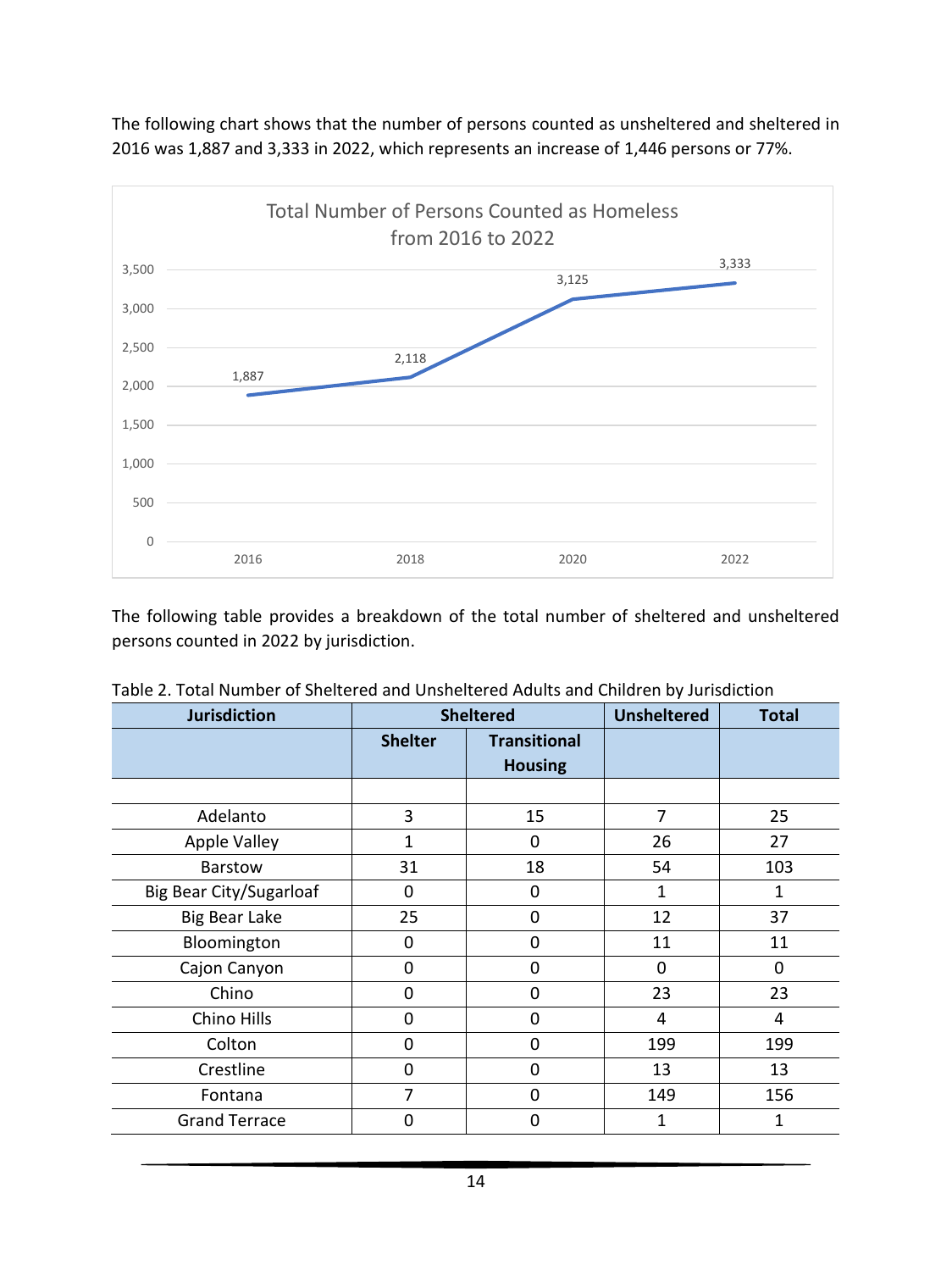| <b>Jurisdiction</b>     |                | <b>Sheltered</b>    | <b>Unsheltered</b>      | <b>Total</b>        |
|-------------------------|----------------|---------------------|-------------------------|---------------------|
|                         | <b>Shelter</b> | <b>Transitional</b> |                         |                     |
|                         |                | <b>Housing</b>      |                         |                     |
| Hesperia                | $\overline{7}$ | 7                   | 39                      | 53                  |
| Highland                | $\mathbf 0$    | $\mathbf 0$         | 82                      | 82                  |
| Joshua Tree             | $\mathbf 0$    | $\mathbf 0$         | 28                      | 28                  |
| Lake Arrowhead          | $\pmb{0}$      | 0                   | $\mathbf{1}$            | $\mathbf{1}$        |
| Landers                 | $\mathbf 0$    | $\mathbf 0$         | $\overline{\mathbf{4}}$ | 4                   |
| Lenwood                 | $\mathbf 0$    | $\boldsymbol{0}$    | $\mathbf 0$             | $\mathbf 0$         |
| Loma Linda              | $\mathbf 0$    | $\pmb{0}$           | 9                       | 9                   |
| Lytle Creek             | $\mathbf 0$    | $\pmb{0}$           | $\mathbf 0$             | $\mathsf{O}\xspace$ |
| Mentone/Crafton         | $\mathbf 0$    | $\pmb{0}$           | $\mathbf 0$             | $\mathbf 0$         |
| Montclair               | $\mathbf 0$    | $\mathbf 0$         | 37                      | 37                  |
| Morongo Valley          | $\mathbf 0$    | $\mathbf 0$         | $\mathbf 0$             | $\mathbf 0$         |
| Muscoy                  | $\mathbf 0$    | 0                   | 13                      | 13                  |
| <b>Needles</b>          | $\mathbf 0$    | $\mathbf 0$         | 9                       | 9                   |
| Ontario                 | 75             | 13                  | 105                     | 193                 |
| Phelan/Pinion Hills     | $\mathbf 0$    | 0                   | $\mathbf{1}$            | $\mathbf{1}$        |
| Rancho Cucamonga        | $\mathbf 0$    | $\mathbf 0$         | 47                      | 47                  |
| Redlands                | 48             | 37                  | 99                      | 184                 |
| Rialto                  | $\mathbf 0$    | $\mathbf 0$         | 70                      | 70                  |
| <b>Running Springs</b>  | 0              | $\mathbf 0$         | $\overline{7}$          | $\overline{7}$      |
| San Bernardino          | 238            | 120                 | 992                     | 1,350               |
| <b>Twentynine Palms</b> | $\mathbf 1$    | $\mathbf 0$         | 14                      | 15                  |
| Upland                  | $\mathbf 0$    | 52                  | 37                      | 89                  |
| Victorville             | 168            | 63                  | 224                     | 455                 |
| West Cajon Valley       | 0              | $\pmb{0}$           | $\mathbf 0$             | $\pmb{0}$           |
| Yermo                   | 0              | 0                   | $\pmb{0}$               | $\pmb{0}$           |
| Yucaipa                 | $\pmb{0}$      | 0                   | 11                      | 11                  |
| <b>Yucca Valley</b>     | 7              | 8                   | 42                      | 57                  |
| County-wide or Unknown  | $\pmb{0}$      | 0                   | 18                      | 18                  |
|                         |                |                     |                         |                     |
| Total:                  | 611            | 333                 | 2,389                   | 3.333               |

Table 3 notes that more three-fourths(79.2%) or 2,640 of the 3,333 homeless adults and children were counted within seven cities that include Barstow, Colton, Fontana, Ontario, Redlands, San Bernardino, and Victorville. These seven cities accounted for 1,822 or more than three-fourths (76.2%) of the total unsheltered population of 2,389 and 818 or 86.6% of the 944 persons counted in shelters and transitional housing.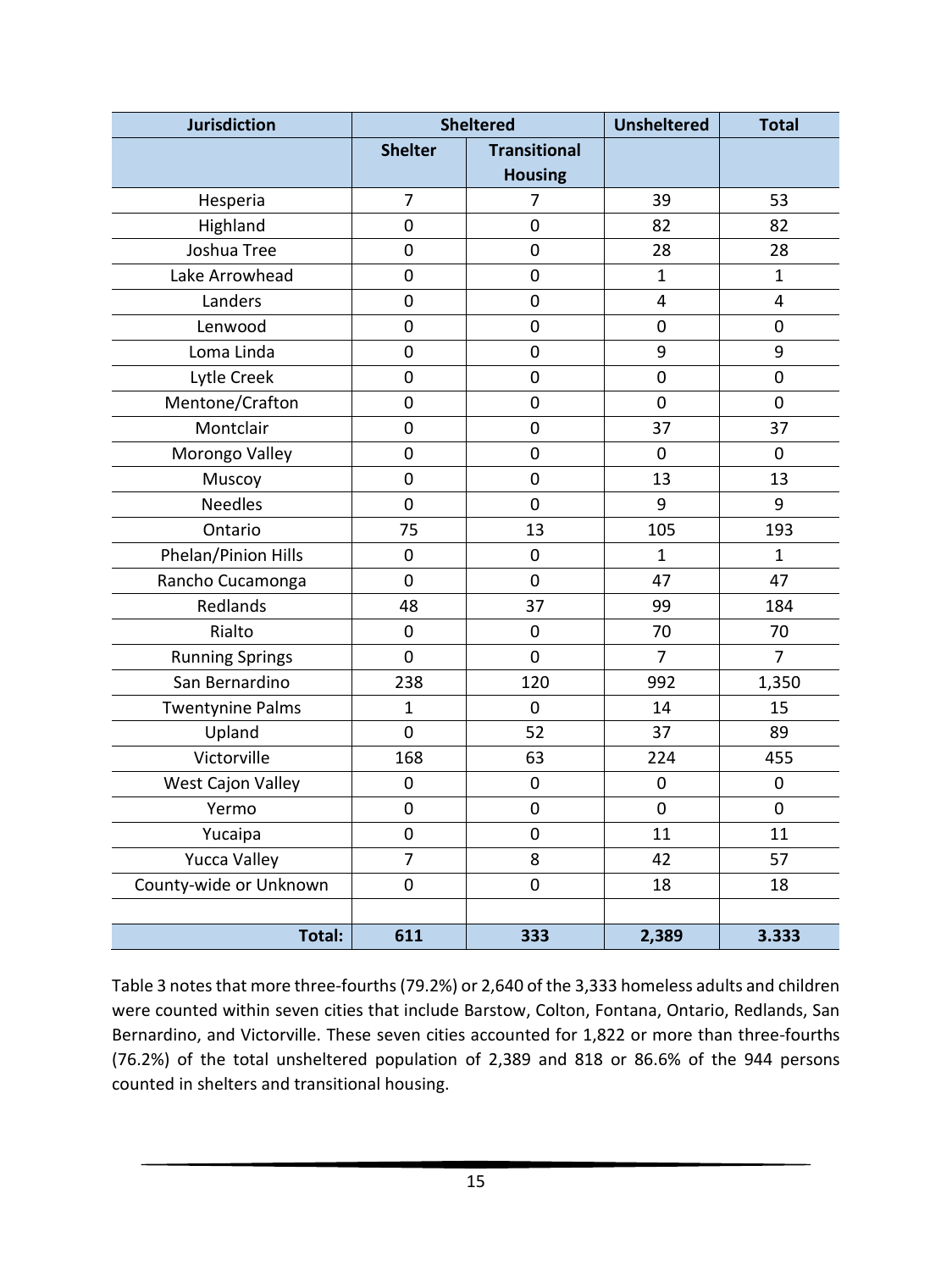| <b>Jurisdiction</b> |                | <b>Sheltered</b>                      | <b>Unsheltered</b> | <b>Total</b> |
|---------------------|----------------|---------------------------------------|--------------------|--------------|
|                     | <b>Shelter</b> | <b>Transitional</b><br><b>Housing</b> |                    |              |
|                     |                |                                       |                    |              |
| County              | 611            | 333                                   | 2,389              | 3,333        |
|                     |                |                                       |                    |              |
| Barstow             | 31             | 18                                    | 54                 | 103          |
| Colton              | 0              | 0                                     | 199                | 199          |
| Fontana             | $\overline{7}$ | 0                                     | 149                | 156          |
| Ontario             | 75             | 13                                    | 105                | 193          |
| Redlands            | 48             | 37                                    | 99                 | 184          |
| San Bernardino      | 238            | 120                                   | 992                | 1,350        |
| Victorville         | 168            | 63                                    | 224                | 455          |
|                     |                |                                       |                    |              |
| Total:              | 567            | 251                                   | 1,822              | 2,640        |

Table 3. Jurisdictions with Largest Number of Homeless Persons

Table 4 compares the total number of unsheltered persons, sheltered persons, and the total number counted in 2022 to 2020 for incorporated and various unincorporated areas.

| Incorporated and      |      | <b>Total</b>               |             |                   | <b>Total</b>   |                          |                  |                   |                |               |          |                   |
|-----------------------|------|----------------------------|-------------|-------------------|----------------|--------------------------|------------------|-------------------|----------------|---------------|----------|-------------------|
| <b>Unincorporated</b> |      | <b>Number of</b>           |             |                   |                |                          | <b>Number of</b> |                   |                | <b>Total</b>  |          |                   |
| <b>Areas</b>          |      | <b>Unsheltered Persons</b> |             |                   |                | <b>Sheltered Persons</b> |                  |                   |                | <b>Number</b> |          |                   |
|                       | 2020 | 2022                       |             | <b>Difference</b> | 2020           | 2022                     |                  | <b>Difference</b> | 2020           | 2022          |          | <b>Difference</b> |
|                       | #    | #                          | #           | $%$ *             | #              | #                        | #                | $%$ *             | #              | $\#$          | #        | $%$ *             |
| Adelanto              | 11   | $\overline{7}$             | $-4$        | $-36$             | 13             | 18                       | $+5$             | $+38$             | 24             | 25            | $+1$     | $+4$              |
| <b>Apple Valley</b>   | 24   | 26                         | $+2$        | $+8$              | 7              | $\mathbf{1}$             | -6               | $-86$             | 31             | 27            | $-4$     | $-13$             |
| Barstow               | 78   | 54                         | $-24$       | $-31$             | 30             | 49                       | $+19$            | $+63$             | 108            | 103           | $-5$     | $-5$              |
| Bear<br><b>Big</b>    | 12   | $\mathbf{1}$               | $-11$       | $-92$             | 0              | $\Omega$                 | 0                | 0                 | 12             | $\mathbf{1}$  | $-11$    | $-92$             |
| City/Sugarloaf        |      |                            |             |                   |                |                          |                  |                   |                |               |          |                   |
| Big Bear Lake         | 0    | 12                         | $+12$       | $\ast$            | $\overline{2}$ | 25                       | $+23$            | $\ast$            | $\overline{2}$ | 37            | $+35$    | $\ast$            |
| Bloomington           | 19   | 11                         | -8          | $-42$             | 0              | $\Omega$                 | 0                | $\Omega$          | 19             | 11            | -8       | $-42$             |
| Cajon Canyon          | 0    | $\Omega$                   | $\mathbf 0$ | $\Omega$          | 0              | $\Omega$                 | 0                | $\Omega$          | $\Omega$       | $\Omega$      | $\Omega$ | $\Omega$          |
| Chino                 | 31   | 23                         | -8          | $-26$             | 0              | $\Omega$                 | 0                | $\Omega$          | 31             | 23            | $-8$     | $-26$             |
| Chino Hills           | 2    | 4                          | $+2$        | $+100$            | 0              | $\Omega$                 | 0                | $\Omega$          | $\mathcal{P}$  | 4             | $+2$     | $+100$            |
| Colton                | 136  | 199                        | $+63$       | $+46$             | $\Omega$       | $\Omega$                 | 0                | $\Omega$          | 136            | 199           | $+63$    | $+46$             |
| Crestline             | 22   | 13                         | -9          | $-41$             | 0              | $\Omega$                 | 0                | $\Omega$          | 22             | 13            | -9       | $-41$             |
| Fontana               | 116  | 149                        | $+33$       | $+28$             | 0              | $\overline{7}$           | $+7$             | $\ast$            | 116            | 156           | $+40$    | $+34$             |
| <b>Grand Terrace</b>  | 5    | $\mathbf{1}$               | $-4$        | -80               | 0              | $\Omega$                 | 0                | $\Omega$          | 5              | $\mathbf{1}$  | $-4$     | $-80$             |
| Hesperia              | 19   | 39                         | $+20$       | $+105$            | 13             | 14                       | $+1$             | $+8$              | 32             | 53            | $+21$    | $+66$             |
| Highland              | 78   | 82                         | $+4$        | $+5$              | 0              | $\Omega$                 | 0                | 0                 | 78             | 82            | $+4$     | $+5$              |
| Joshua Tree           | 54   | 28                         | $-26$       | $-48$             | 5              | $\Omega$                 | $-5$             | $-100$            | 59             | 28            | $-31$    | $-52$             |
| Lake Arrowhead        | 11   | $\mathbf{1}$               | $-10$       | $-91$             | 0              | $\Omega$                 | 0                | 0                 | 11             | $\mathbf{1}$  | $-10$    | $-91$             |

Table 4. 2022 Comparison to 2020 by Jurisdiction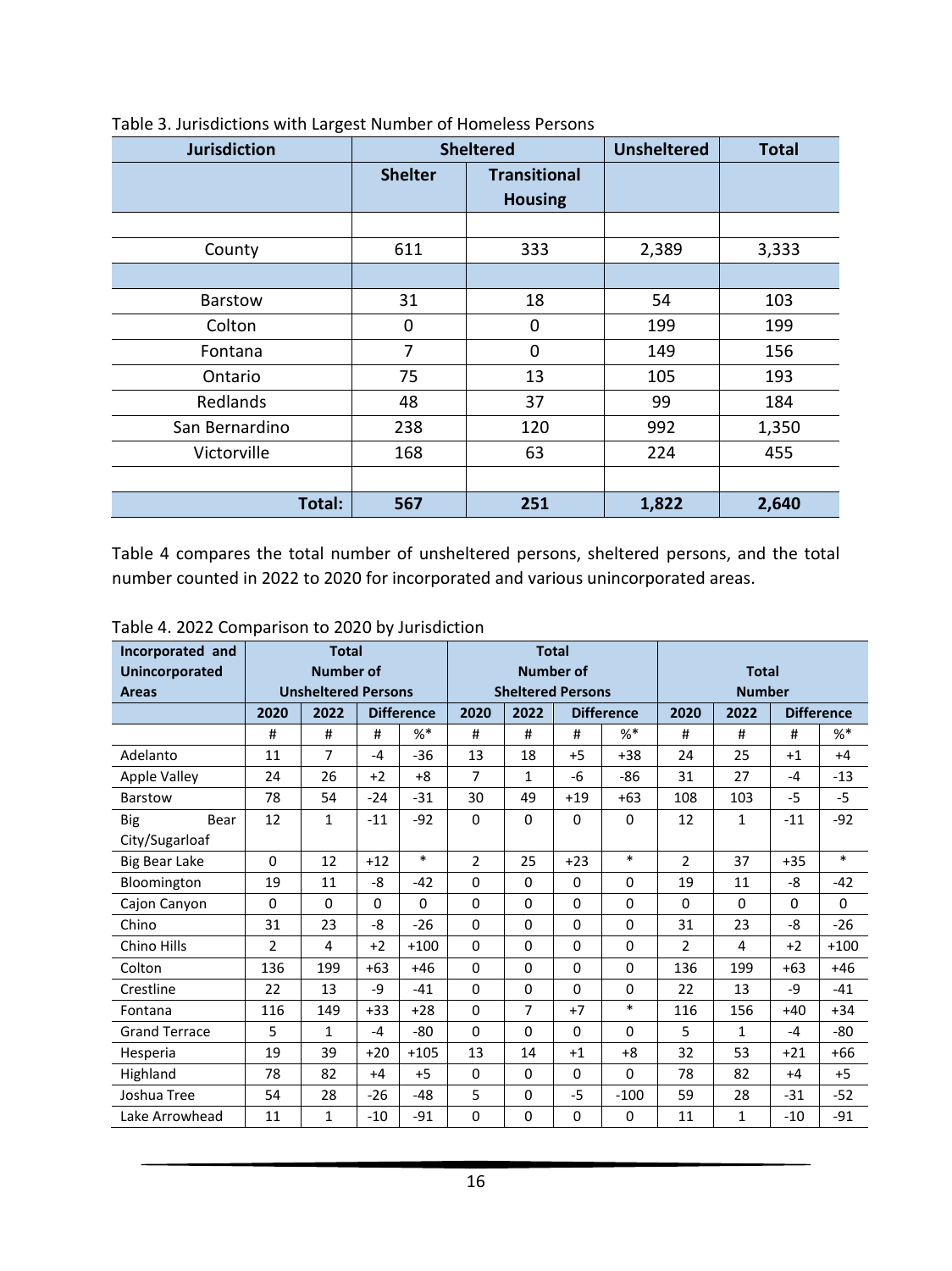| Incorporated and        |       | <b>Total</b>               |           |                   | <b>Total</b> |                          |             |                   |                |                |             |                   |
|-------------------------|-------|----------------------------|-----------|-------------------|--------------|--------------------------|-------------|-------------------|----------------|----------------|-------------|-------------------|
| <b>Unincorporated</b>   |       | <b>Number of</b>           |           |                   |              | <b>Number of</b>         |             |                   |                | <b>Total</b>   |             |                   |
| <b>Areas</b>            |       | <b>Unsheltered Persons</b> |           |                   |              | <b>Sheltered Persons</b> |             |                   | <b>Number</b>  |                |             |                   |
|                         | 2020  | 2022                       |           | <b>Difference</b> | 2020         | 2022                     |             | <b>Difference</b> | 2020           | 2022           |             | <b>Difference</b> |
| Landers                 | 2     | 4                          | $+2$      | $+100$            | 0            | 0                        | $\Omega$    | $\Omega$          | $\overline{2}$ | 4              | $+2$        | $+100$            |
| Lenwood                 | 0     | 0                          | 0         | 0                 | $\pmb{0}$    | 0                        | $\mathbf 0$ | 0                 | 0              | 0              | $\mathbf 0$ | 0                 |
| Loma Linda              | 27    | 9                          | $-18$     | $-67$             | 24           | $\Omega$                 | $-24$       | $-100$            | 51             | 9              | $-42$       | $-82$             |
| Lytle Creek             | 0     | 0                          | $\pmb{0}$ | 0                 | $\pmb{0}$    | 0                        | $\mathbf 0$ | 0                 | 0              | 0              | $\mathbf 0$ | 0                 |
| Mentone/Crafton         | 0     | 0                          | 0         | 0                 | $\pmb{0}$    | 0                        | 0           | 0                 | $\mathbf 0$    | 0              | $\mathbf 0$ | 0                 |
| Montclair               | 54    | 37                         | $-17$     | $-31$             | $\mathsf 0$  | $\mathbf 0$              | $\mathbf 0$ | 0                 | 54             | 37             | $-17$       | $-31$             |
| Morongo Valley          | 0     | $\mathbf 0$                | 0         | 0                 | 5            | 0                        | $\mathbf 0$ | 0                 | 5              | 0              | $-5$        | $-100$            |
| Muscoy                  | 24    | 13                         | $-11$     | $-46$             | 0            | $\mathbf 0$              | $\Omega$    | 0                 | 24             | 13             | $-11$       | $-46$             |
| <b>Needles</b>          | 16    | 9                          | $-7$      | $-44$             | 0            | 0                        | 0           | 0                 | 16             | 9              | $-7$        | $-44$             |
| Ontario                 | 74    | 105                        | $+31$     | $+42$             | 28           | 88                       | $+60$       | $\ast$            | 102            | 193            | $+91$       | $+89$             |
| Phelan/Pinion           | 2     | 1                          | $-1$      | $-50$             | 0            | $\Omega$                 | 0           | 0                 | 2              | 1              | $-1$        | $-50$             |
| <b>Hills</b>            |       |                            |           |                   |              |                          |             |                   |                |                |             |                   |
| Rancho                  | 48    | 47                         | $-1$      | $-2$              | 6            | $\Omega$                 | $-6$        | $-100$            | 54             | 47             | $-7$        | $-13$             |
| Cucamonga               |       |                            |           |                   |              |                          |             |                   |                |                |             |                   |
| Redlands                | 141   | 99                         | $-42$     | $-30$             | 45           | 85                       | $+40$       | $+89$             | 186            | 184            | $-2$        | $-1$              |
| Rialto                  | 115   | 70                         | $-45$     | $-39$             | $\pmb{0}$    | $\Omega$                 | $\pmb{0}$   | 0                 | 115            | 70             | $-45$       | $-39$             |
| <b>Running Springs</b>  | 1     | $\overline{7}$             | $+6$      | $\ast$            | $\Omega$     | 0                        | $\Omega$    | 0                 | $\mathbf{1}$   | $\overline{7}$ | $+6$        | $\ast$            |
| San Bernardino          | 823   | 992                        | $+169$    | $+20$             | 233          | 358                      | $+125$      | $+54$             | 1,056          | 1,350          | $+294$      | $+28$             |
| <b>Twentynine Palms</b> | 28    | 14                         | $-14$     | $-50$             | 17           | $1\,$                    | $-16$       | $-94$             | 45             | 15             | $-30$       | $-67$             |
| Upland                  | 44    | 37                         | $-7$      | $-16$             | 0            | 52                       | $+52$       | $\ast$            | 44             | 89             | $+45$       | $+102$            |
| Victorville             | 298   | 224                        | $-74$     | $-25$             | 153          | 231                      | $+78$       | $+51$             | 451            | 455            | $+4$        | $+1$              |
| West Cajon Valley       | 0     | $\mathbf 0$                | $\pmb{0}$ | 0                 | $\pmb{0}$    | 0                        | $\mathbf 0$ | 0                 | 0              | 0              | 0           | 0                 |
| Yermo                   | 0     | 0                          | 0         | 0                 | 0            | $\mathbf 0$              | $\mathbf 0$ | 0                 | 0              | 0              | $\mathbf 0$ | 0                 |
| Yucaipa                 | 13    | 11                         | $-2$      | $-15$             | 4            | 0                        | $-4$        | $-100$            | 17             | 11             | $-6$        | $-35$             |
| <b>Yucca Valley</b>     | 44    | 42                         | $+2$      | $+5$              | 27           | 15                       | $-12$       | $-44$             | 71             | 57             | $-14$       | $-20$             |
| County-wide**           | 18    | 18                         | 0         | $\Omega$          | 123          | 0                        | $-123$      | $-100$            | 141            | 18             | $-123$      | $-87$             |
| <b>Total:</b>           | 2,390 | 2,389                      | $-1$      | $\mathbf{0}$      | 735          | 944                      | $+209$      | $+28$             | 3125           | 3333           | $+208$      | $+6.6$            |

\*percentages were only provided for differences that were 200% or less.

\*\*includes Domestic Violence survivor programs.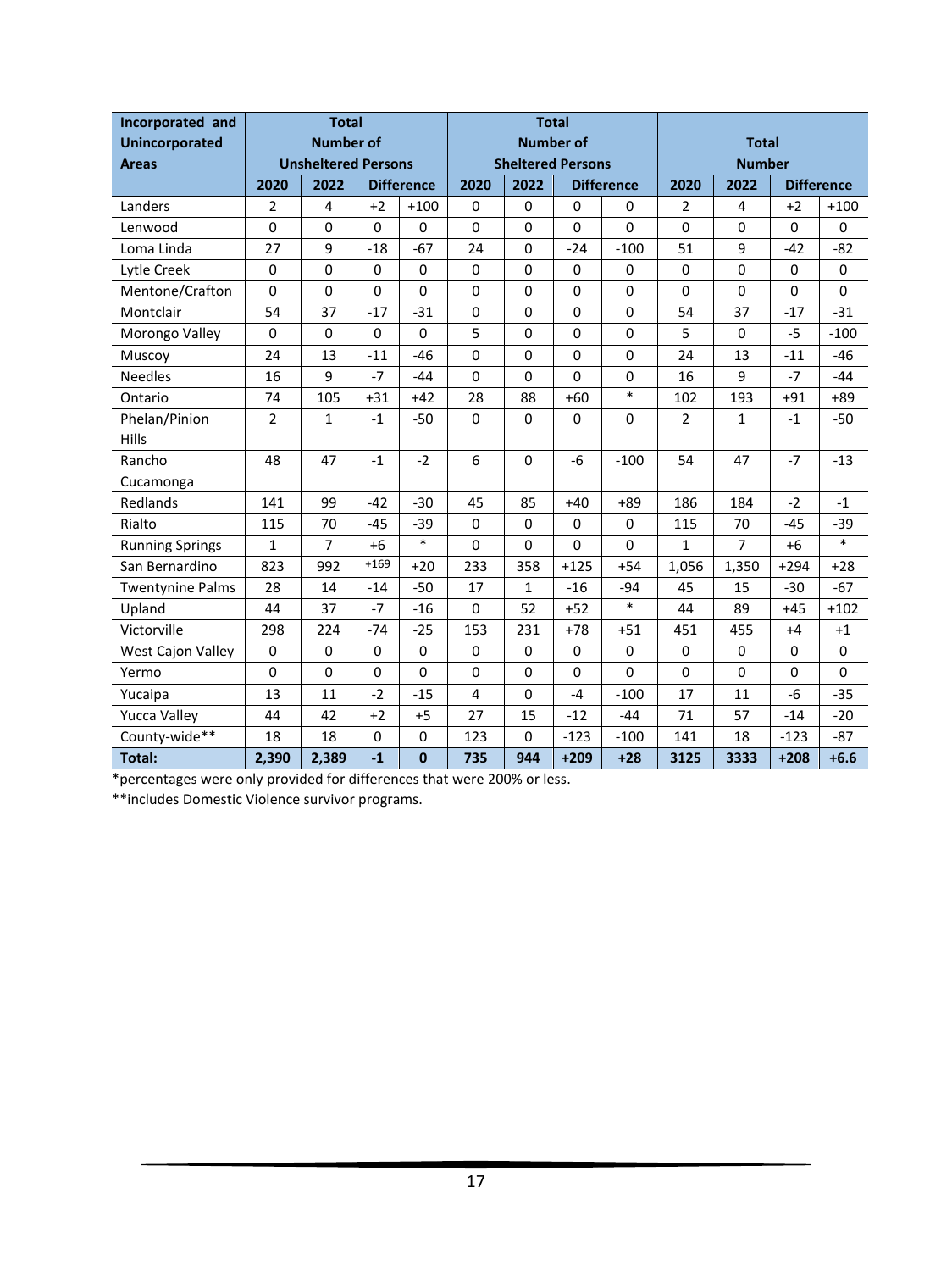# **Unsheltered Homelessness**

Of the 3,333 persons counted in 2022, 2,389 or nearly three-fourths (71.7%) were unsheltered, which is defined by HUD as

"An individual or family who lacks a fixed, regular, and adequate nighttime residence, meaning: (i) An individual or family with a primary nighttime residence that is a public or private place not designed for or ordinarily used as a regular sleeping accommodation for human beings."

HUD also requires that the total number of unsheltered and sheltered adults be broken down by various subpopulations including age, gender, race, and ethnicity. Of the 2,389 unsheltered persons counted, 2,373 were adults and 16 were children under age 18 in families.

#### Gender

The following table provides a breakdown by gender for adults and children under age 18 in families. There were no unaccompanied youth under age 18. HUD requires the summary to consist of men, women, transgender, gender non-conforming (i.e., not exclusively male or female), and questioning.

More than three-fourths (78.7%) of adults were male and more than half (56.3%) of children were female.

|                              |        |               |                    |                 |                    | <b>Unaccompanied</b> |  |
|------------------------------|--------|---------------|--------------------|-----------------|--------------------|----------------------|--|
|                              |        |               | <b>Children in</b> |                 | <b>Youth Under</b> |                      |  |
|                              |        | <b>Adults</b> |                    | <b>Families</b> | <b>Age 18</b>      |                      |  |
|                              | %<br># |               | #                  | %               | #                  | %                    |  |
| Male                         | 1,868  | 78.7          | 7                  | 43.7            | $\mathbf 0$        | 0.0                  |  |
| Female                       | 482    | 20.3          | 9                  | 56.3            | 0                  | 0.0                  |  |
| Transgender                  | 4      | 0.2           | $\Omega$           | 0.0             | 0                  | 0.0                  |  |
| <b>Gender Non-Conforming</b> | 17     | 0.7           | 0                  | 0.0             | 0                  | 0.0                  |  |
| Questioning                  | 2      | 0.1           | 0                  | 0.0             | 0                  | 0.0                  |  |
|                              |        |               |                    |                 |                    |                      |  |
| Total:                       | 2,373  | 100           | 16                 | <b>100</b>      | $\bf{0}$           | 0.0                  |  |

#### Table 5. Breakdown by Gender (n=2,389)

Ethnicity

Table 5 offers a breakdown by ethnicity. HUD requires the summary to consist of Hispanics or Latinos and non-Hispanics or Latinos.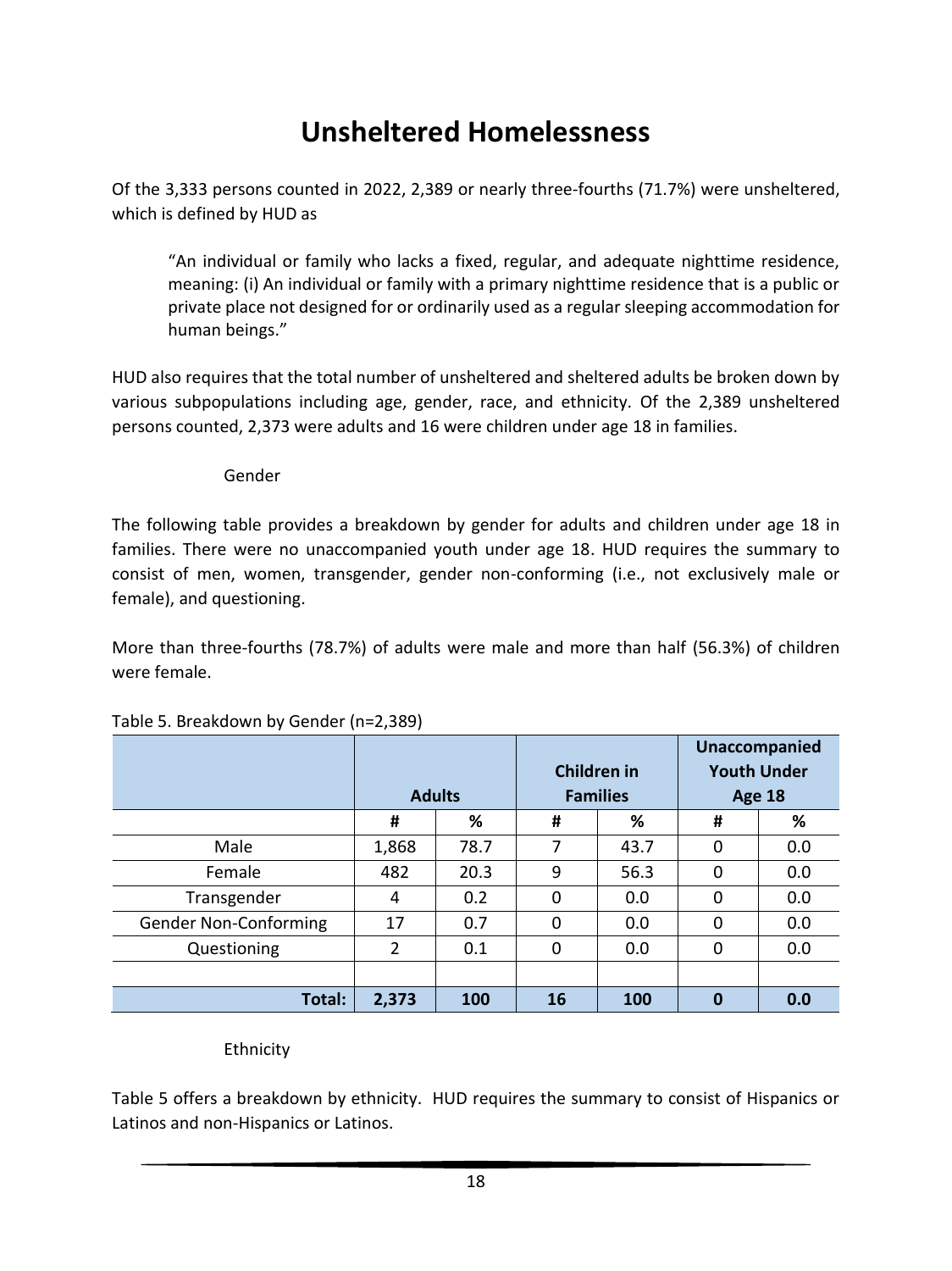More than one-third (35.7%) of adults and nearly one-third (31.2%) of children were Hispanic or Latino.

|                        | <b>Adults</b> |      | Children in | <b>Families</b> | <b>Unaccompanied</b><br><b>Youth Under</b><br><b>Age 18</b> |     |  |
|------------------------|---------------|------|-------------|-----------------|-------------------------------------------------------------|-----|--|
|                        | #             | %    | #           | %               | #                                                           | %   |  |
|                        |               |      |             |                 |                                                             |     |  |
| Hispanic or Latino     | 848           | 35.7 | 5           | 31.2            | 0                                                           | 0   |  |
| Non-Hispanic or Latino | 1,525         | 64.3 | 11          | 68.8            | 0                                                           | 0   |  |
|                        |               |      |             |                 |                                                             |     |  |
| Total:                 | 2,373         | 100  | 16          | 100             | 0                                                           | 0.0 |  |

#### Table 6. Breakdown by Ethnicity (n=2,389)

Race

Table 7 provides a breakdown by race. It is important to note that instructions from HUD were to include Hispanics or Latinos in the race categories listed below because the designation "Hispanic or Latino" does not denote race.

#### Table 7. Breakdown by Race (n=2,389)

|                                  |       | <b>Adults</b> |                | Children in<br><b>Families</b> | <b>Unaccompanied</b><br><b>Youth Under</b><br><b>Age 18</b> |     |  |
|----------------------------------|-------|---------------|----------------|--------------------------------|-------------------------------------------------------------|-----|--|
|                                  | #     | %             | #              | %                              | #                                                           | %   |  |
|                                  |       |               |                |                                |                                                             |     |  |
| American Indian                  | 76    | 3.2           | $\overline{0}$ | 0.0                            | 0                                                           | 0.0 |  |
| or Alaska Native                 |       |               |                |                                |                                                             |     |  |
| Asian                            | 29    | 1.2           | $\mathbf{1}$   | 6.2                            | $\Omega$                                                    | 0.0 |  |
| <b>Black or African American</b> | 434   | 18.3          | 3              | 18.8                           | $\mathbf 0$                                                 | 0.0 |  |
| Native Hawaiian or               | 18    | 0.7           | $\Omega$       | 0.0                            | $\Omega$                                                    | 0.0 |  |
| <b>Other Pacific Islander</b>    |       |               |                |                                |                                                             |     |  |
| White                            | 1,449 | 61.1          | 10             | 62.5                           | 0                                                           | 0.0 |  |
| Other                            | 367   | 15.5          |                | 12.5                           | $\Omega$                                                    | 0.0 |  |
|                                  |       |               |                |                                |                                                             |     |  |
| Total:                           | 2,373 | 100           | 16             | 100                            | $\bf{0}$                                                    | 0.0 |  |

Age

Table 8 offers a breakdown by age for adults and children under age 18.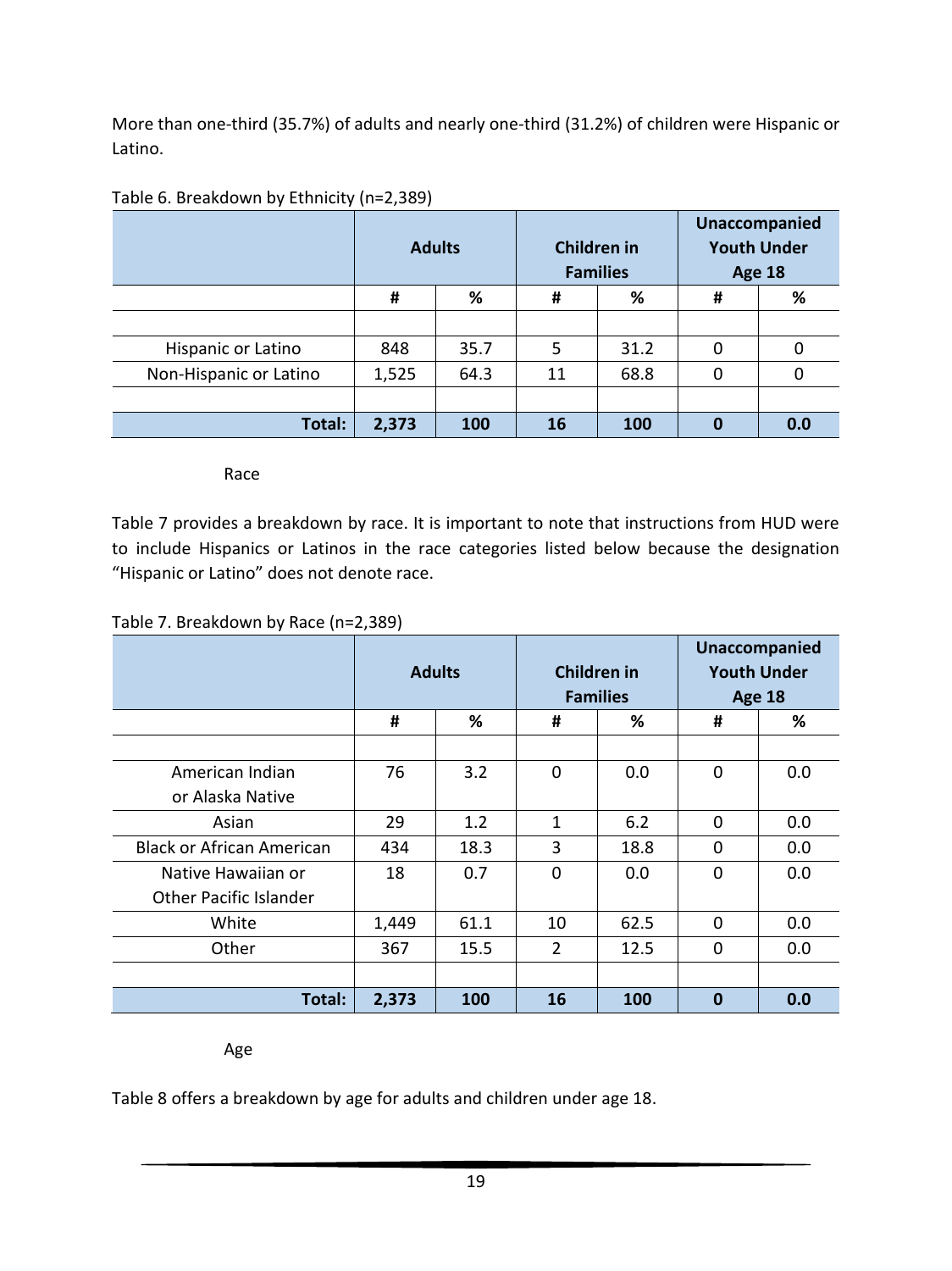| <b>Adults &amp; Unaccompanied Children Under Age 18</b> | #     | %    |
|---------------------------------------------------------|-------|------|
|                                                         |       |      |
| Under Age 18                                            | 16    | 0.7  |
| Age $18 - 24$                                           | 94    | 3.9  |
| Age $25 - 39$                                           | 836   | 35.0 |
| Age $40 - 49$                                           | 577   | 24.2 |
| Age $50 - 54$                                           | 289   | 12.1 |
| Age $55 - 61$                                           | 364   | 15.2 |
| Age 62+                                                 | 213   | 8.9  |
|                                                         |       |      |
| Total:                                                  | 2,389 | 100  |

Table 8. Breakdown by Age for Adults and Unaccompanied Children under Age 18 (n=2,389)

#### Other Subpopulations

Table 9 provides a breakdown of other subpopulations for adults.

#### Table 9. Breakdown by Subpopulations (n=2,373)

| <b>Subpopulations:</b>                                 | #     | %     |
|--------------------------------------------------------|-------|-------|
|                                                        |       |       |
| <b>Chronically Homeless Adults</b>                     | 1,027 | 43.5  |
| Families including Chronically Homeless Families*      | 10    | $***$ |
| Persons w/HIV/AIDS                                     | 50    | 2.1   |
| Persons w/Mental Health Problems                       | 684   | 29.0  |
| <b>Substance Users</b>                                 | 868   | 36.8  |
| Veterans***                                            | 166   | 7.0   |
| Experiencing Homelessness Due to Fleeing Domestic      | 166   | 7.0   |
| Violence, Dating Violence, Sexual Assault, or Stalking |       |       |

\*Families:

- Of the 10 families, 2 were chronically homeless that included 3 adults and 2 children.
- The total number of adults in the 10 families was 13 and represents 0.5% of the total adult population of 2,373.

\*\*10 families consisted of 13 adults and 16 children.

\*\*\*Veterans:

• 47.4% or 79 of the 166 veterans were chronically homeless.

#### **Other Survey Questions**

#### First Time Homeless

Did you become homeless for the first time during the past 12 months?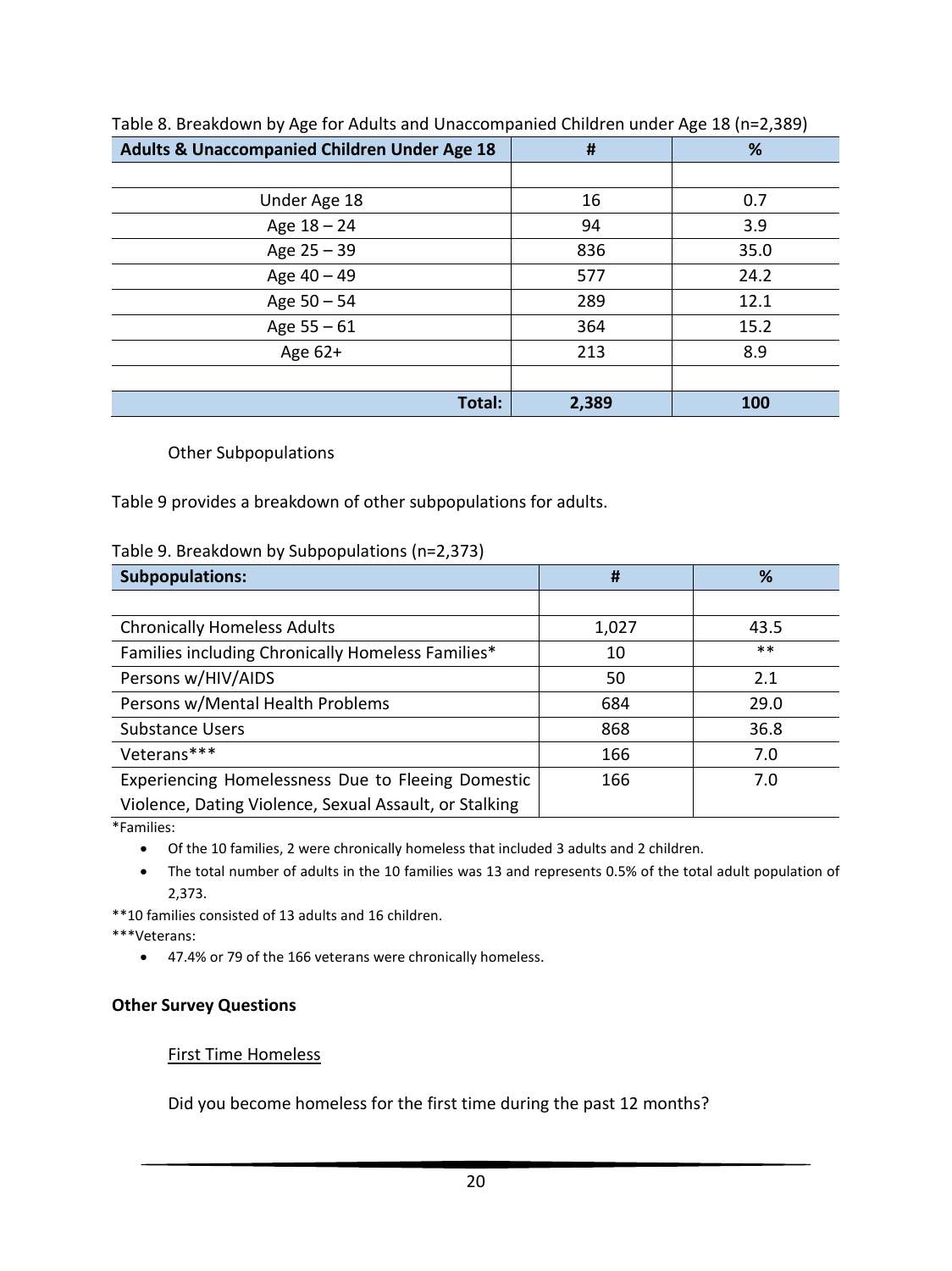The following chart shows that more than one-fourth (27%) of adults became homeless for the first time during the 12 months preceding the 2022 count, which was also the case in 2020.



#### Chronic Health Condition

Has a doctor or other medical professional ever told you that you have a chronic health condition that is life-threatening such as heart, lung, liver, kidney or cancerous disease?

The next chart shows that 15% of adults stated "yes" when asked if a doctor or other medical professional ever told them that they had a chronic health condition that is life-threatening, which is a lesser percentage compared to the previous two unsheltered counts.



21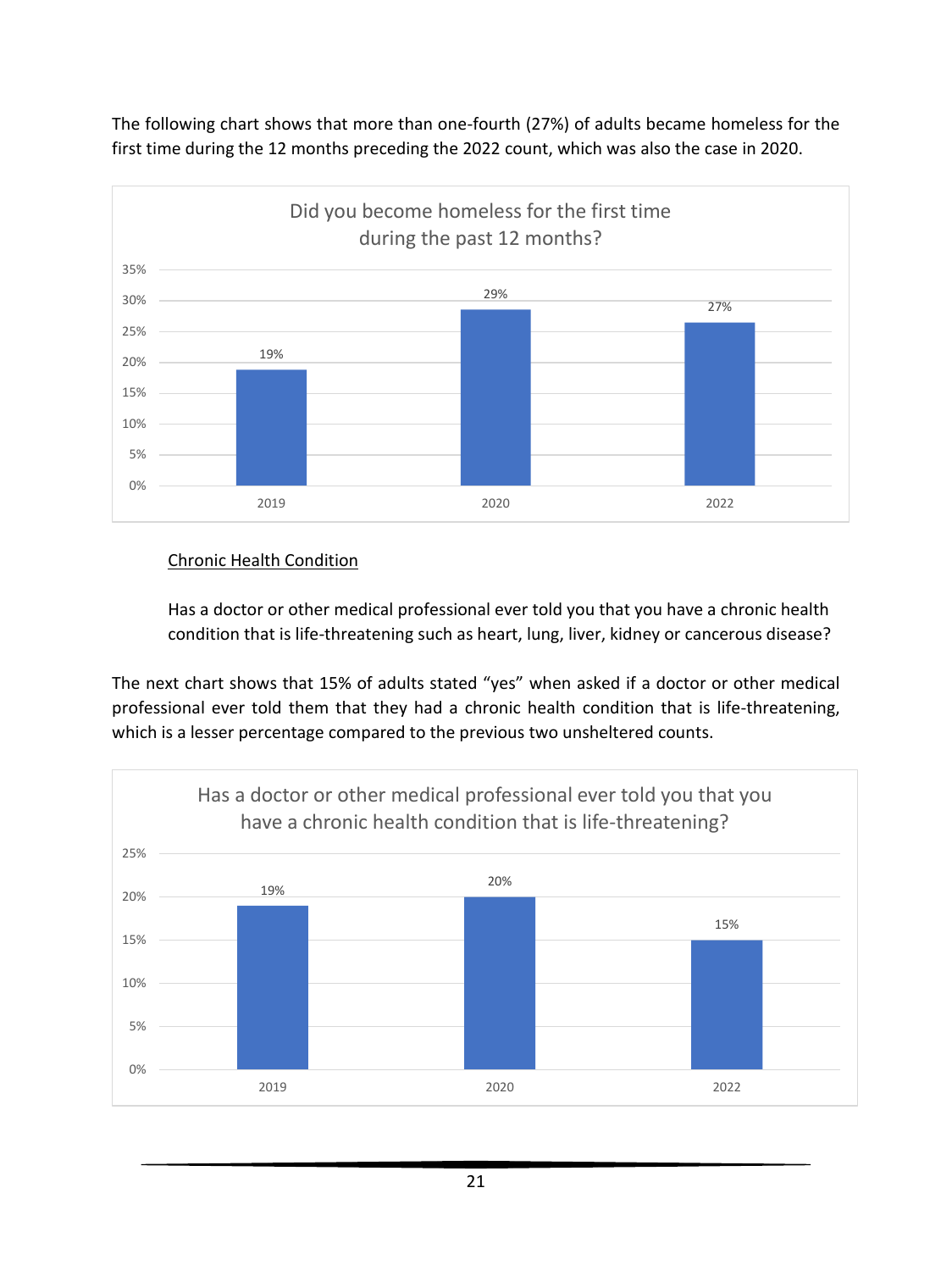#### Released from Prison or Jail

Were you released from prison or jail during the past 12 months?

Nearly one-fourth (22%) of adults stated "yes" when asked if they were released from prison or jail during the 12 months preceding the 2022 count, which has been the case during the past two unsheltered homeless counts.



### City First Homeless

Of the 1,373 adults who agreed to be interviewed, 1,228 answered the question, "In what city did you first become homeless?"

Of the 1,228 adults who answered the question, as noted in the next chart

- Nearly half (47%) stated San Bernardino or Victorville—504 (41%) stated San Bernardino and 75 (6%) stated Victorville.
- 329 or 27% stated the other eight cities listed in the chart below;
- 174 or 14% stated another city in San Bernardino County;
- 118 or 10% stated a city outside San Bernardino County; and
- 28 or 2% stated a city outside of California.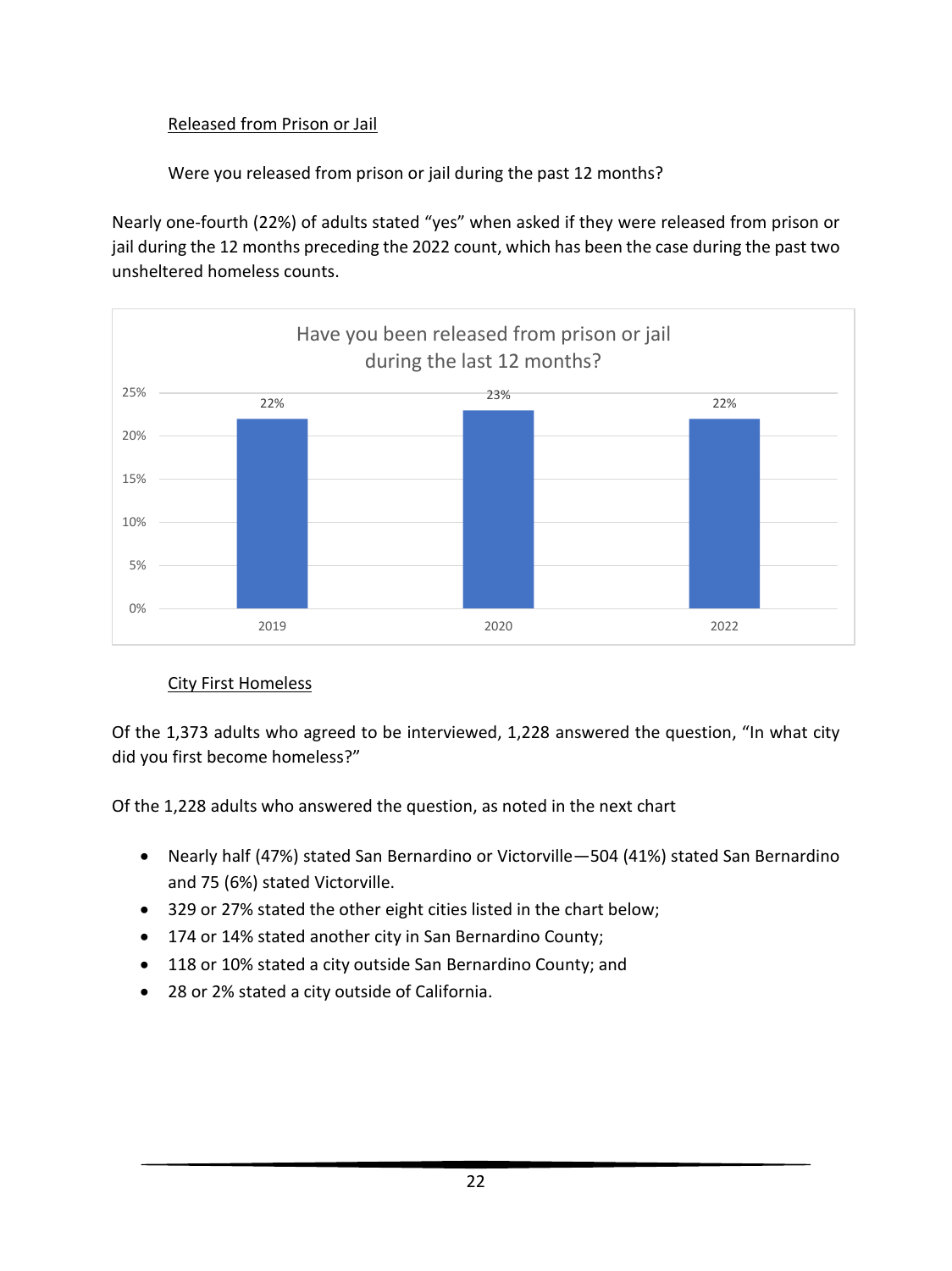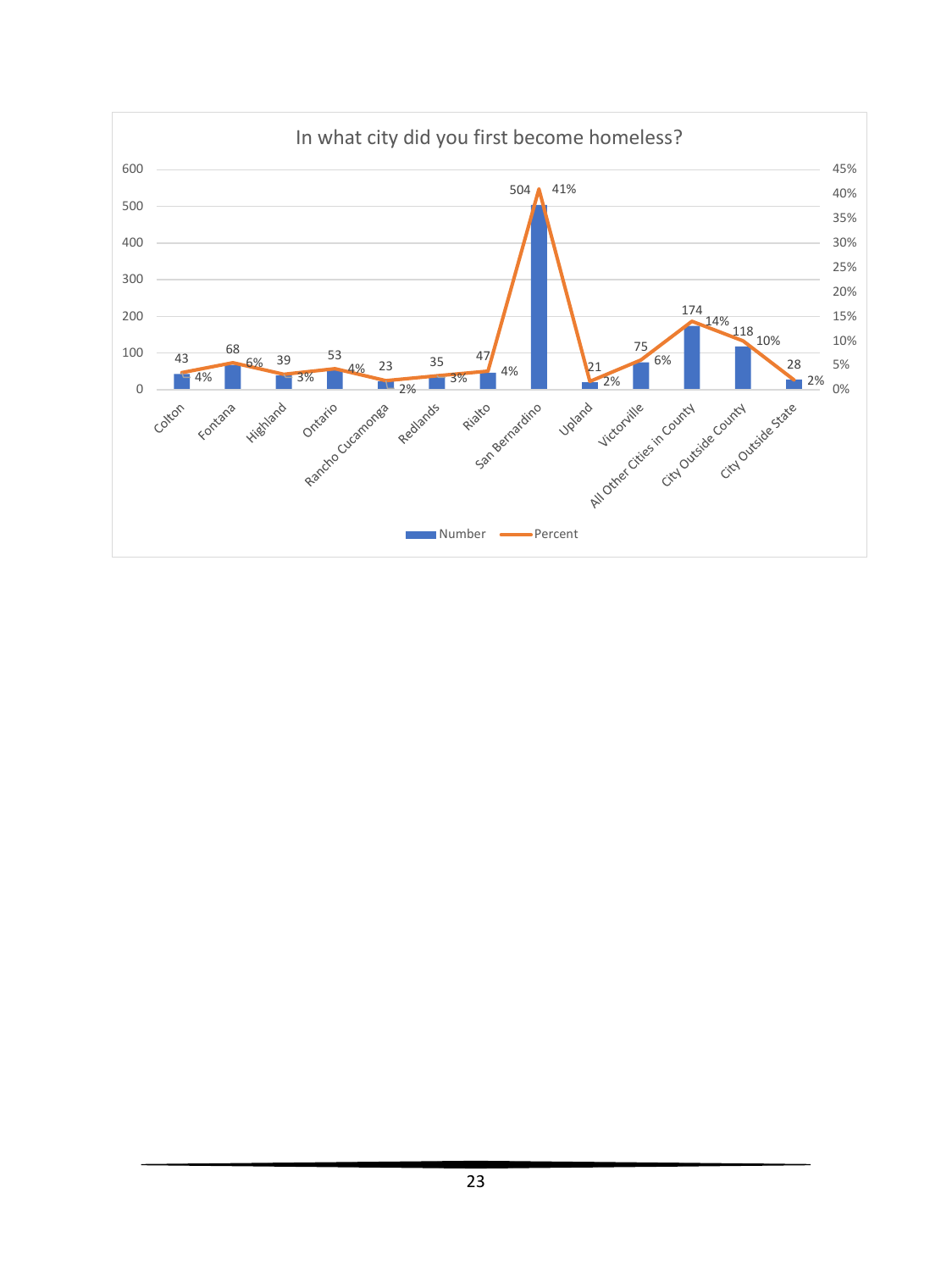# **Sheltered Homelessness**

Of the 3,333 persons counted in 2022, 944 persons or 28.32% were sheltered. Among the 944 sheltered persons, 611 were counted in shelters or received non-congregated shelter through a motel voucher and 333 were counted in transitional housing programs. HUD states that persons living in shelters or transitional housing programs (including safe haven programs) on the night of the count must be included in the homeless count and subpopulation survey.

As required by HUD, the sheltered count included the number of persons and households sleeping in emergency shelters (including seasonal shelters) and transitional housing programs that were listed on the Housing Inventory Chart (HIC). In addition, any persons staying in hotels or motels as a result of receiving a voucher from a social service agency were included in the sheltered count per HUD's instructions if the voucher program was listed on the HIC.

HUD also requires that the total number of sheltered persons be broken down by pre-designated subpopulations. The total number of sheltered persons by the pre-designated subpopulations for 2022 are listed in the table below.

The Homeless Inventory Count (HIC) was submitted by OHS staff to HUD on April 28, 2022. Prior to the homeless count, the HIC was specifically undated to include any new programs or exclude any programs no longer operational by OHS staff and Key Person Task Force members. A few changes were made to the HIC prior to the count.

HUD encourages the use of HMIS data to generate sheltered counts and subpopulation data for programs with 100% of beds participating in HMIS. Therefore, HMIS was used to gather the total number of occupied beds and the number of persons for each subpopulation. A data collection instrument was used to collect the total number of occupied beds and the number of persons for each subpopulation for non-participating HMIS programs and for HMIS participating agencies that do not have their HMIS data complete and correct. The same questions used to collect subpopulation data through HMIS were used for the data collection instrument. Thus, sheltered count data for all sheltered programs was gathered either through a data collection sheet or HMIS.

The following table provides a breakdown of the sheltered population (944 adults and children) by the subpopulations required by HUD.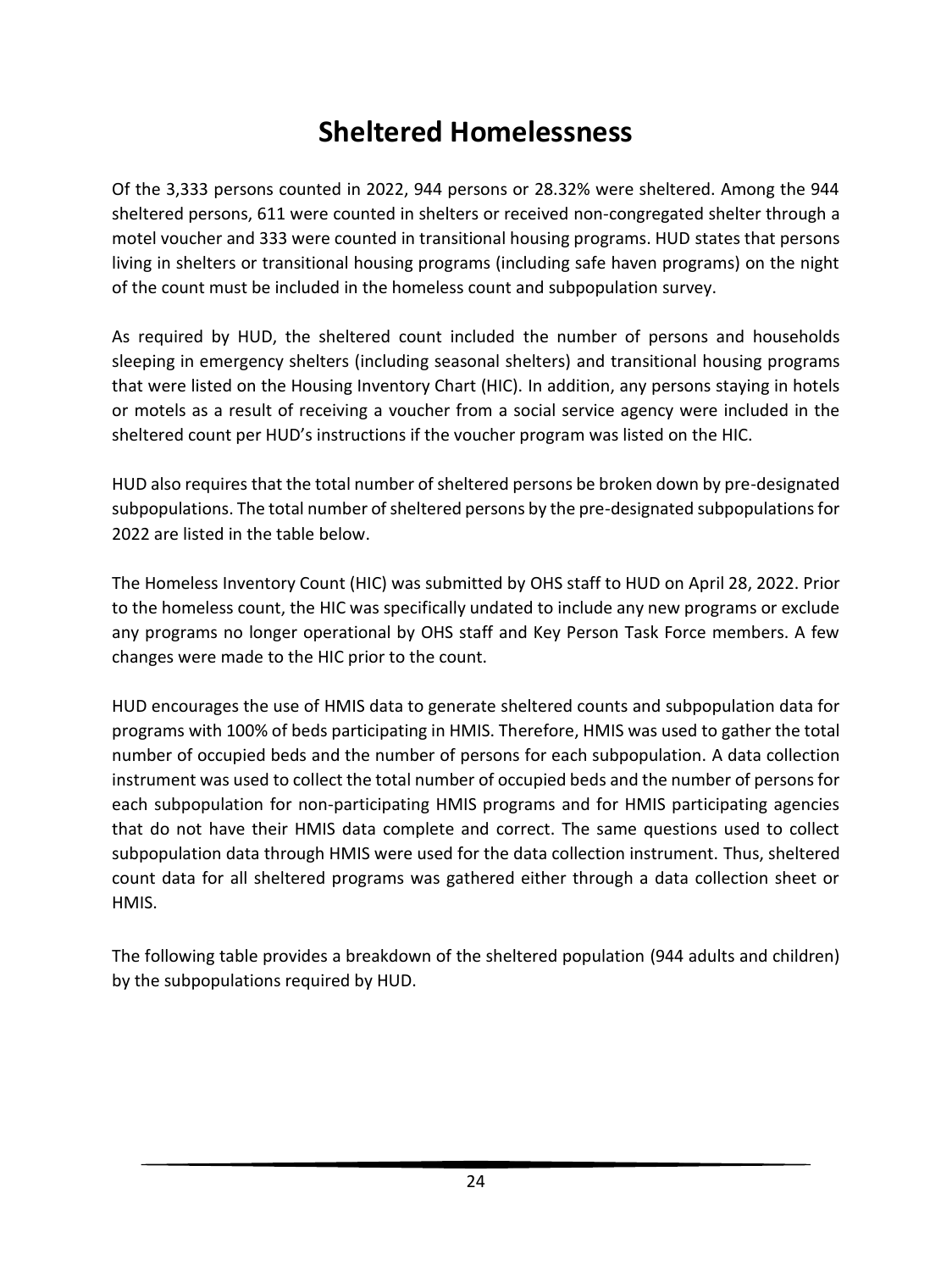| Subpopulation                                 | <b>Number</b> | <b>Percent</b> |
|-----------------------------------------------|---------------|----------------|
|                                               |               |                |
| American Indian or Alaska Native              | 24            | 2.54           |
| Asian                                         | 8             | $<$ 1          |
| <b>Black/African American</b>                 | 309           | 32.73          |
| Chronically Homeless Families (# of families) | 4             | $<$ 1          |
| Chronically Homeless Families (total persons) | 9             | $\leq$ 1       |
| <b>Chronically Homeless Individuals</b>       | 83            | 8.79           |
| Chronically Homeless Veteran Individuals      | 7             | $<$ 1          |
| Don't Know (Race)                             | 0             | 0              |
| Female                                        | 508           | 53.81          |
| Hispanic/Latin                                | 473           | 50.10          |
| Households (total number)                     | 656           | 69.49          |
| Male                                          | 435           | 46.08          |
| <b>Multiple Races</b>                         | 98            | 10.38          |
| Native Hawaiian or Other Pacific Islander     | 3             | <1             |
| Non-Hispanic/Latino                           | 471           | 49.89          |
| Number of Persons in Households               | 944           | 100            |
| Persons Over Age 24                           | 634           | 67.16          |
| Persons with HIV/AIDS                         | 20            | 2.11           |
| Persons with Mental Health Problems           | 155           | 16.41          |
| Persons with Substance Abuse Problems         | 80            | 8.47           |
| <b>Refused to Answer Race</b>                 | 1             | ${<}1$         |
| Refused to Answer Ethnicity                   | 0             | 0              |
| Transgender                                   | $\mathbf{1}$  | $\,<\,$        |
| <b>Unaccompanied Women</b>                    | 267           | 28.28          |
| Veterans                                      | 29            | 3.07           |
| <b>Victims of Domestic Violence</b>           | 71            | 7.52           |
| White                                         | 501           | 53.07          |
| Youth Ages 18 - 24                            | 56            | 5.93           |
| Youth Under Age 18-Households w/only children | 8             | $<$ 1          |

Table 10. Sheltered Population by Subpopulations

\*There were 656 households that made up the total number of sheltered persons, which was 944. Number and percentage are not cumulative.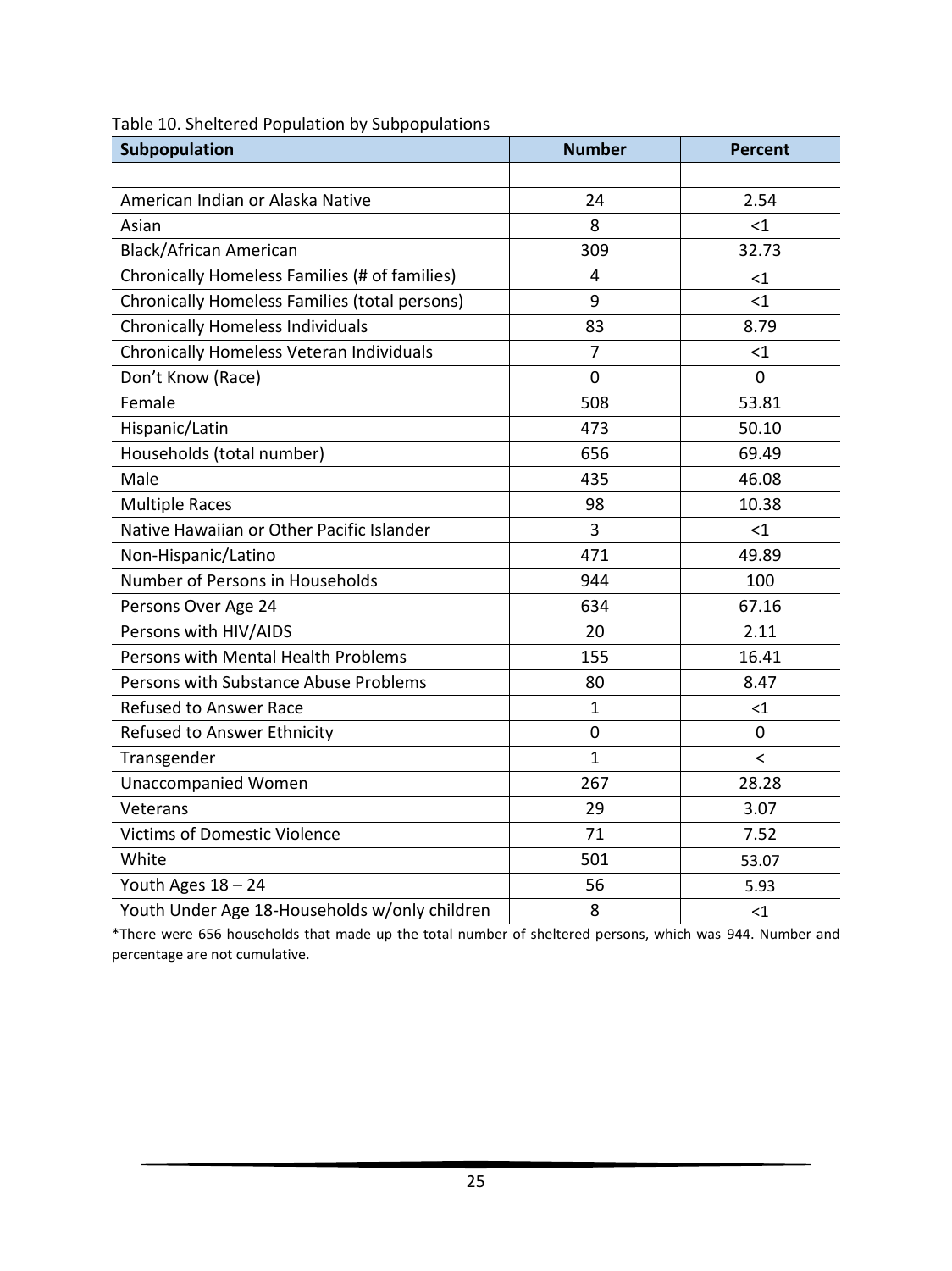**Appendix A:** 

**Findings for Each Jurisdiction in Which at Least 50 Adults were Counted as Unsheltered**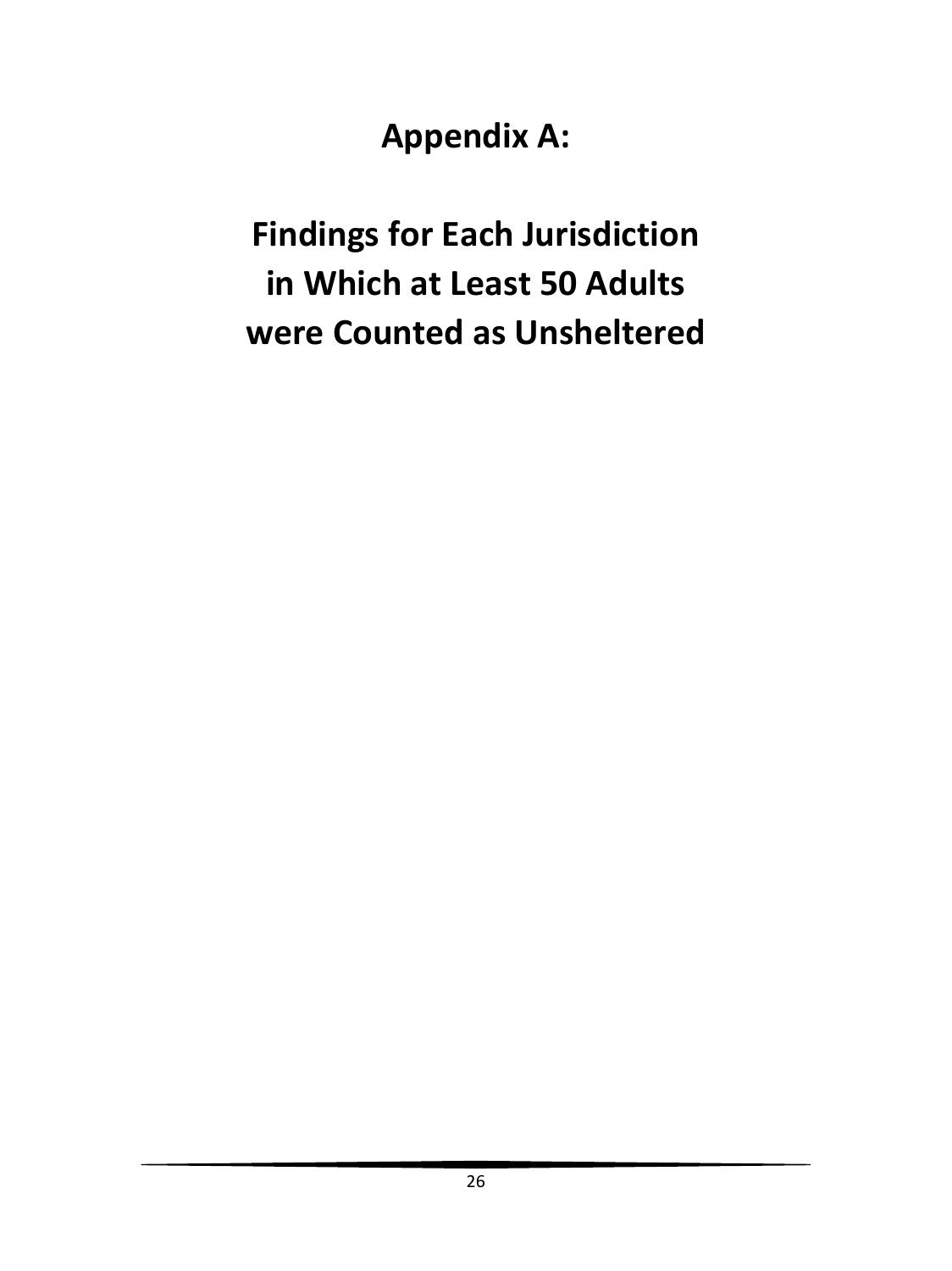#### **Barstow**

#### Total Number of Unsheltered Adults: 54

Of the 54 adults counted, volunteers were able to administer 38 surveys.

| <b>Demographic Information</b>                               | $n = 38$       |         |
|--------------------------------------------------------------|----------------|---------|
| Gender:                                                      | <b>Number</b>  | Percent |
| Male                                                         | 26             | 68.5    |
| Female                                                       | 10             | 26.3    |
| Transgender                                                  | $\mathbf 0$    | 0.0     |
| Gender Non-Conforming (i.e., not exclusively male or female) | 0              | 0.0     |
| Questioning                                                  | $\mathbf 1$    | 2.6     |
| Don't Know or No Recorded Answer                             | $\mathbf{1}$   | 2.6     |
|                                                              |                |         |
| Age:                                                         |                |         |
| 18 to 24                                                     | $\overline{2}$ | 5.3     |
| $25 - 39$                                                    | 13             | 34.2    |
| $40 - 49$                                                    | 7              | 18.4    |
| $50 - 54$                                                    | $\overline{2}$ | 5.3     |
| $55 - 61$                                                    | 10             | 26.3    |
| $62+$                                                        | 4              | 10.5    |
|                                                              |                |         |
| Ethnicity:                                                   |                |         |
| Hispanic or Latino                                           | 5              | 13.2    |
|                                                              |                |         |
| Race:                                                        |                |         |
| African American or Black                                    | 8              | 21.1    |
| American Indian or Alaska Native                             | $\mathbf{1}$   | 2.6     |
| Asian                                                        | $\mathbf 1$    | 2.6     |
| Native Hawaiian or Pacific Islander                          | $\mathbf 1$    | 2.6     |
| White                                                        | 21             | 55.3    |
| Multiple Races or Other                                      | 4              | 10.5    |
| Don't Know                                                   | $\overline{2}$ | 5.3     |
|                                                              |                |         |
| Became Homeless for First Time During Past 12 Months:        | 16             | 42.1    |
|                                                              |                |         |
| <b>Chronically Homeless:</b>                                 | $\overline{7}$ | 18.4    |
|                                                              |                |         |
| Veteran Status:                                              | 3              | 7.9     |
|                                                              |                |         |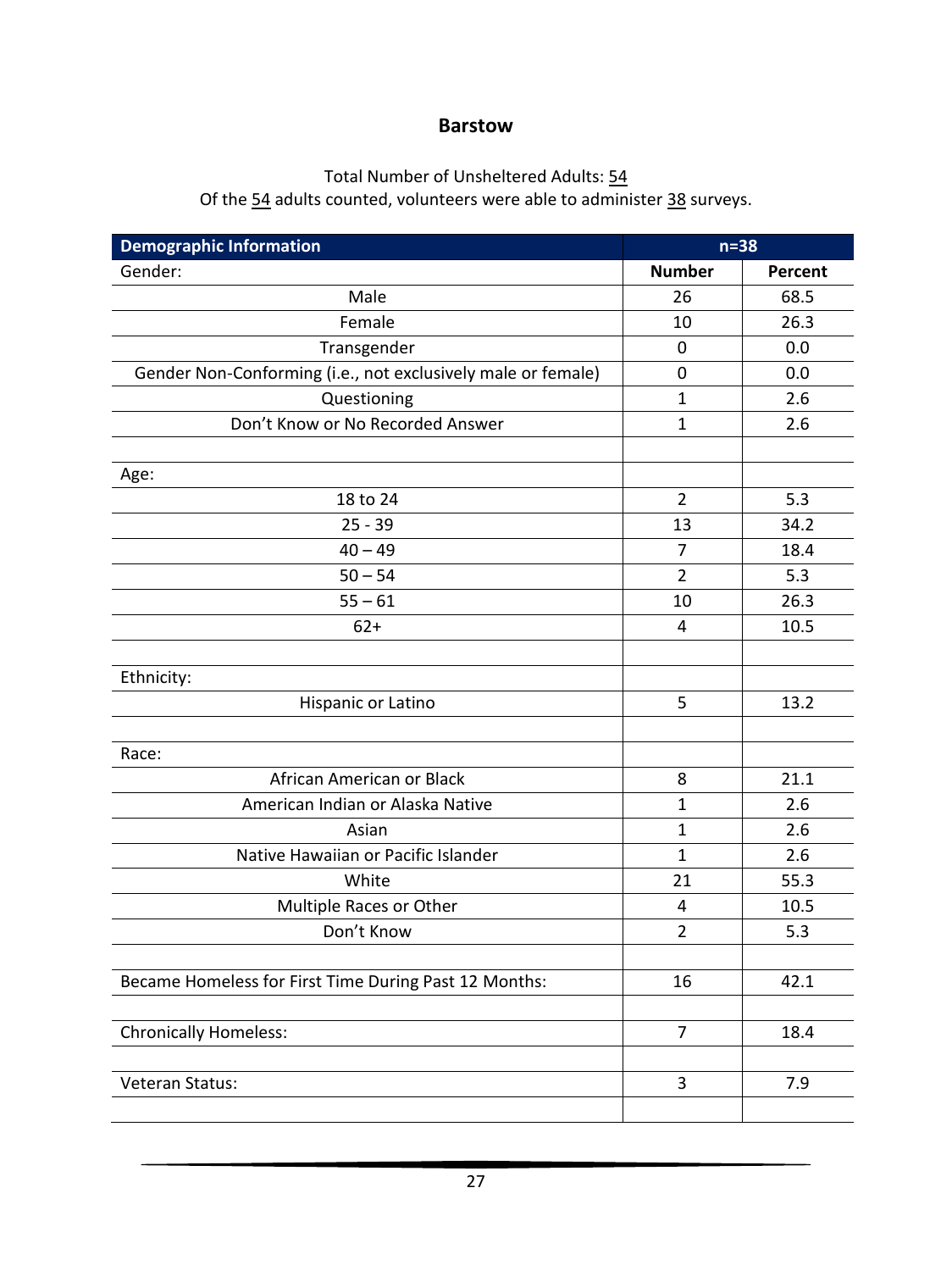| Chronic Health Condition That Is Life-Threatening Such as Heart,   |                |      |
|--------------------------------------------------------------------|----------------|------|
| Lung, Liver, Kidney, or Cancerous Disease:                         | 4              | 10.5 |
|                                                                    |                |      |
| HIV/AIDS:                                                          | $\overline{2}$ | 5.3  |
|                                                                    |                |      |
| Physical<br>Disability That Seriously Limits Ability to<br>Live    |                |      |
| Independently:                                                     | 4              | 10.5 |
|                                                                    |                |      |
| <b>Developmental Disabilities:</b>                                 | $\mathbf 0$    | 0.0  |
|                                                                    |                |      |
| Mental Health Disability or Disorder That Seriously Limits Ability |                |      |
| to Live Independently:                                             | 8              | 21.1 |
|                                                                    |                |      |
| Substance Use Problem Disability or Disorder That Seriously Limits |                |      |
| Ability to Live Independently:                                     | 4              | 10.5 |
|                                                                    |                |      |
| <b>Victims of Domestic Violence:</b>                               | $\Omega$       | 0.0  |
| Experiencing Homelessness Due to Fleeing                           |                |      |
| Domestic Violence, Dating Violence, Sexual Assault, or Stalking    |                |      |
|                                                                    |                |      |
| Released from Correctional Institutions During Past Year:          | 6              | 15.8 |
|                                                                    |                |      |
| No Monthly Income:                                                 | 18             | 47.4 |
| $$1 - $250$                                                        | 9              | 23.7 |
| $$251 - $500$                                                      | 3              | 7.9  |
| \$501 - \$1,000                                                    | $\overline{2}$ | 5.3  |
| More Than \$1,000                                                  | 3              | 7.9  |
| No Recorded Answer                                                 | 3              | 7.9  |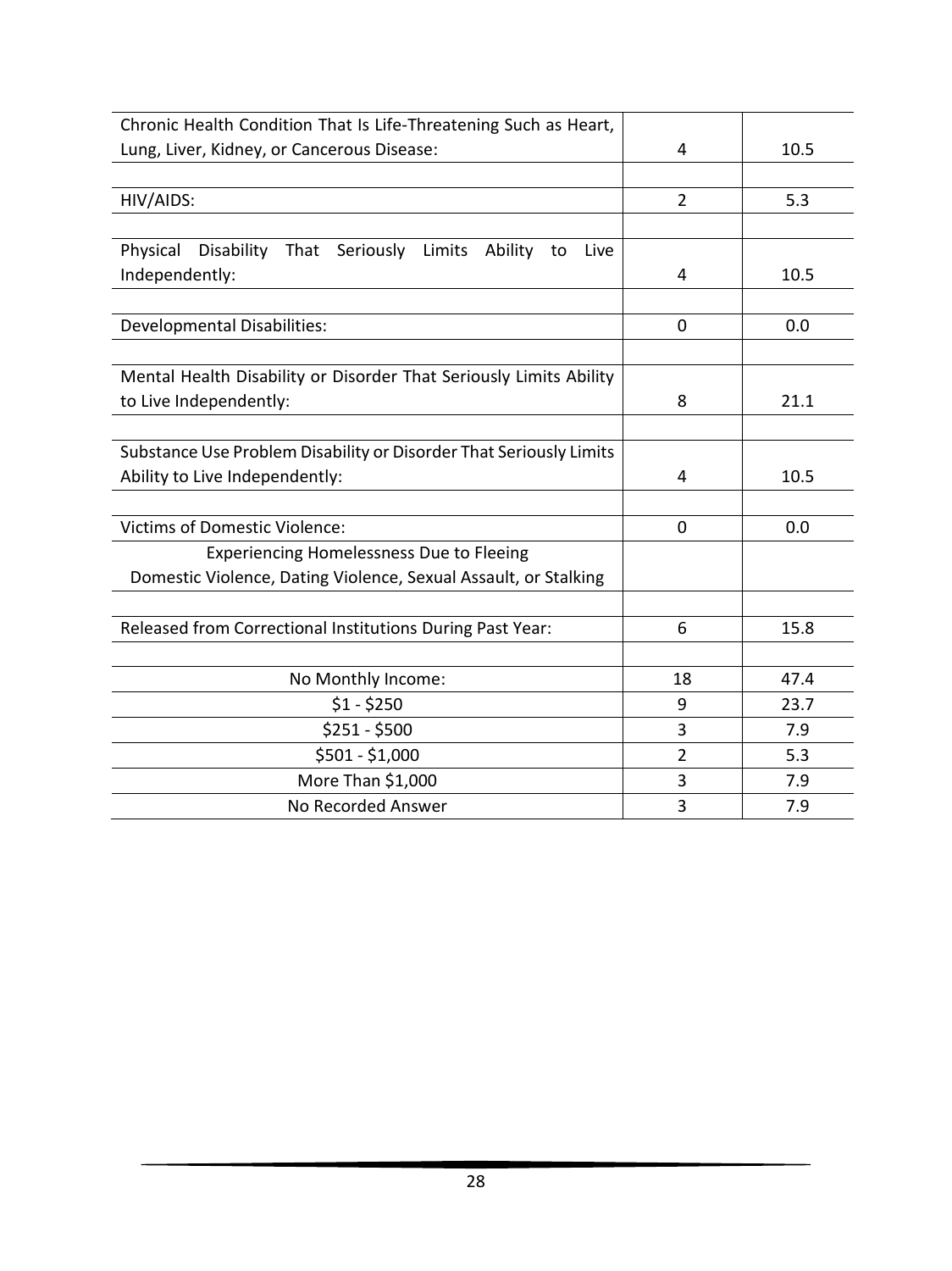# **Colton**

#### Total Number of Unsheltered Adults: 199

Of the 199 adults counted, volunteers were able to administer 58 surveys.

| <b>Demographic Information</b>                               | $n=58$         |         |
|--------------------------------------------------------------|----------------|---------|
| Gender:                                                      | <b>Number</b>  | Percent |
| Male                                                         | 48             | 82.8    |
| Female                                                       | 10             | 17.2    |
| Transgender                                                  | 0              | 0.0     |
| Gender Non-Conforming (i.e., not exclusively male or female) | 0              | 0.0     |
| Don't Know or No Recorded Answer                             | $\mathbf 0$    | 0.0     |
|                                                              |                |         |
| Age:                                                         |                |         |
| 18 to 24                                                     | $\mathbf{1}$   | 1.7     |
| $25 - 39$                                                    | 16             | 27.6    |
| $40 - 49$                                                    | 14             | 24.2    |
| $50 - 54$                                                    | 9              | 15.5    |
| $55 - 61$                                                    | 12             | 20.7    |
| $62+$                                                        | 6              | 10.3    |
|                                                              |                |         |
| Ethnicity:                                                   |                |         |
| Hispanic or Latino                                           | 22             | 37.9    |
|                                                              |                |         |
| Race:                                                        |                |         |
| African American or Black                                    | $\overline{7}$ | 12.1    |
| American Indian or Alaska Native                             | $\mathbf 0$    | 0.0     |
| Asian                                                        | $\mathbf 0$    | 0.0     |
| Native Hawaiian or Pacific Islander                          | $\mathbf 0$    | 0.0     |
| White                                                        | 40             | 69.0    |
| Multiple Races or Other                                      | 9              | 15.5    |
| Don't Know/Refused                                           | $\overline{2}$ | 3.4     |
|                                                              |                |         |
| Became Homeless for First Time During Past 12 Months:        | 16             | 27.6    |
|                                                              |                |         |
| <b>Chronically Homeless:</b>                                 | 22             | 37.9    |
|                                                              |                |         |
| Veteran Status:                                              | 5              | 8.6     |
|                                                              |                |         |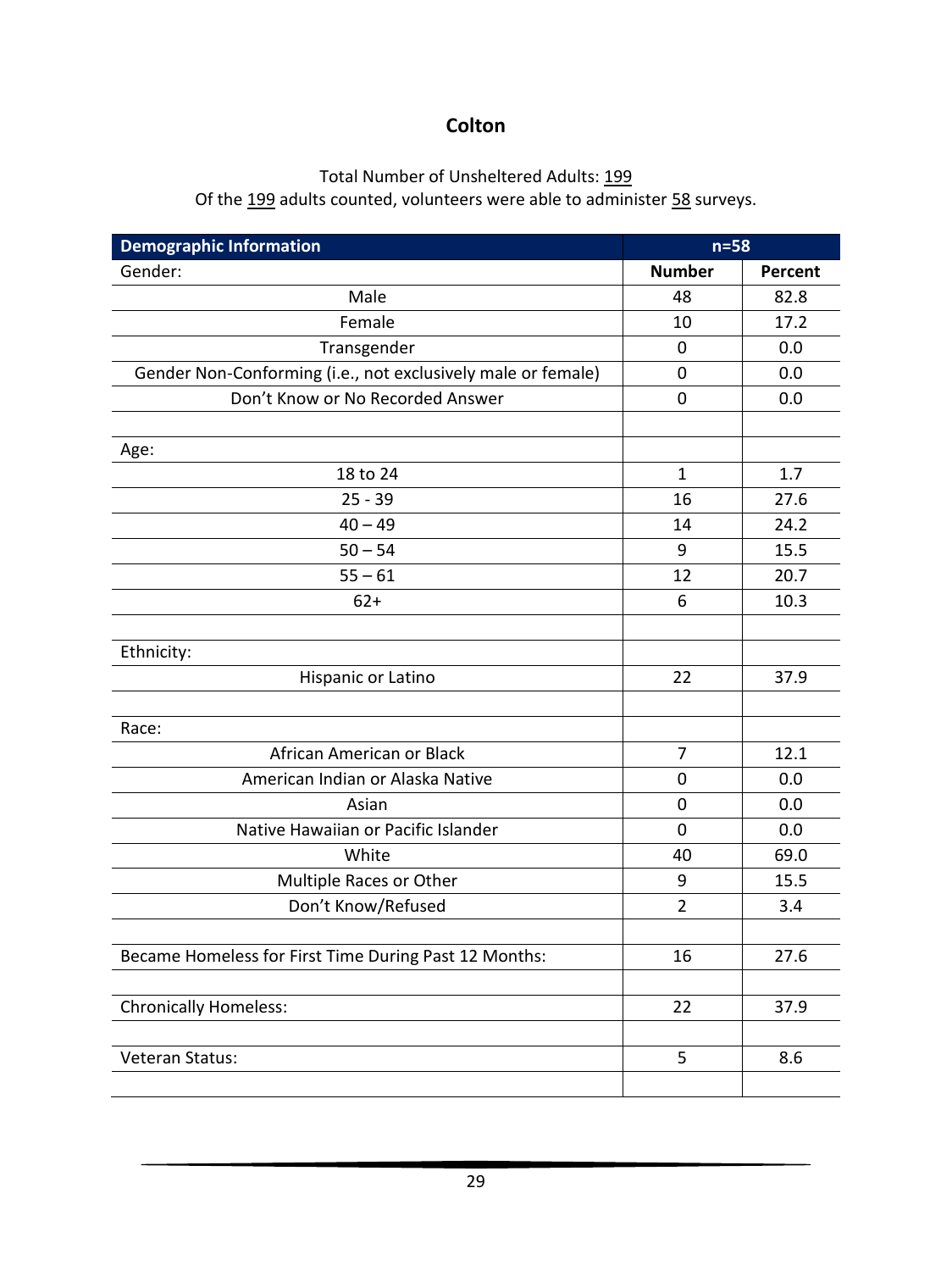| Chronic Health Condition That Is Life-Threatening Such as Heart,         |                |      |
|--------------------------------------------------------------------------|----------------|------|
| Lung, Liver, Kidney, or Cancerous Disease:                               | 6              | 10.3 |
|                                                                          |                |      |
| HIV/AIDS:                                                                | $\mathbf 0$    | 0.0  |
|                                                                          |                |      |
| Physical<br>Disability That<br>Seriously Limits<br>Ability<br>to<br>Live |                |      |
| Independently:                                                           | 5              | 8.6  |
|                                                                          |                |      |
| <b>Developmental Disabilities:</b>                                       | $\mathbf{0}$   | 0.0  |
|                                                                          |                |      |
| Mental Health Disability or Disorder That Seriously Limits Ability       |                |      |
| to Live Independently:                                                   | 9              | 15.5 |
|                                                                          |                |      |
| Substance Use Problem Disability or Disorder That Seriously Limits       |                |      |
| Ability to Live Independently:                                           | 33             | 56.9 |
|                                                                          |                |      |
| <b>Victims of Domestic Violence:</b>                                     | 5              | 8.6  |
| <b>Experiencing Homelessness Due to Fleeing</b>                          |                |      |
| Domestic Violence, Dating Violence, Sexual Assault, or Stalking          |                |      |
|                                                                          |                |      |
| Released from Correctional Institutions During Past Year:                | 10             | 17.2 |
|                                                                          |                |      |
| Monthly Income:                                                          |                |      |
| No Monthly Income                                                        | 48             | 82.8 |
| $$1 - $250$                                                              | 4              | 6.9  |
| $$251 - $500$                                                            | 3              | 5.2  |
| \$501 - \$1,000                                                          | $\mathbf{1}$   | 1.7  |
| More Than \$1,000                                                        | $\overline{2}$ | 3.4  |
| No Recorded Answer/Refused                                               | $\mathbf 0$    | 0.0  |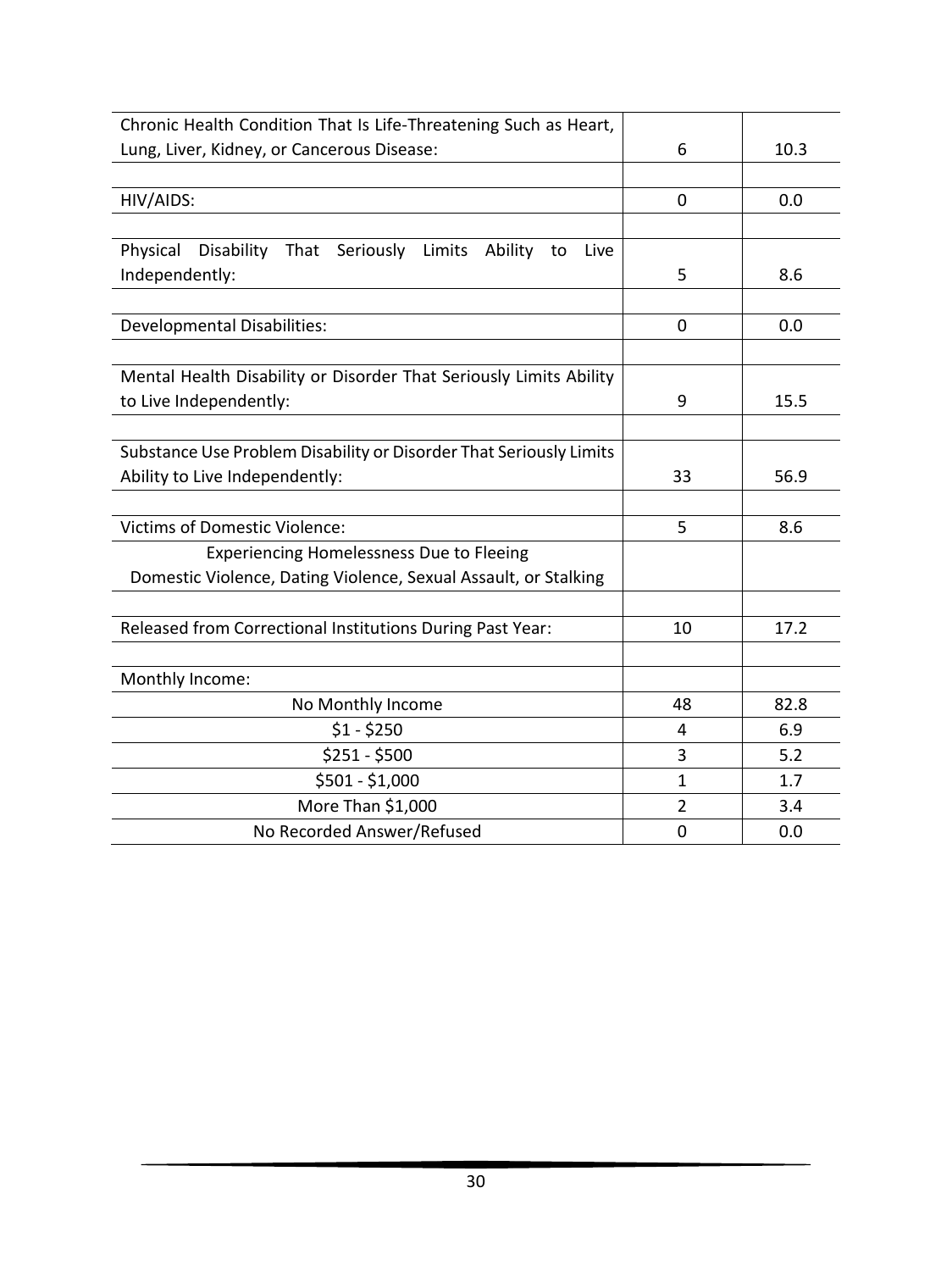#### **Fontana**

# Total Number of Unsheltered Adults: 146

Of the 146 adults counted, volunteers were able to administer 90 surveys.

| <b>Demographic Information</b>                                   | $n=90$         |             |
|------------------------------------------------------------------|----------------|-------------|
| Gender:                                                          | <b>Number</b>  | Percent     |
| Male                                                             | 67             | 74.4        |
| Female                                                           | 23             | 25.6        |
| Transgender                                                      | $\mathbf 0$    | $\mathbf 0$ |
| Gender Non-Conforming (i.e., not exclusively male or female)     | 0              | 0           |
| Don't Know or No Recorded Answer                                 | 0              | $\mathbf 0$ |
|                                                                  |                |             |
| Age:                                                             |                |             |
| 18 to 24                                                         | 5              | 5.6         |
| $25 - 39$                                                        | 29             | 32.2        |
| $40 - 49$                                                        | 22             | 24.4        |
| $50 - 54$                                                        | 9              | 10.0        |
| $55 - 61$                                                        | 15             | 16.7        |
| $62+$                                                            | 10             | 11.1        |
|                                                                  |                |             |
| Ethnicity:                                                       |                |             |
| Hispanic or Latino                                               | 42             | 46.7        |
|                                                                  |                |             |
| Race:                                                            |                |             |
| African American or Black                                        | 20             | 22.2        |
| American Indian or Alaska Native                                 | 3              | 3.3         |
| Asian                                                            | $\overline{2}$ | 2.2         |
| Native Hawaiian or Pacific Islander                              | $\mathbf 0$    | 0.0         |
| White                                                            | 55             | 61.1        |
| Multiple Races or Other                                          | 6              | 6.7         |
| Don't Know/Refused                                               | 4              | 4.4         |
|                                                                  |                |             |
| Became Homeless for First Time During Past 12 Months:            | 32             | 35.6        |
|                                                                  |                |             |
| <b>Chronically Homeless:</b>                                     | 20             | 22.2        |
|                                                                  |                |             |
| Veteran Status:                                                  | 6              | 8.7         |
|                                                                  |                |             |
| Chronic Health Condition That Is Life-Threatening Such as Heart, |                |             |
| Lung, Liver, Kidney, or Cancerous Disease:                       | 13             | 14.4        |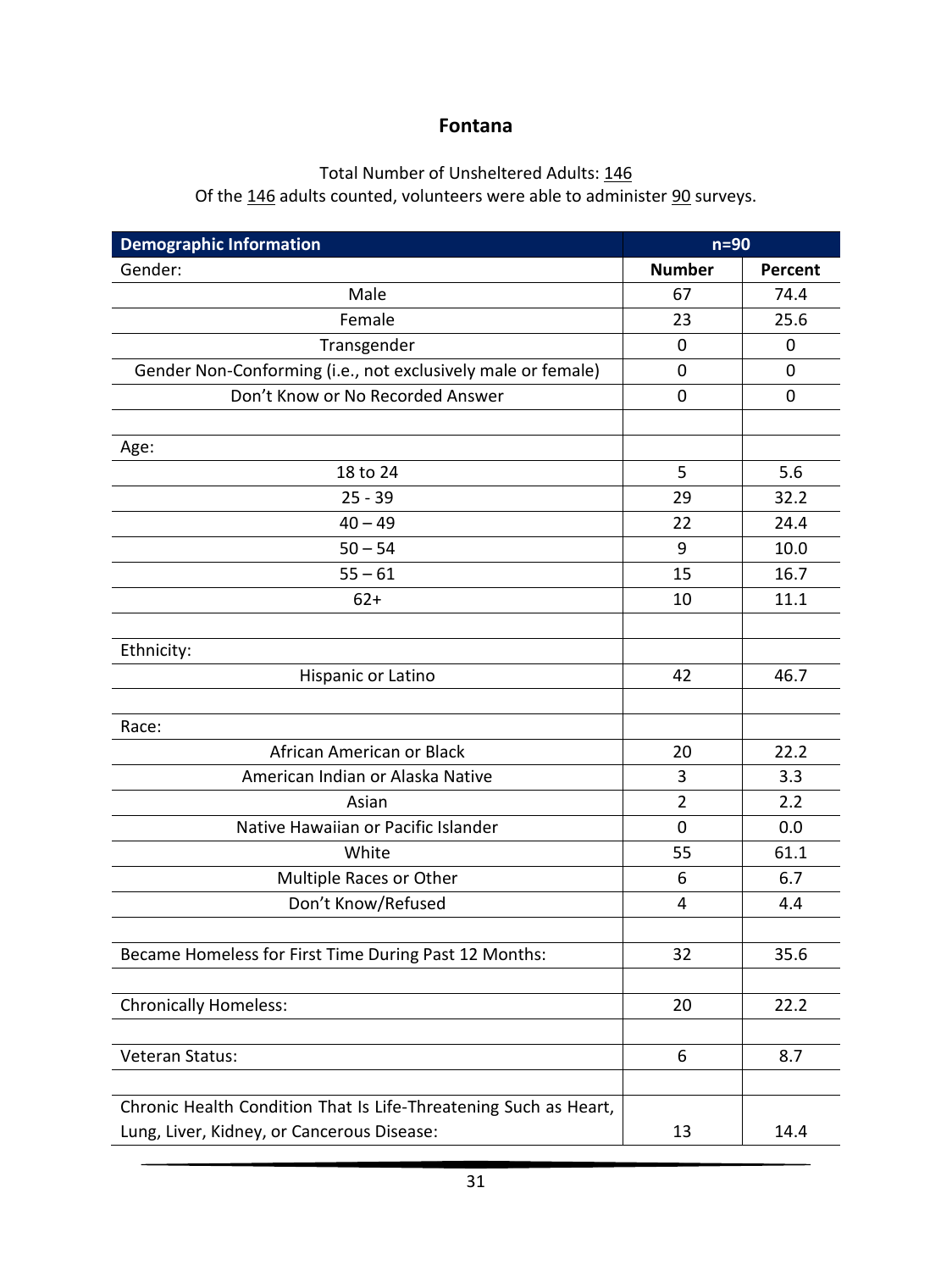| HIV/AIDS:                                                          | $\mathbf{1}$   | 1.1  |
|--------------------------------------------------------------------|----------------|------|
|                                                                    |                |      |
| Physical<br>Disability That Seriously Limits Ability to<br>Live    |                |      |
| Independently:                                                     | 11             | 12.2 |
|                                                                    |                |      |
| <b>Developmental Disabilities:</b>                                 | 6              | 6.7  |
|                                                                    |                |      |
| Mental Health Disability or Disorder That Seriously Limits Ability |                |      |
| to Live Independently:                                             | 14             | 15.6 |
|                                                                    |                |      |
| Substance Use Problem Disability or Disorder That Seriously Limits |                |      |
| Ability to Live Independently:                                     | 10             | 11.1 |
|                                                                    |                |      |
| <b>Victims of Domestic Violence:</b>                               | 5              | 5.6  |
| Experiencing Homelessness Due to Fleeing                           |                |      |
| Domestic Violence, Dating Violence, Sexual Assault, or Stalking    |                |      |
|                                                                    |                |      |
| Released from Correctional Institutions During Past Year:          | 29             | 32.2 |
|                                                                    |                |      |
| Monthly Income:                                                    |                |      |
| No Monthly Income                                                  | 55             | 61.1 |
| $$1 - $250$                                                        | 2              | 2.2  |
| $$251 - $500$                                                      | 4              | 4.4  |
| \$501 - \$1,000                                                    | 11             | 12.2 |
| More Than \$1,000                                                  | 16             | 17.8 |
| No Recorded Answer                                                 | $\overline{2}$ | 2.2  |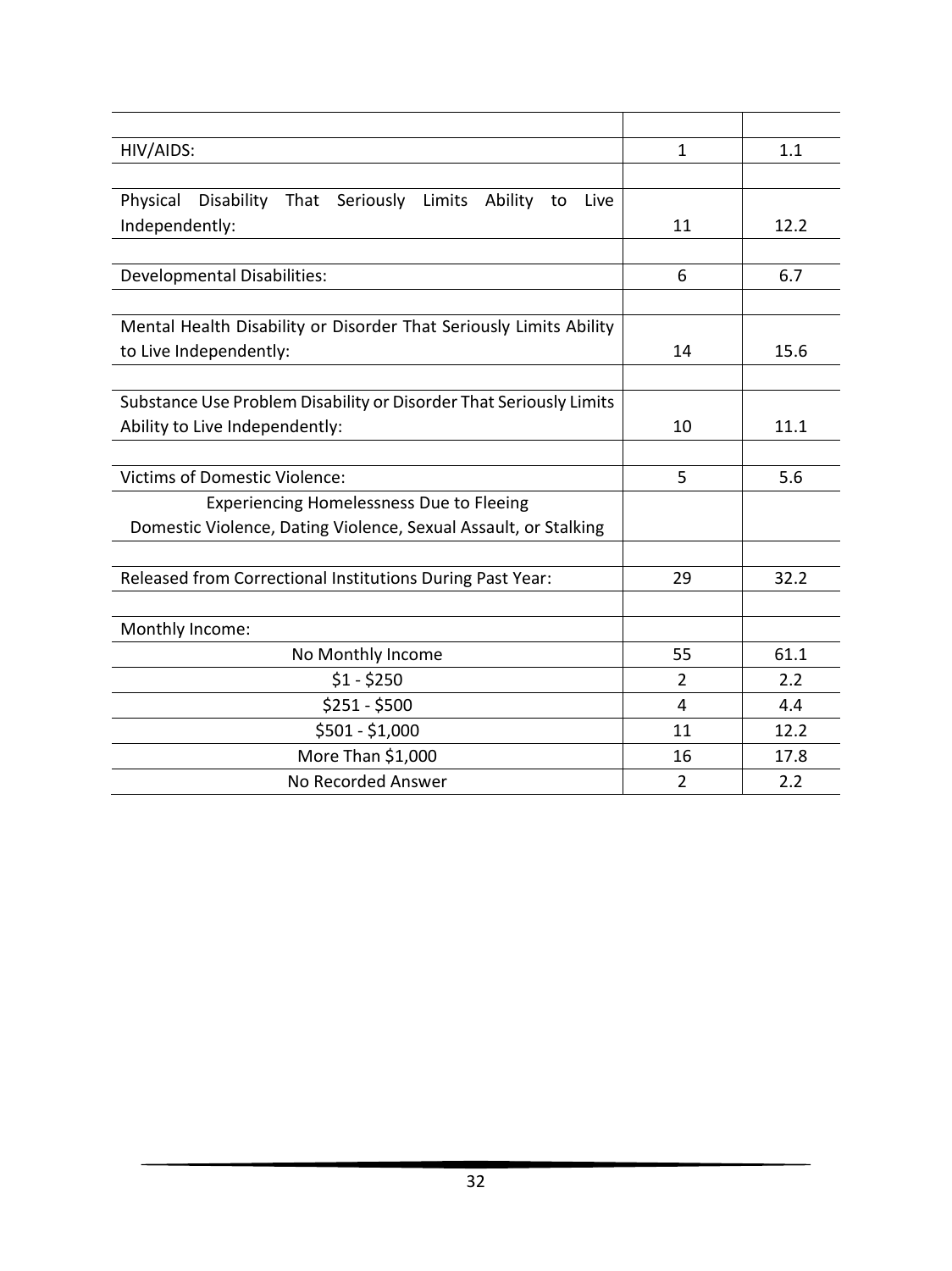# **Highland**

# Total Number of Unsheltered Adults: 82

Of the  $\underline{82}$  adults counted, volunteers were able to administer  $\underline{61}$  surveys.

| <b>Demographic Information</b>                               | $n=61$         |             |
|--------------------------------------------------------------|----------------|-------------|
| Gender:                                                      | <b>Number</b>  | Percent     |
| Male                                                         | 48             | 78.7        |
| Female                                                       | 13             | 21.3        |
| Transgender                                                  | $\mathbf 0$    | $\mathbf 0$ |
| Gender Non-Conforming (i.e., not exclusively male or female) | $\mathbf 0$    | $\mathbf 0$ |
| Don't Know or No Recorded Answer                             | $\mathbf 0$    | $\mathbf 0$ |
|                                                              |                |             |
| Age:                                                         |                |             |
| 18 to 24                                                     | 6              | 9.8         |
| $25 - 39$                                                    | 27             | 44.3        |
| $40 - 49$                                                    | 8              | 13.1        |
| $50 - 54$                                                    | 12             | 19.7        |
| $55 - 61$                                                    | $\overline{7}$ | 11.5        |
| $62+$                                                        | $\mathbf{1}$   | 1.6         |
|                                                              |                |             |
| Ethnicity:                                                   |                |             |
| Hispanic or Latino                                           | 34             | 55.7        |
|                                                              |                |             |
| Race:                                                        |                |             |
| African American or Black                                    | 13             | 21.3        |
| American Indian or Alaska Native                             | 1              | 1.6         |
| Asian                                                        | $\mathbf 0$    | 0.0         |
| Native Hawaiian or Pacific Islander                          | $\mathbf{1}$   | 1.6         |
| White                                                        | 33             | 54.2        |
| Multiple Races or Other                                      | 11             | 18.0        |
| Don't Know/Refused                                           | $\overline{2}$ | 3.3         |
|                                                              |                |             |
| Became Homeless for First Time During Past 12 Months:        | 9              | 14.8        |
|                                                              |                |             |
| <b>Chronically Homeless:</b>                                 | 33             | 54.1        |
|                                                              |                |             |
| Veteran Status:                                              | 3              | 4.9         |
|                                                              |                |             |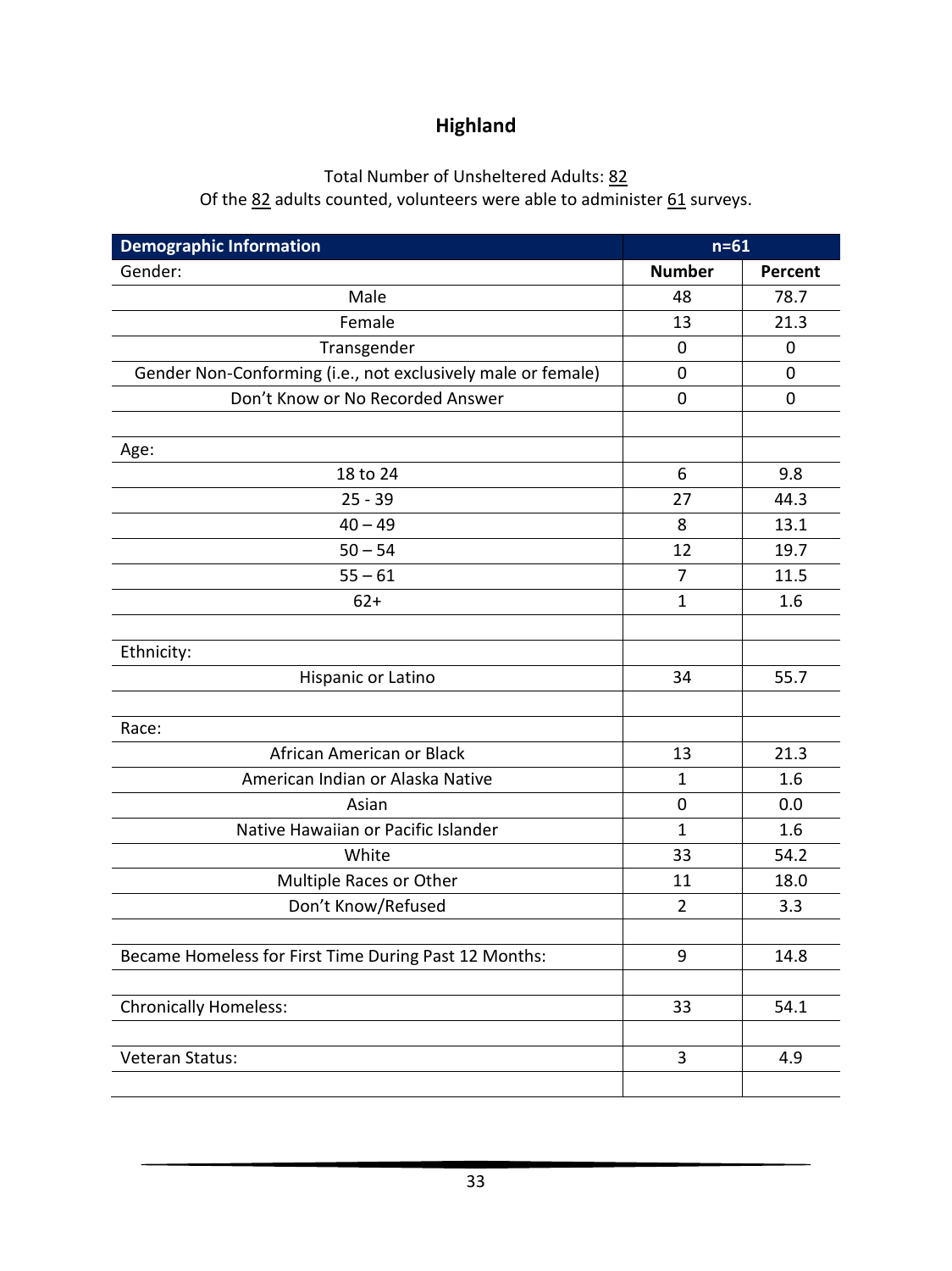| Chronic Health Condition That Is Life-Threatening Such as Heart,         |                |      |
|--------------------------------------------------------------------------|----------------|------|
| Lung, Liver, Kidney, or Cancerous Disease:                               | 7              | 11.5 |
|                                                                          |                |      |
| HIV/AIDS:                                                                | 3              | 4.9  |
|                                                                          |                |      |
| Physical<br>Disability That<br>Seriously Limits<br>Ability<br>to<br>Live |                |      |
| Independently:                                                           | 7              | 11.5 |
|                                                                          |                |      |
| <b>Developmental Disabilities:</b>                                       | 6              | 9.8  |
|                                                                          |                |      |
| Mental Health Disability or Disorder That Seriously Limits Ability       |                |      |
| to Live Independently:                                                   | 19             | 31.1 |
|                                                                          |                |      |
| Substance Use Problem Disability or Disorder That Seriously Limits       |                |      |
| Ability to Live Independently:                                           | 30             | 49.2 |
|                                                                          |                |      |
| <b>Victims of Domestic Violence:</b>                                     | 4              | 6.6  |
| <b>Experiencing Homelessness Due to Fleeing</b>                          |                |      |
| Domestic Violence, Dating Violence, Sexual Assault, or Stalking          |                |      |
|                                                                          |                |      |
| Released from Correctional Institutions During Past Year:                | 18             | 29.5 |
|                                                                          |                |      |
| Monthly Income:                                                          |                |      |
| No Monthly Income                                                        | 47             | 77.0 |
| $$1 - $250$                                                              | 6              | 9.8  |
| $$251 - $500$                                                            | $\overline{4}$ | 6.6  |
| \$501 - \$1,000                                                          | $\overline{2}$ | 3.3  |
| More Than \$1,000                                                        | 2              | 3.3  |
| No Recorded Answer                                                       | $\mathbf 0$    | 0.0  |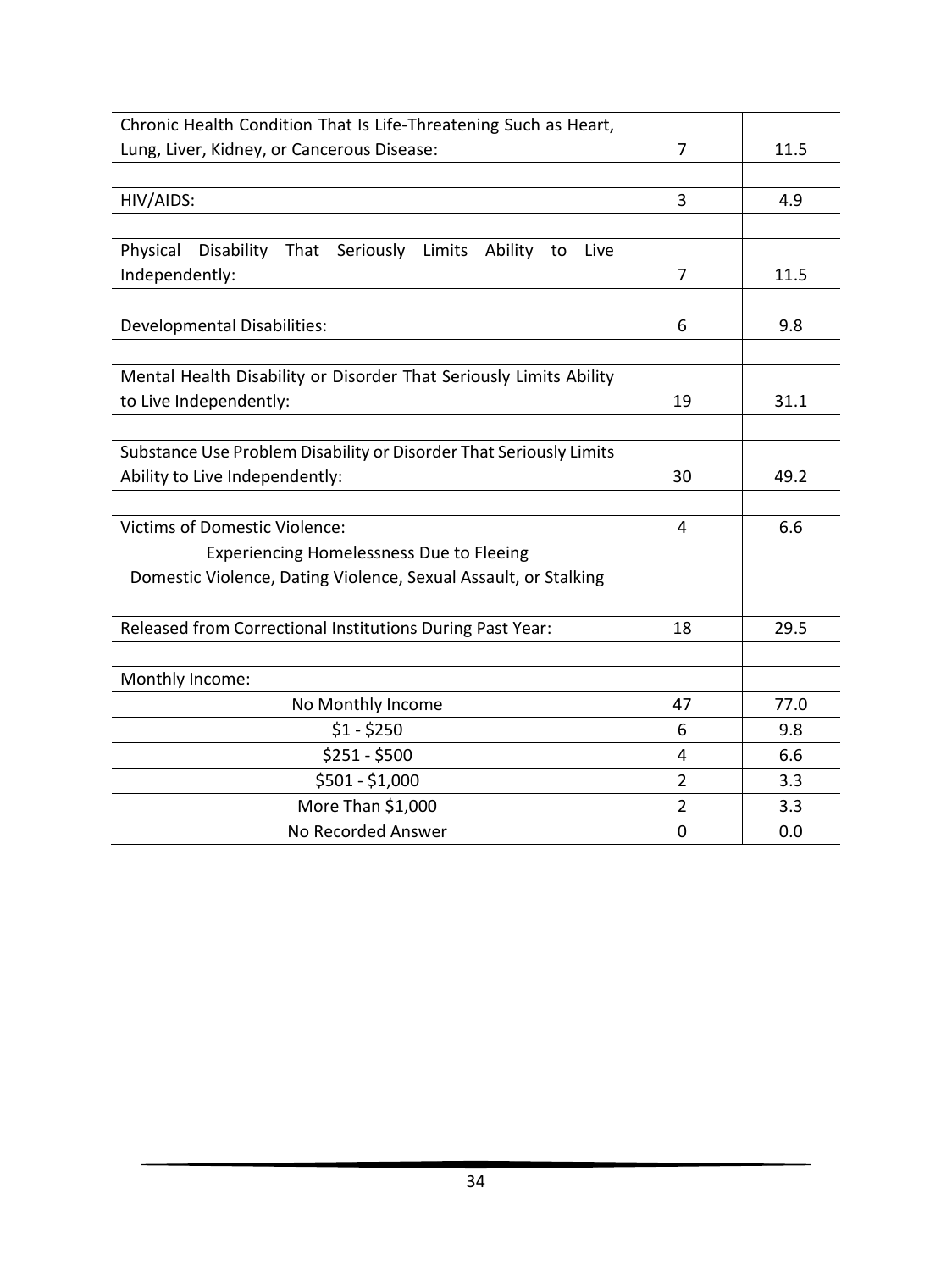### **Ontario**

# Total Number of Unsheltered Adults: 105

Of the 105 adults counted, volunteers were able to administer 68 surveys.

| <b>Demographic Information</b>                               | $n=68$         |         |
|--------------------------------------------------------------|----------------|---------|
| Gender:                                                      | <b>Number</b>  | Percent |
| Male                                                         | 47             | 69.1    |
| Female                                                       | 21             | 30.9    |
| Transgender                                                  | $\mathbf 0$    | 0.0     |
| Gender Non-Conforming (i.e., not exclusively male or female) | 0              | 0.0     |
| Don't Know or No Recorded Answer                             | $\mathbf 0$    | 0.0     |
|                                                              |                |         |
| Age:                                                         |                |         |
| 18 to 24                                                     | $\overline{2}$ | 2.9     |
| $25 - 39$                                                    | 24             | 35.3    |
| $40 - 49$                                                    | 16             | 23.5    |
| $50 - 54$                                                    | 9              | 13.2    |
| $55 - 61$                                                    | 11             | 16.2    |
| $62+$                                                        | 6              | 8.8     |
|                                                              |                |         |
| Ethnicity:                                                   |                |         |
| Hispanic or Latino                                           | 35             | 51.5    |
|                                                              |                |         |
| Race:                                                        |                |         |
| African American or Black                                    | 8              | 11.8    |
| American Indian or Alaska Native                             | $\overline{2}$ | 2.9     |
| Asian                                                        | $\mathbf 1$    | 1.5     |
| Native Hawaiian or Pacific Islander                          | $\mathbf 1$    | 1.5     |
| White                                                        | 50             | 73.5    |
| Multiple Races or Other                                      | 3              | 4.4     |
| Don't Know/Refused                                           | 3              | 4.4     |
|                                                              |                |         |
| Became Homeless for First Time During Past 12 Months:        | 22             | 32.4    |
|                                                              |                |         |
| <b>Chronically Homeless:</b>                                 | 23             | 33.8    |
|                                                              |                |         |
| Veteran Status:                                              | $\mathbf{1}$   | 1.5     |
|                                                              |                |         |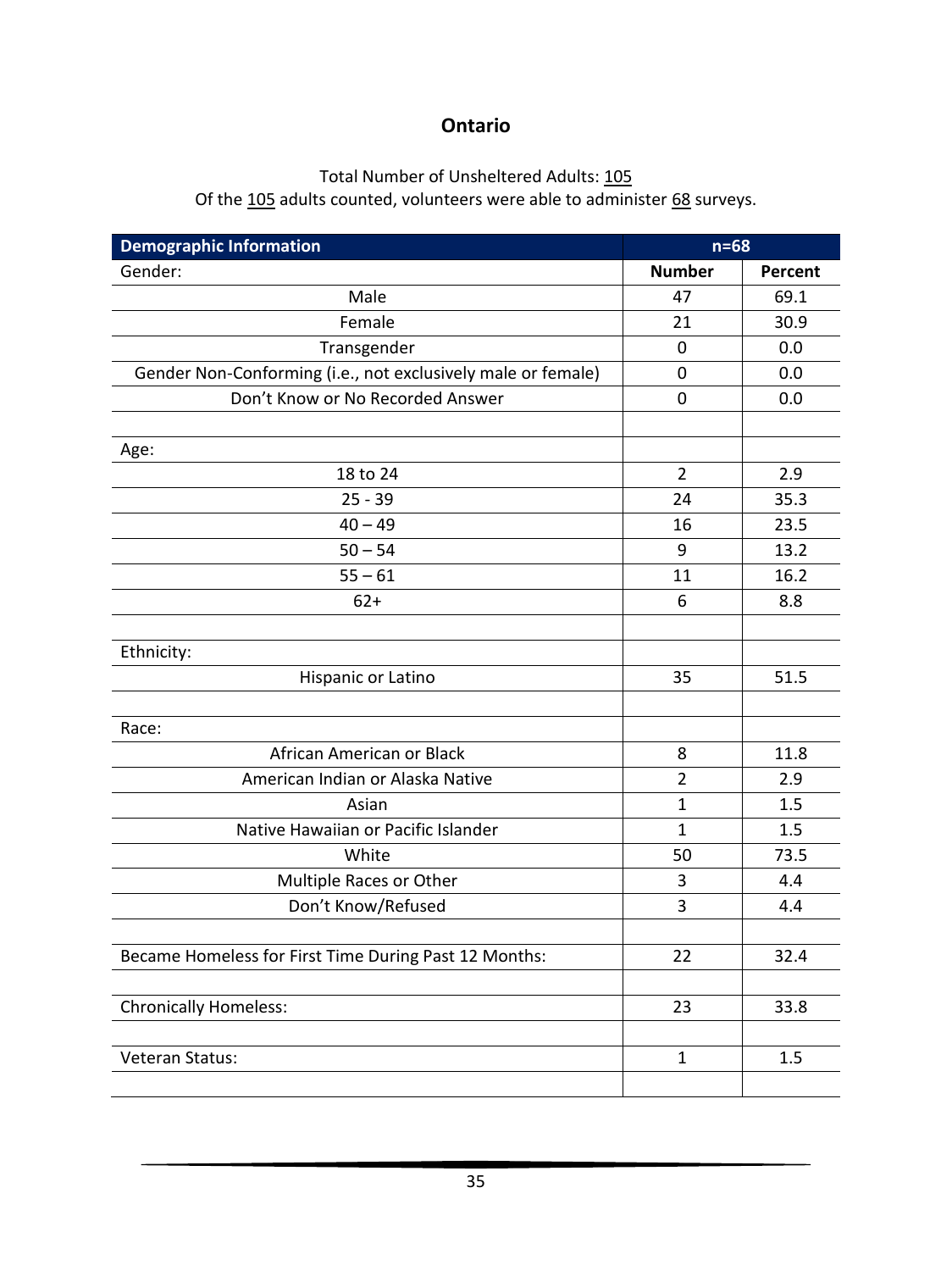| Chronic Health Condition That Is Life-Threatening Such as Heart,         |                |      |
|--------------------------------------------------------------------------|----------------|------|
| Lung, Liver, Kidney, or Cancerous Disease:                               | 12             | 17.6 |
|                                                                          |                |      |
| HIV/AIDS:                                                                | $\mathbf{1}$   | 1.5  |
|                                                                          |                |      |
| Physical<br>Disability That<br>Seriously Limits<br>Ability<br>to<br>Live |                |      |
| Independently:                                                           | 13             | 19.1 |
|                                                                          |                |      |
| <b>Developmental Disabilities:</b>                                       | 3              | 4.4  |
|                                                                          |                |      |
| Mental Health Disability or Disorder That Seriously Limits Ability       |                |      |
| to Live Independently:                                                   | 14             | 20.6 |
|                                                                          |                |      |
| Substance Use Problem Disability or Disorder That Seriously Limits       |                |      |
| Ability to Live Independently:                                           | 13             | 19.1 |
|                                                                          |                |      |
| <b>Victims of Domestic Violence:</b>                                     | 8              | 11.8 |
| <b>Experiencing Homelessness Due to Fleeing</b>                          |                |      |
| Domestic Violence, Dating Violence, Sexual Assault, or Stalking          |                |      |
|                                                                          |                |      |
| Released from Correctional Institutions During Past Year:                | 18             | 26.5 |
|                                                                          |                |      |
| Monthly Income:                                                          |                |      |
| No Monthly Income                                                        | 45             | 66.2 |
| $$1 - $250$                                                              | 7              | 10.3 |
| $$251 - $500$                                                            | $\overline{2}$ | 2.9  |
| \$501 - \$1,000                                                          | 5              | 7.4  |
| More Than \$1,000                                                        | $\overline{7}$ | 10.3 |
| No Recorded Answer                                                       | $\overline{2}$ | 2.9  |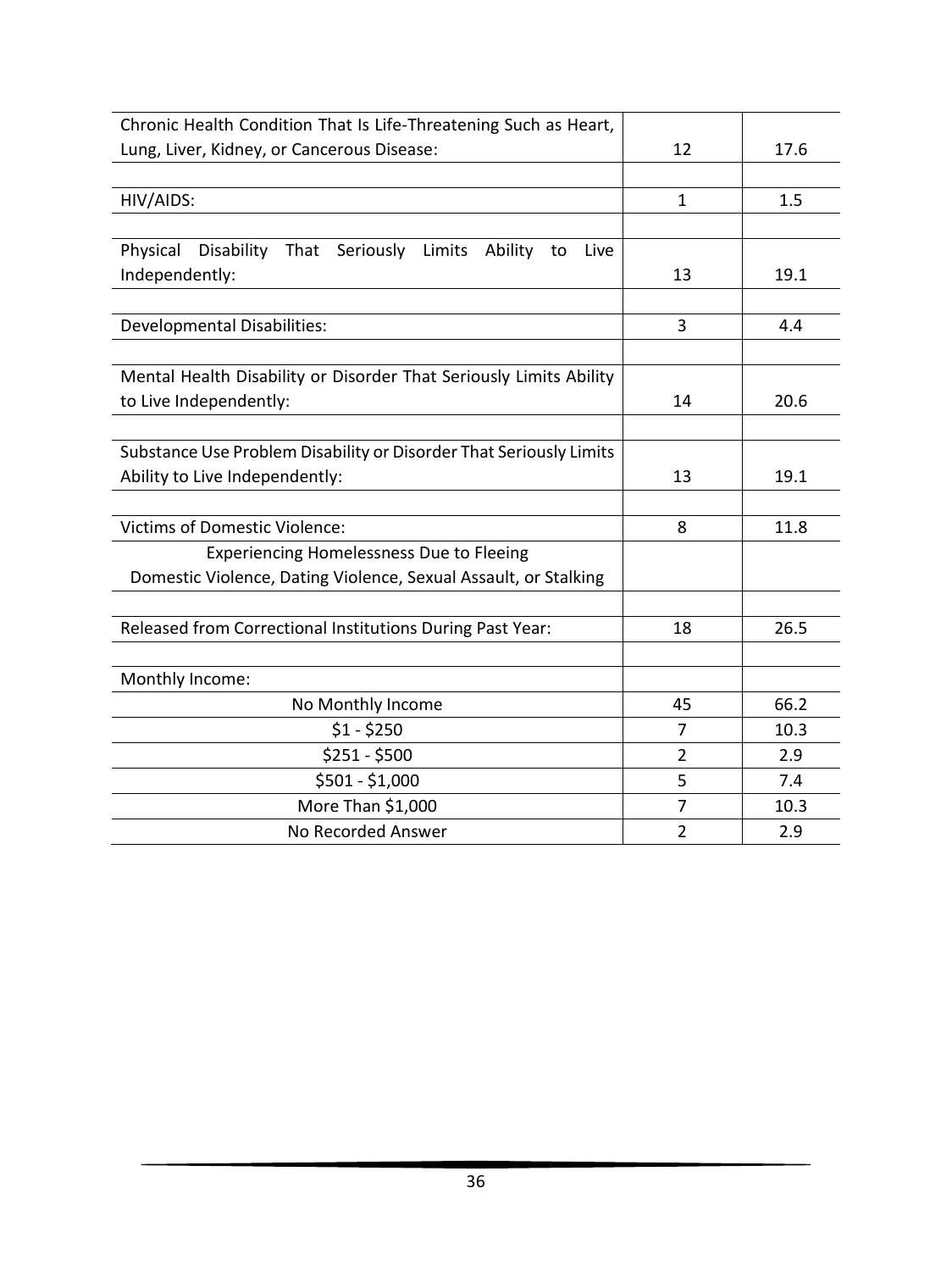# **Redlands**

# Total Number of Unsheltered Adults: 98

Of the  $\underline{98}$  adults counted, volunteers were able to administer  $\underline{58}$  surveys.

| <b>Demographic Information</b>                                   | $n = 58$       |         |
|------------------------------------------------------------------|----------------|---------|
| Gender:                                                          | <b>Number</b>  | Percent |
| Male                                                             | 47             | 81.0    |
| Female                                                           | 11             | 19.0    |
| Transgender                                                      | 0              | 0.0     |
| Gender Non-Conforming (i.e., not exclusively male or female)     | 0              | 0.0     |
| Don't Know or No Recorded Answer                                 | $\mathbf 0$    | 0.0     |
|                                                                  |                |         |
| Age:                                                             |                |         |
| 18 to 24                                                         | 3              | 5.2     |
| $25 - 39$                                                        | 15             | 25.9    |
| $40 - 49$                                                        | 17             | 29.3    |
| $50 - 54$                                                        | 4              | 6.9     |
| $55 - 61$                                                        | 15             | 25.9    |
| $62+$                                                            | 4              | 6.9     |
|                                                                  |                |         |
| Ethnicity:                                                       |                |         |
| Hispanic or Latino                                               | 16             | 27.6    |
|                                                                  |                |         |
| Race:                                                            |                |         |
| African American or Black                                        | 5              | 8.6     |
| American Indian or Alaska Native                                 | 4              | 6.9     |
| Asian                                                            | 1              | 1.7     |
| Native Hawaiian or Pacific Islander                              | $\mathbf 0$    | 0.0     |
| White                                                            | 38             | 65.5    |
| Multiple Races or Other                                          | 8              | 13.8    |
| Don't Know                                                       | $\overline{2}$ | 3.4     |
|                                                                  |                |         |
| Became Homeless for First Time During Past 12 Months:            | 8              | 13.8    |
|                                                                  |                |         |
| <b>Chronically Homeless:</b>                                     | 8              | 13.8    |
|                                                                  |                |         |
| Veteran Status:                                                  | 8              | 13.8    |
|                                                                  |                |         |
| Chronic Health Condition That Is Life-Threatening Such as Heart, |                |         |
| Lung, Liver, Kidney, or Cancerous Disease:                       | 12             | 20.7    |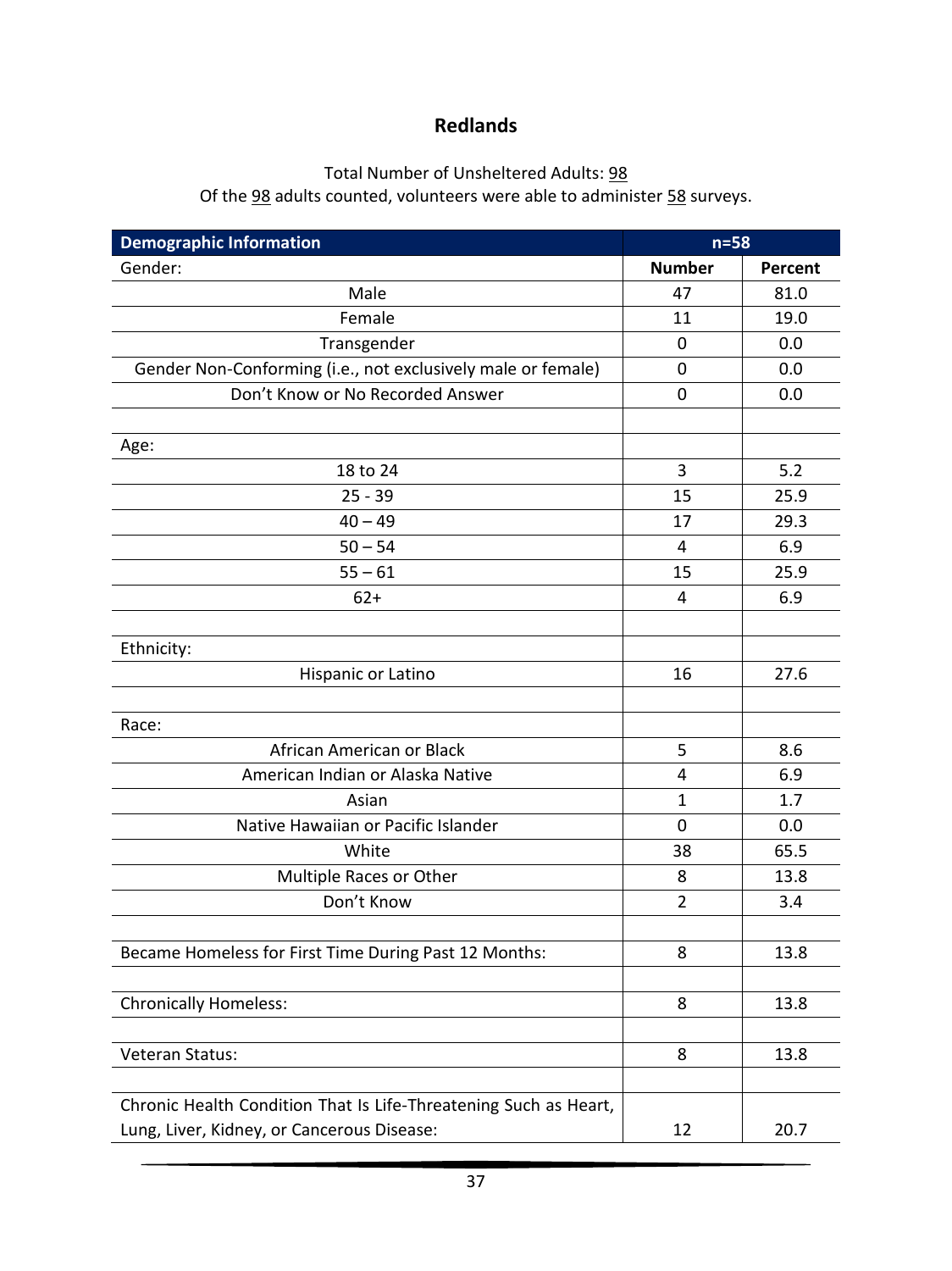| HIV/AIDS:                                                          | 0              | 0.0  |
|--------------------------------------------------------------------|----------------|------|
|                                                                    |                |      |
| Physical<br>Disability That Seriously Limits Ability to<br>Live    |                |      |
| Independently:                                                     | 13             | 22.4 |
|                                                                    |                |      |
| <b>Developmental Disabilities:</b>                                 | 3              | 5.2  |
|                                                                    |                |      |
| Mental Health Disability or Disorder That Seriously Limits Ability |                |      |
| to Live Independently:                                             | 12             | 20.7 |
|                                                                    |                |      |
| Substance Use Problem Disability or Disorder That Seriously Limits |                |      |
| Ability to Live Independently:                                     | 12             | 20.7 |
|                                                                    |                |      |
| <b>Victims of Domestic Violence:</b>                               | 7              | 12.1 |
| <b>Experiencing Homelessness Due to Fleeing</b>                    |                |      |
| Domestic Violence, Dating Violence, Sexual Assault, or Stalking    |                |      |
|                                                                    |                |      |
| Released from Correctional Institutions During Past Year:          | 5              | 8.6  |
|                                                                    |                |      |
| Monthly Income:                                                    |                |      |
| No Monthly Income                                                  | 32             | 55.2 |
| $$1 - $250$                                                        | 9              | 15.5 |
| $$251 - $500$                                                      | 4              | 6.9  |
| \$501 - \$1,000                                                    | $\overline{7}$ | 12.1 |
| More Than \$1,000                                                  | 3              | 5.2  |
| No Recorded Answer                                                 | 3              | 5.2  |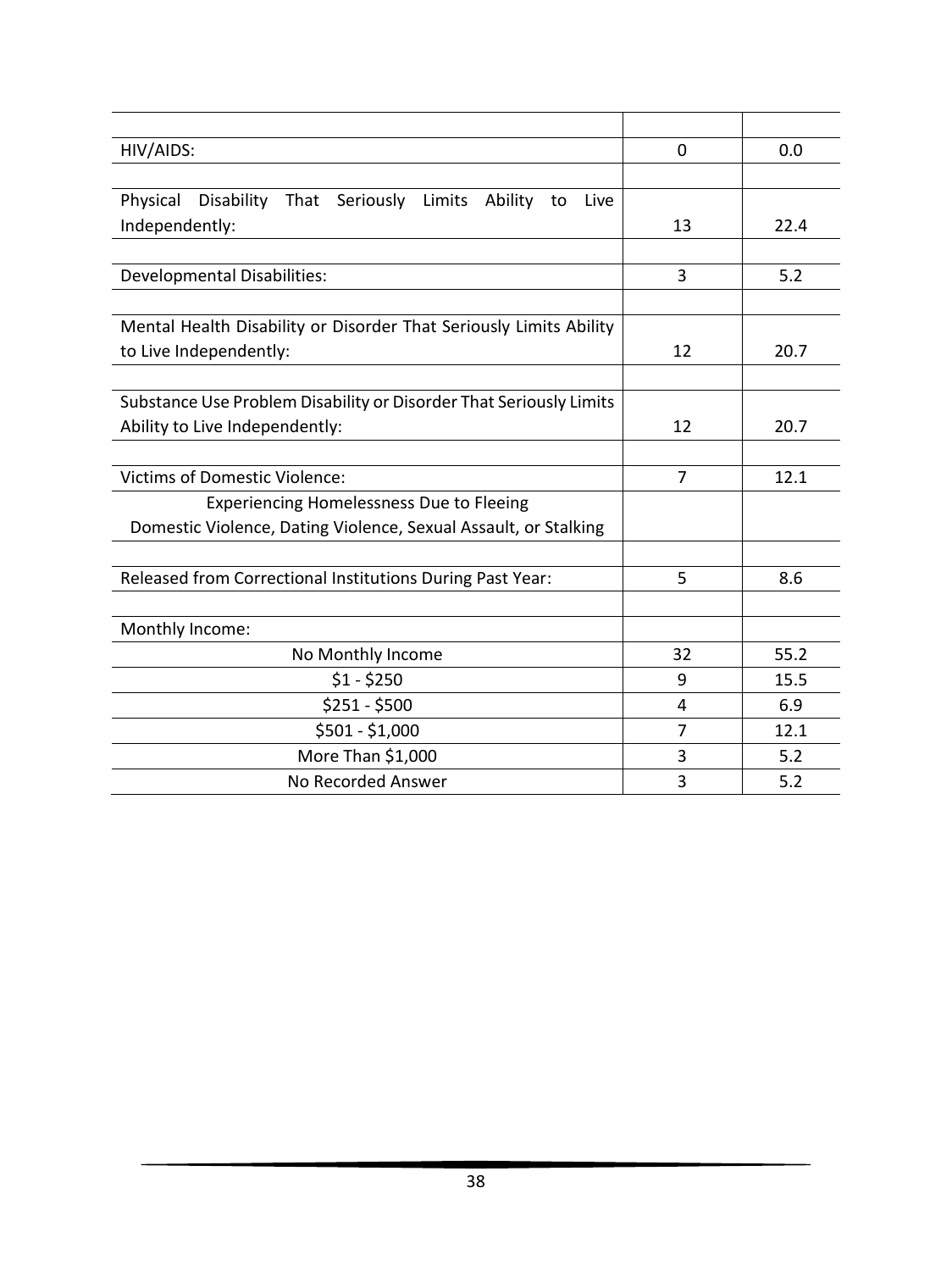### **Rialto**

#### Total Number of Unsheltered Adults: 69

Of the 69 adults counted, volunteers were able to administer 55 surveys.

| <b>Demographic Information</b>                               | $n=55$         |         |
|--------------------------------------------------------------|----------------|---------|
| Gender:                                                      | <b>Number</b>  | Percent |
| Male                                                         | 40             | 72.7    |
| Female                                                       | 15             | 27.3    |
| Transgender                                                  | $\mathbf 0$    | 0.0     |
| Gender Non-Conforming (i.e., not exclusively male or female) | 0              | 0.0     |
| Don't Know or No Recorded Answer                             | $\mathbf 0$    | 0.0     |
|                                                              |                |         |
| Age:                                                         |                |         |
| 18 to 24                                                     | $\overline{2}$ | 3.6     |
| $25 - 39$                                                    | 13             | 23.6    |
| $40 - 49$                                                    | 14             | 25.5    |
| $50 - 54$                                                    | 10             | 18.2    |
| $55 - 61$                                                    | 9              | 16.4    |
| $62+$                                                        | $\overline{7}$ | 12.7    |
|                                                              |                |         |
| Ethnicity:                                                   |                |         |
| Hispanic or Latino                                           | 24             | 43.6    |
|                                                              |                |         |
| Race:                                                        |                |         |
| African American or Black                                    | 11             | 20.0    |
| American Indian or Alaska Native                             | 0              | 0.0     |
| Asian                                                        | $\mathbf 0$    | 0.0     |
| Native Hawaiian or Pacific Islander                          | $\mathbf 0$    | 0.0     |
| White                                                        | 22             | 40.0    |
| Multiple Races or Other                                      | 12             | 21.8    |
| Don't Know                                                   | 10             | 18.2    |
|                                                              |                |         |
| Became Homeless for First Time During Past 12 Months:        | 12             | 21.8    |
|                                                              |                |         |
| <b>Chronically Homeless:</b>                                 | 10             | 18.2    |
|                                                              |                |         |
| Veteran Status:                                              | 4              | 7.3     |
|                                                              |                |         |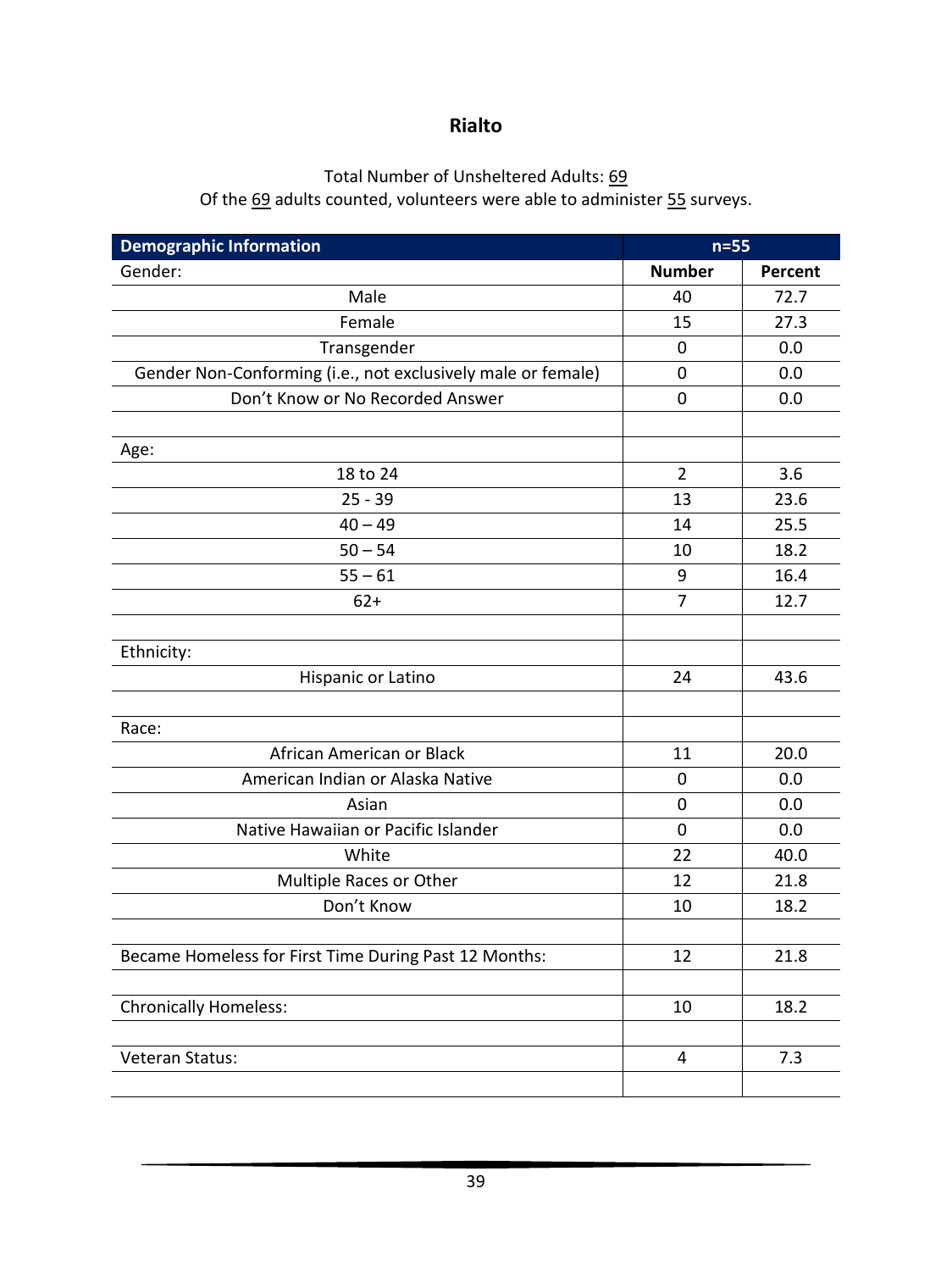| Chronic Health Condition That Is Life-Threatening Such as Heart,         |                |      |
|--------------------------------------------------------------------------|----------------|------|
| Lung, Liver, Kidney, or Cancerous Disease:                               | 4              | 7.3  |
|                                                                          |                |      |
| HIV/AIDS:                                                                | 0              | 0.0  |
|                                                                          |                |      |
| Physical<br>Disability That<br>Seriously Limits<br>Ability<br>to<br>Live |                |      |
| Independently:                                                           | 8              | 14.5 |
|                                                                          |                |      |
| <b>Developmental Disabilities:</b>                                       | $\mathbf{1}$   | 1.8  |
|                                                                          |                |      |
| Mental Health Disability or Disorder That Seriously Limits Ability       |                |      |
| to Live Independently:                                                   | 7              | 12.7 |
|                                                                          |                |      |
| Substance Use Problem Disability or Disorder That Seriously Limits       |                |      |
| Ability to Live Independently:                                           | 3              | 5.5  |
|                                                                          |                |      |
| <b>Victims of Domestic Violence:</b>                                     | $\overline{2}$ | 3.6  |
| <b>Experiencing Homelessness Due to Fleeing</b>                          |                |      |
| Domestic Violence, Dating Violence, Sexual Assault, or Stalking          |                |      |
|                                                                          |                |      |
| Released from Correctional Institutions During Past Year:                | 7              | 12.7 |
|                                                                          |                |      |
| Monthly Income:                                                          |                |      |
| No Monthly Income                                                        | 22             | 40.0 |
| $$1 - $250$                                                              | 6              | 10.9 |
| $$251 - $500$                                                            | $\overline{2}$ | 3.6  |
| \$501 - \$1,000                                                          | 3              | 5.5  |
| More Than \$1,000                                                        | 4              | 7.3  |
| No Recorded Answer                                                       | 18             | 32.7 |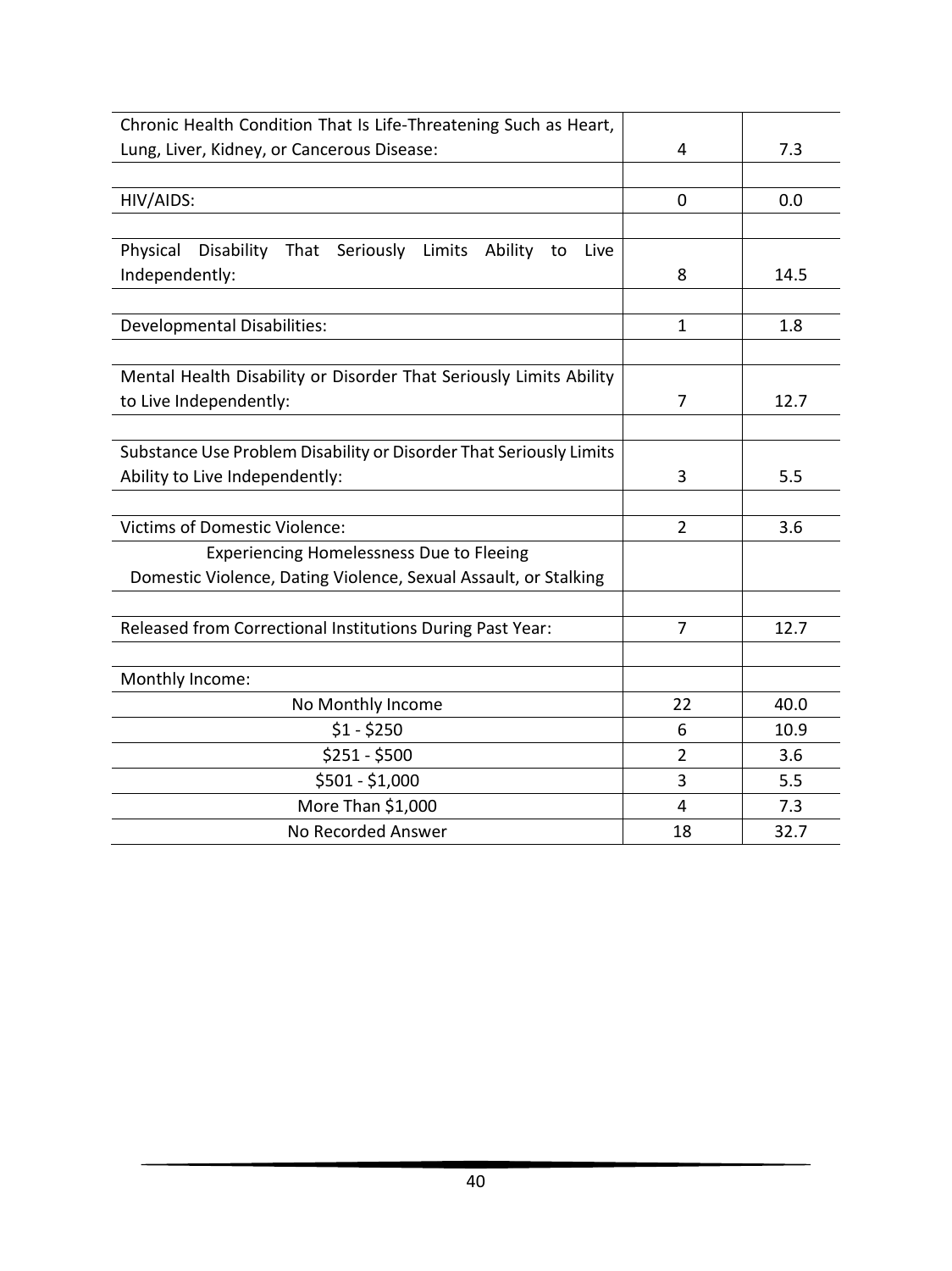### **San Bernardino**

# Total Number of Unsheltered Adults: 989

Of the 989 adults counted, volunteers were able to administer 537 surveys.

| <b>Demographic Information</b>                               | $n=537$        |         |
|--------------------------------------------------------------|----------------|---------|
| Gender:                                                      | <b>Number</b>  | Percent |
| Male                                                         | 372            | 69.3    |
| Female                                                       | 161            | 30.0    |
| Transgender                                                  | $\overline{2}$ | 0.4     |
| Gender Non-Conforming (i.e., not exclusively male or female) | 0              | 0.0     |
| Questioning                                                  | $\mathbf{1}$   | 0.2     |
| Don't Know or No Recorded Answer                             | $\mathbf{1}$   | 0.2     |
|                                                              |                |         |
| Age:                                                         |                |         |
| 18 to 24                                                     | 22             | 4.1     |
| $25 - 39$                                                    | 203            | 37.8    |
| $40 - 49$                                                    | 116            | 21.6    |
| $50 - 54$                                                    | 66             | 12.3    |
| $55 - 61$                                                    | 76             | 14.2    |
| $62+$                                                        | 54             | 10.1    |
|                                                              |                |         |
| Ethnicity:                                                   |                |         |
| Hispanic or Latino                                           | 210            | 39.1    |
|                                                              |                |         |
| Race:                                                        |                |         |
| African American or Black                                    | 131            | 24.4    |
| American Indian or Alaska Native                             | 25             | 4.7     |
| Asian                                                        | 10             | 1.9     |
| Native Hawaiian or Pacific Islander                          | 5              | 0.9     |
| White                                                        | 259            | 48.2    |
| Multiple Races or Other                                      | 92             | 17.1    |
| Don't Know                                                   | 15             | 2.8     |
|                                                              |                |         |
| Became Homeless for First Time During Past 12 Months:        | 144            | 26.8    |
|                                                              |                |         |
| <b>Chronically Homeless:</b>                                 | 317            | 59.0    |
|                                                              |                |         |
| Veteran Status:                                              | 30             | 5.6     |
|                                                              |                |         |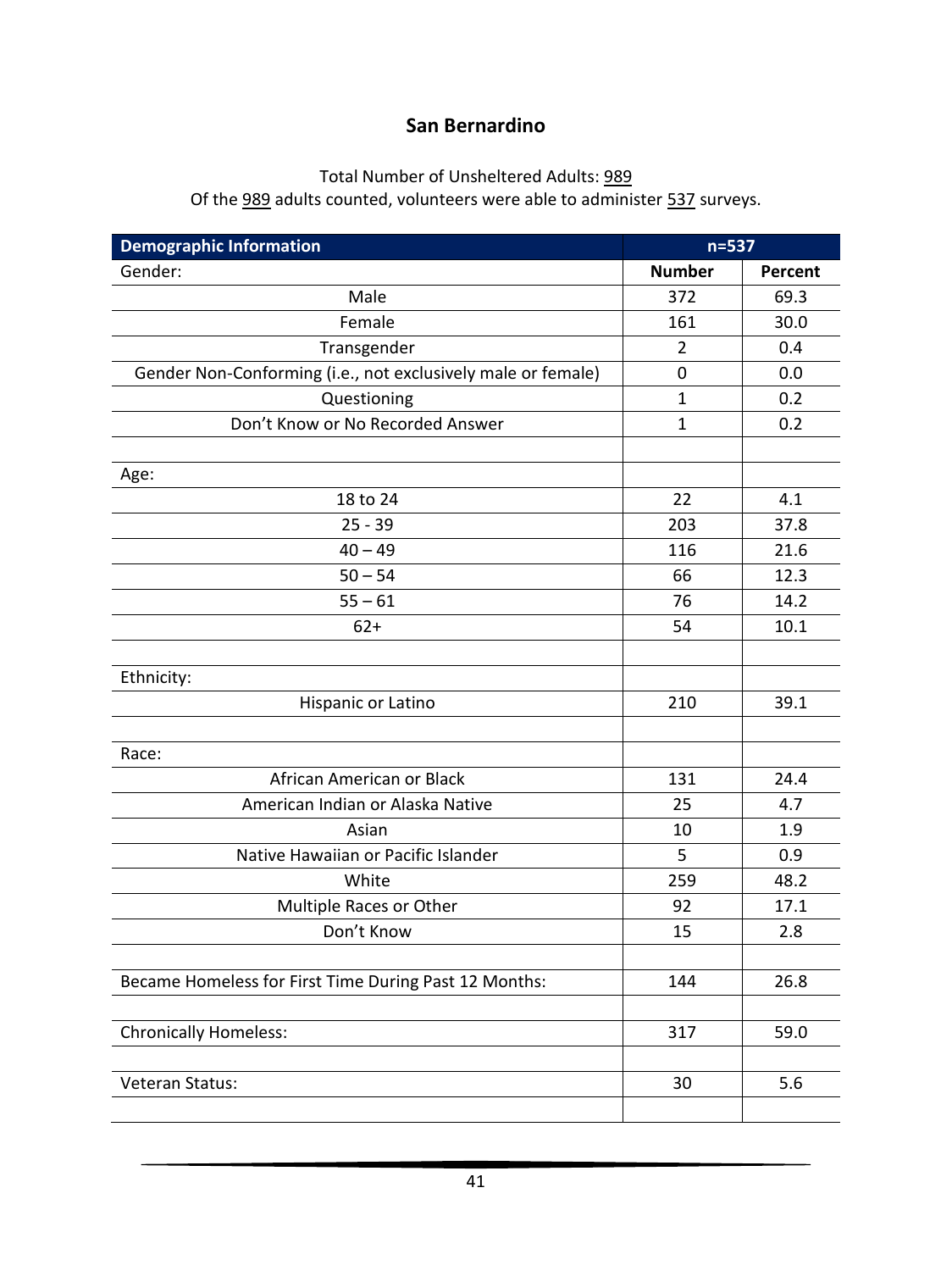| Chronic Health Condition That Is Life-Threatening Such as Heart,         |     |      |
|--------------------------------------------------------------------------|-----|------|
| Lung, Liver, Kidney, or Cancerous Disease:                               | 91  | 16.9 |
|                                                                          |     |      |
| HIV/AIDS:                                                                | 19  | 3.5  |
|                                                                          |     |      |
| Physical<br>Disability That<br>Seriously Limits<br>Ability<br>to<br>Live |     |      |
| Independently:                                                           | 128 | 23.8 |
|                                                                          |     |      |
| <b>Developmental Disabilities:</b>                                       | 64  | 11.9 |
|                                                                          |     |      |
| Mental Health Disability or Disorder That Seriously Limits Ability       |     |      |
| to Live Independently:                                                   | 237 | 44.1 |
|                                                                          |     |      |
| Substance Use Problem Disability or Disorder That Seriously Limits       |     |      |
| Ability to Live Independently:                                           | 311 | 57.9 |
|                                                                          |     |      |
| <b>Victims of Domestic Violence:</b>                                     | 36  | 6.7  |
| <b>Experiencing Homelessness Due to Fleeing</b>                          |     |      |
| Domestic Violence, Dating Violence, Sexual Assault, or Stalking          |     |      |
|                                                                          |     |      |
| Released from Correctional Institutions During Past Year:                | 114 | 21.0 |
|                                                                          |     |      |
| Monthly Income:                                                          |     |      |
| No Monthly Income                                                        | 418 | 77.8 |
| $$1 - $250$                                                              | 38  | 7.1  |
| $$251 - $500$                                                            | 14  | 2.6  |
| \$501 - \$1,000                                                          | 35  | 6.5  |
| More Than \$1,000                                                        | 27  | 5.0  |
| No Recorded Answer                                                       | 5   | 0.9  |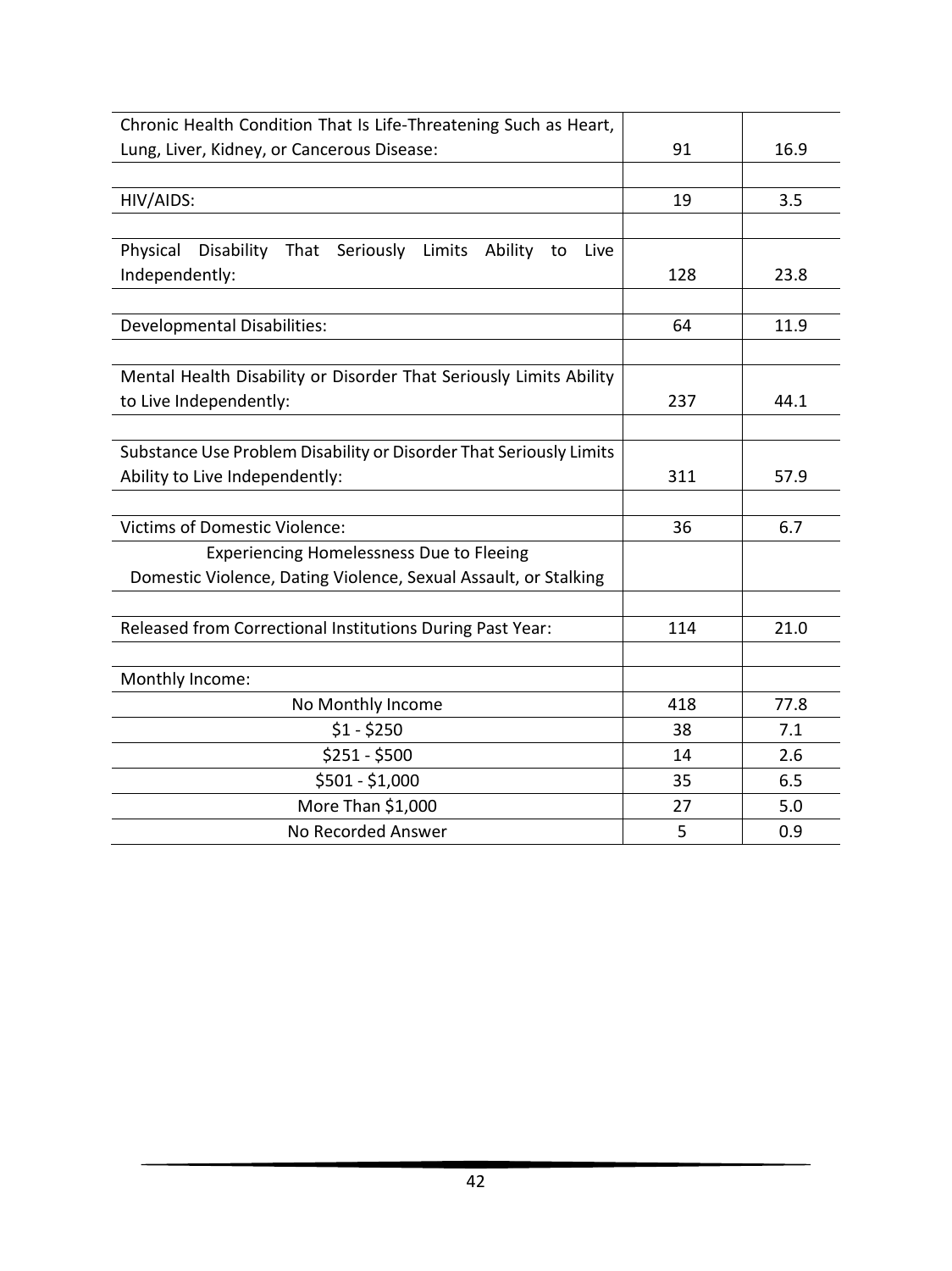# **Victorville**

# Total Number of Unsheltered Adults: 220

Of the 220 adults counted, volunteers were able to administer 94 surveys.

| <b>Demographic Information</b>                               | $n=94$         |         |
|--------------------------------------------------------------|----------------|---------|
| Gender:                                                      | <b>Number</b>  | Percent |
| Male                                                         | 74             | 78.7    |
| Female                                                       | 19             | 20.2    |
| Transgender                                                  | $\mathbf 0$    | 0.0     |
| Gender Non-Conforming (i.e., not exclusively male or female) | $\mathbf 0$    | 0.0     |
| Don't Know or No Recorded Answer                             | $\mathbf{1}$   | 1.1     |
|                                                              |                |         |
| Age:                                                         |                |         |
| 18 to 24                                                     | 5              | 5.3     |
| $25 - 39$                                                    | 30             | 31.9    |
| $40 - 49$                                                    | 29             | 30.9    |
| $50 - 54$                                                    | 11             | 11.7    |
| $55 - 61$                                                    | 11             | 11.7    |
| $62+$                                                        | 8              | 8.5     |
|                                                              |                |         |
| Ethnicity:                                                   |                |         |
| Hispanic or Latino                                           | 34             | 36.2    |
|                                                              |                |         |
| Race:                                                        |                |         |
| African American or Black                                    | 14             | 14.9    |
| American Indian or Alaska Native                             | $\overline{2}$ | 2.1     |
| Asian                                                        | $\mathbf 0$    | 0.0     |
| Native Hawaiian or Pacific Islander                          | $\mathbf{1}$   | 1.1     |
| White                                                        | 55             | 58.5    |
| Multiple Races or Other                                      | 17             | 18.1    |
| Don't Know/refused                                           | 5              | 5.3     |
|                                                              |                |         |
| Became Homeless for First Time During Past 12 Months:        | 28             | 29.8    |
|                                                              |                |         |
| <b>Chronically Homeless:</b>                                 | 38             | 40.4    |
|                                                              |                |         |
| Veteran Status:                                              | $\overline{7}$ | 7.4     |
|                                                              |                |         |